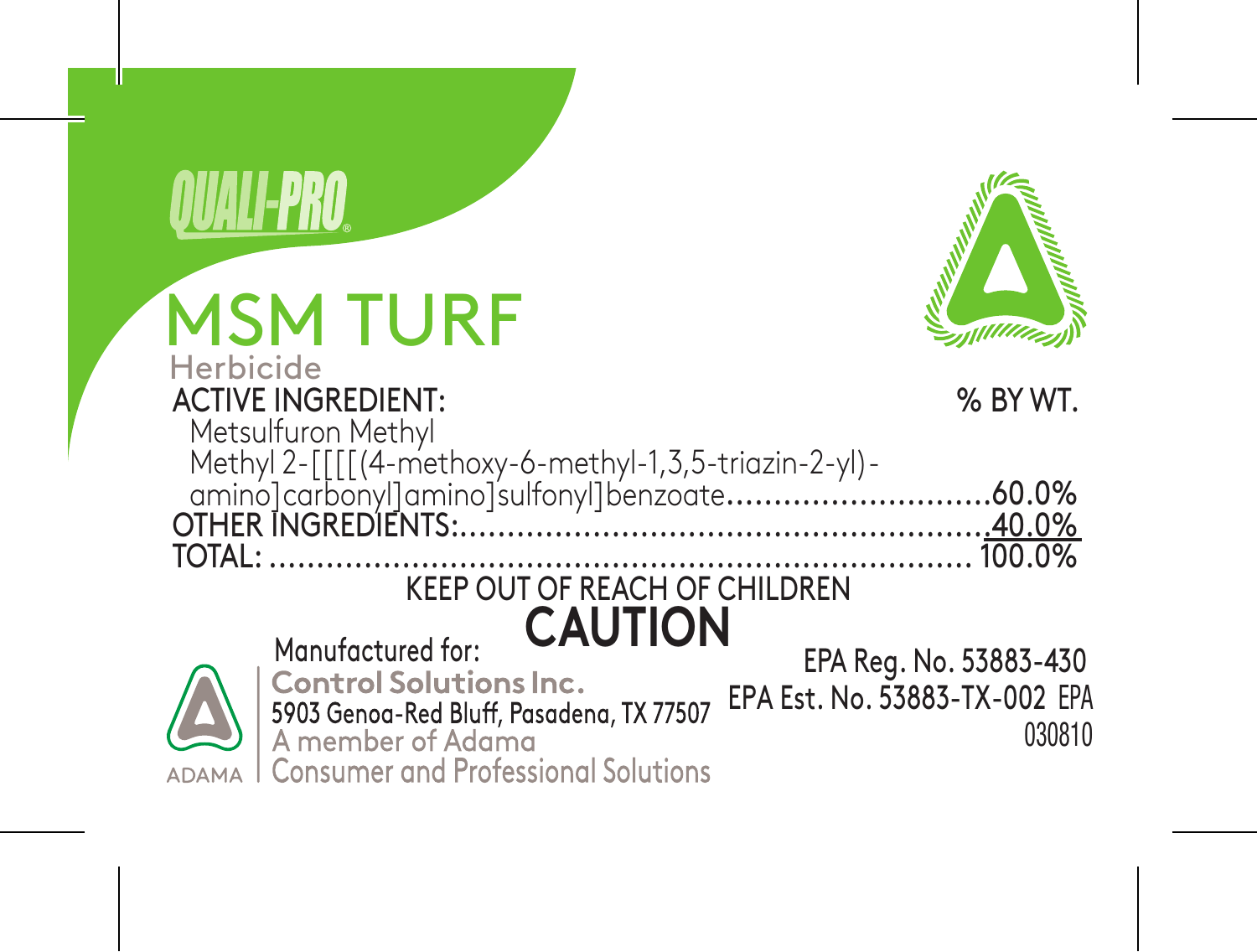| <b>FIRST AID</b>                                                                                                                                                                                                                                 |                                                                                                                                                                                                                                                |  |  |  |  |
|--------------------------------------------------------------------------------------------------------------------------------------------------------------------------------------------------------------------------------------------------|------------------------------------------------------------------------------------------------------------------------------------------------------------------------------------------------------------------------------------------------|--|--|--|--|
| IF IN EYES:                                                                                                                                                                                                                                      | Hold eye open and rinse slowly and gently with water for 15-<br>20 minutes.<br>• Remove contact lenses, if present, after the first 5 minutes,<br>then continue rinsing eye.<br>• Call a poison control center or doctor for treatment advice. |  |  |  |  |
| <b>IF ON SKIN OR   •</b> Take off contaminated clothing.<br><b>CLOTHING:</b><br>• Rinse skin immediately with plenty of water for 15-20 minutes.<br>• Call a poison control center or doctor for treatment advice.                               |                                                                                                                                                                                                                                                |  |  |  |  |
| <b>HOT LINE NUMBER</b><br>Have the product container or label with you when calling a poison control center<br>or doctor, or going for treatment. You may also contact PROSAR at 1-877-250-<br>9291 for emergency medical treatment information. |                                                                                                                                                                                                                                                |  |  |  |  |

 $\frac{1}{2}$ 

 $\sim$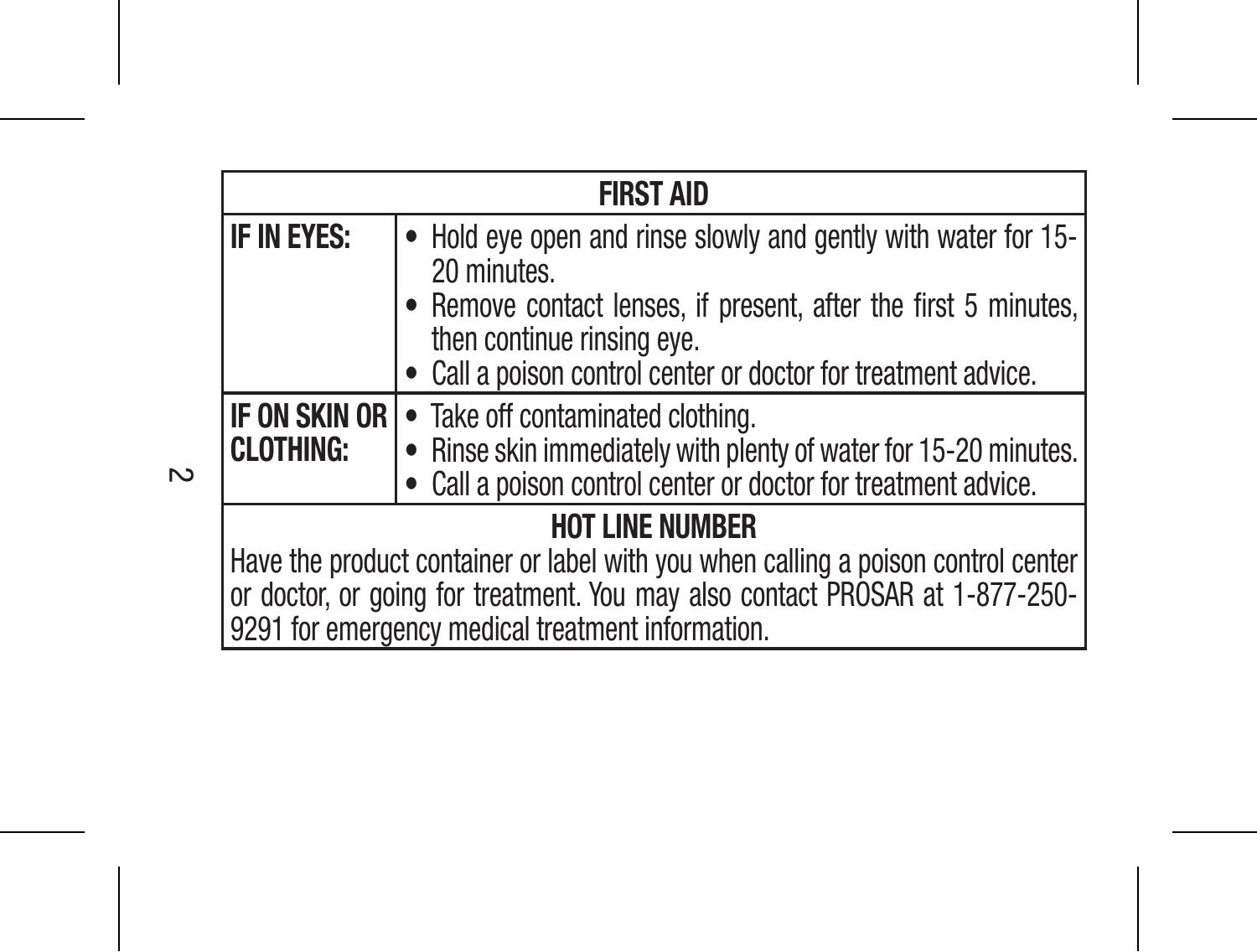### **PRECAUTIONARY STATEMENTS HAZARDS TO HUMANS AND DOMESTIC ANIMALS CAUTION**

Harmful if absorbed through skin. Causes moderate eye irritation. Avoid contact with skin, eyes, and clothing.

#### **PERSONAL PROTECTIVE EQUIPMENT (PPE)**

Some materials that are chemical-resistant to this product are listed below. If you want more options, follow the instructions for category A on an EPA chemical-resistance category selection chart.

#### **Applicators and other handlers must wear**:

- Long-sleeved shirt and long pants
- Shoes and socks
- Chemical-resistant gloves category A such as butyl rubber, natural rubber, neoprene rubber, or nitrile rubber

Follow manufacturer's instructions for cleaning/maintaining PPE. If no such instructions for washables, use detergent and hot water. Keep and wash PPE separately from other laundry.

### **ENGINEERING CONTROL STATEMENTS**

When handlers use closed systems, enclosed cabs, or aircraft in a manner that meets the requirements listed in the Worker Protection Standard (WPS) for agricultural pesticides [40 CFR 170.240(d)(4-6)], the handler PPE requirements may be reduced or modified as specified in the WPS.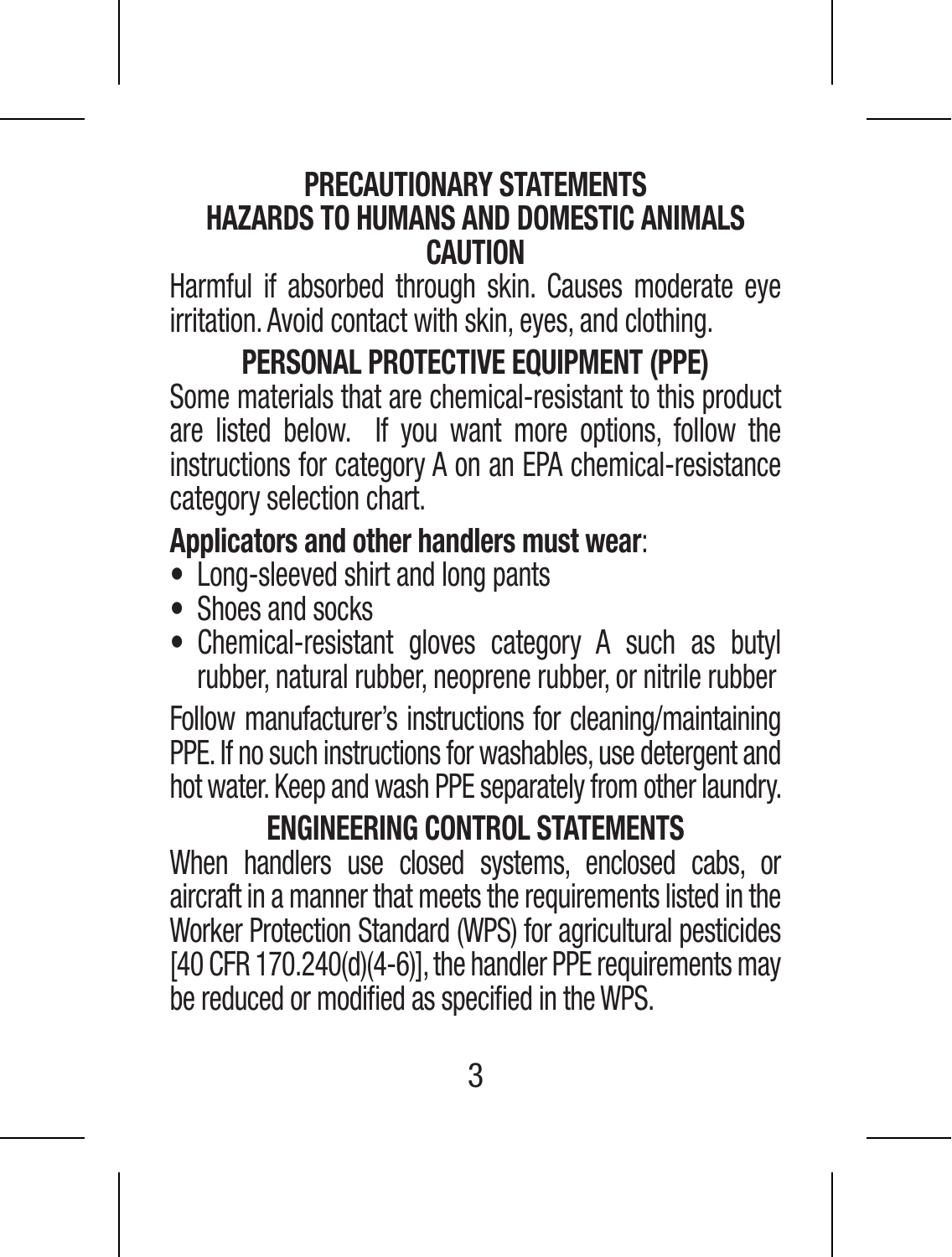**IMPORTANT:** When reduced PPE is worn because a closed system is being used, handlers must be provided all PPE specified above for "Applicators and other handlers" and have such PPE immediately available for use in an emergency, such as a spill or equipment breakdown.

### **USER SAFETY RECOMMENDATIONS**

Users should:

- Wash hands before eating, drinking, chewing gum, using tobacco, or using the toilet.
- Remove clothing immediately if pesticide gets inside. Then wash thoroughly and put on clean clothing.

### **ENVIRONMENTAL HAZARDS**

Do not apply directly to water, or to areas where surface water is present or to intertidal areas below the mean high water mark. Do not apply where runoff water may flow during periods of intense rainfall or to water-saturated soils, as off-target movement and injury may occur. Do not contaminate water when cleaning equipment or disposing of equipment washwaters. Do not apply this product through any type of irrigation system.

### **DIRECTIONS FOR USE**

It is a violation of Federal law to use this product in a manner inconsistent with its labeling. READ ENTIRE LABEL BEFORE USING THIS PRODUCT USE STRICTLY IN ACCORDANCE WITH LABEL PRECAUTIONARY STATEMENTS AND DIRECTIONS.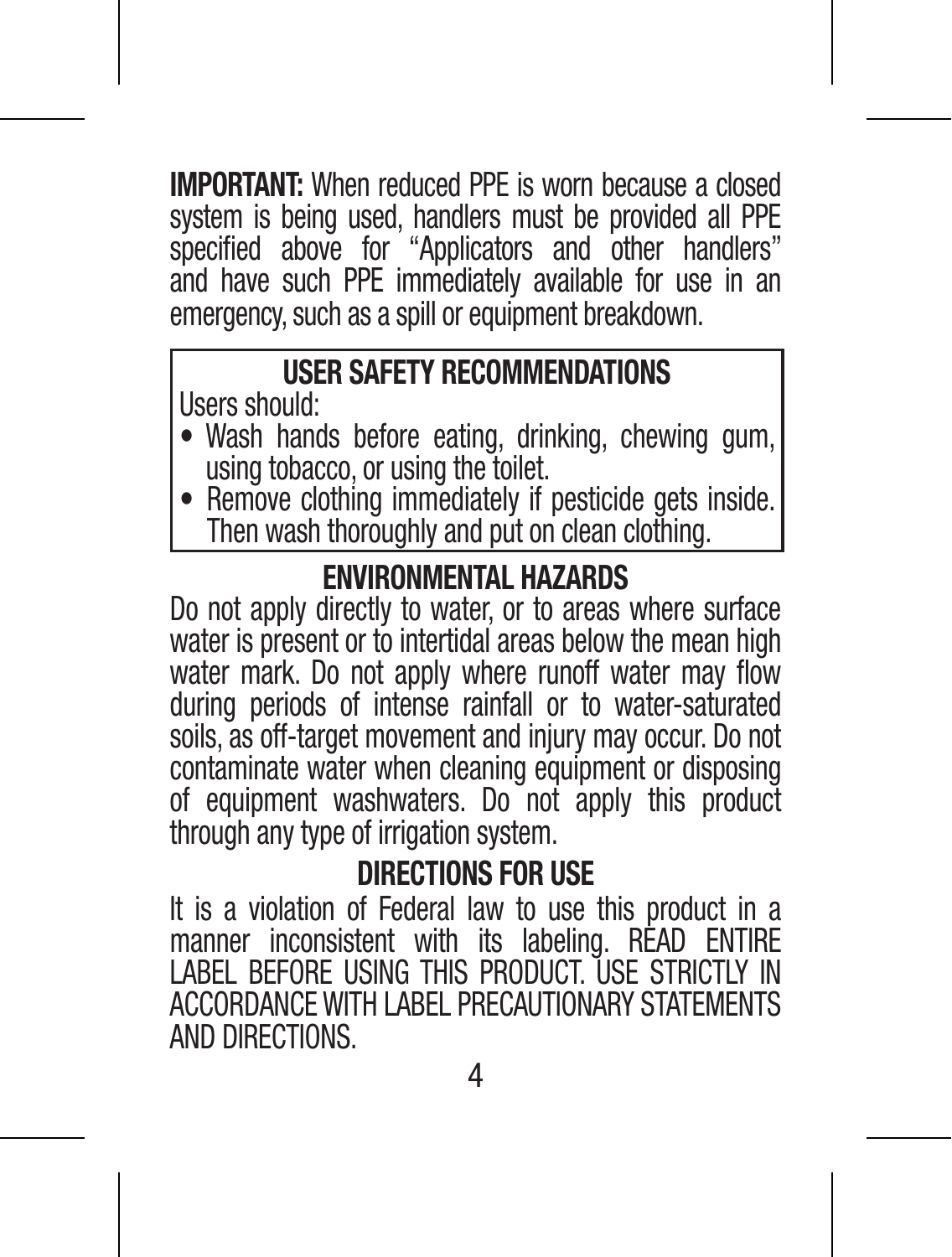Do not apply this product in a way that will contact workers or other persons, either directly or through drift. Only protected handlers may be in the area during application.

For any requirements specific to your State or Tribe, consult the Agency responsible for pesticide regulation.

#### **AGRICULTURAL USE REQUIREMENTS**

Use this product only in accordance with its labeling and with the Worker Protection Standard, 40 CFR part 170. This standard contains requirements for the protection of agricultural workers on farms, forests, nurseries, and greenhouses and handlers of agricultural pesticides. It contains requirements for training, decontamination, notification and emergency assistance. It also contains specific instructions and exceptions pertaining to the statements on this label about personal protective equipment (PPE) and restricted-entry interval. The requirements in this box only apply to uses of this product that are covered by the Worker Protection Standard.

Do not enter or allow worker entry into treated areas during the restricted-entry interval (REI) of 4 hours.

PPE required for early entry to treated areas that is permitted under the Worker Protection Standard and that involves contact with anything that has been treated, such as plants, soil, or water is: coveralls, shoes, socks and chemical-resistant gloves category A such as butyl rubber, natural rubber, neoprene rubber, or nitrile rubber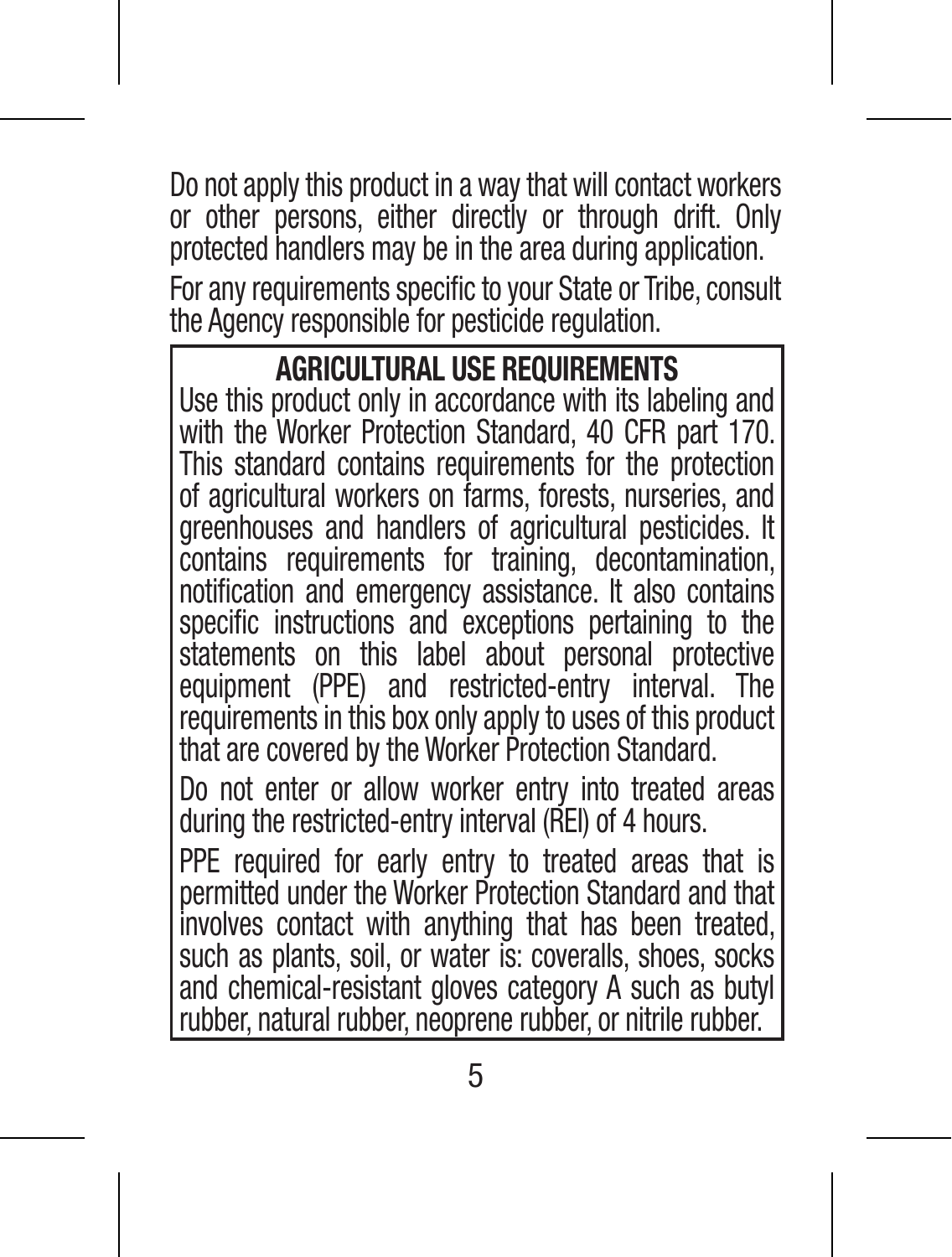**NON-AGRICULTURAL USE REQUIREMENTS**

The requirements in this box apply to uses of this product that are NOT within the scope of the Worker Protection Standard for agricultural pesticides (40 CFR part 170). The WPS applies when this product is used to produce agricultural plants on farms, forests, nurseries, or greenhouses. Do not enter treated areas without protective clothing until sprays have dried.

#### **State Specific Restrictions**:

The state of Arizona has not approved this product for use on agricultural sites. Do not use this product on uses considered by the Arizona statutes to be agricultural uses.

### **SPRAYER CLEANUP**

Immediately after spraying, thoroughly remove all traces of Quali-Pro MSM Turf Herbicide from mixing and spray equipment as follows:

- 1) Drain tank, rinse interior surface of tank, then flush tank, boom and hoses with clean water for a minimum of 5 minutes.
- 2) Fill the tank with clean water, then add an ammonia cleaning solution. Use one gallon ammonia (containing 3% active) per 100 gallons of water. Turn on sprayer long enough to flush through boom, hoses and nozzles. Stop spraying, but keep agitator working in the tank for 15 minutes, then drain.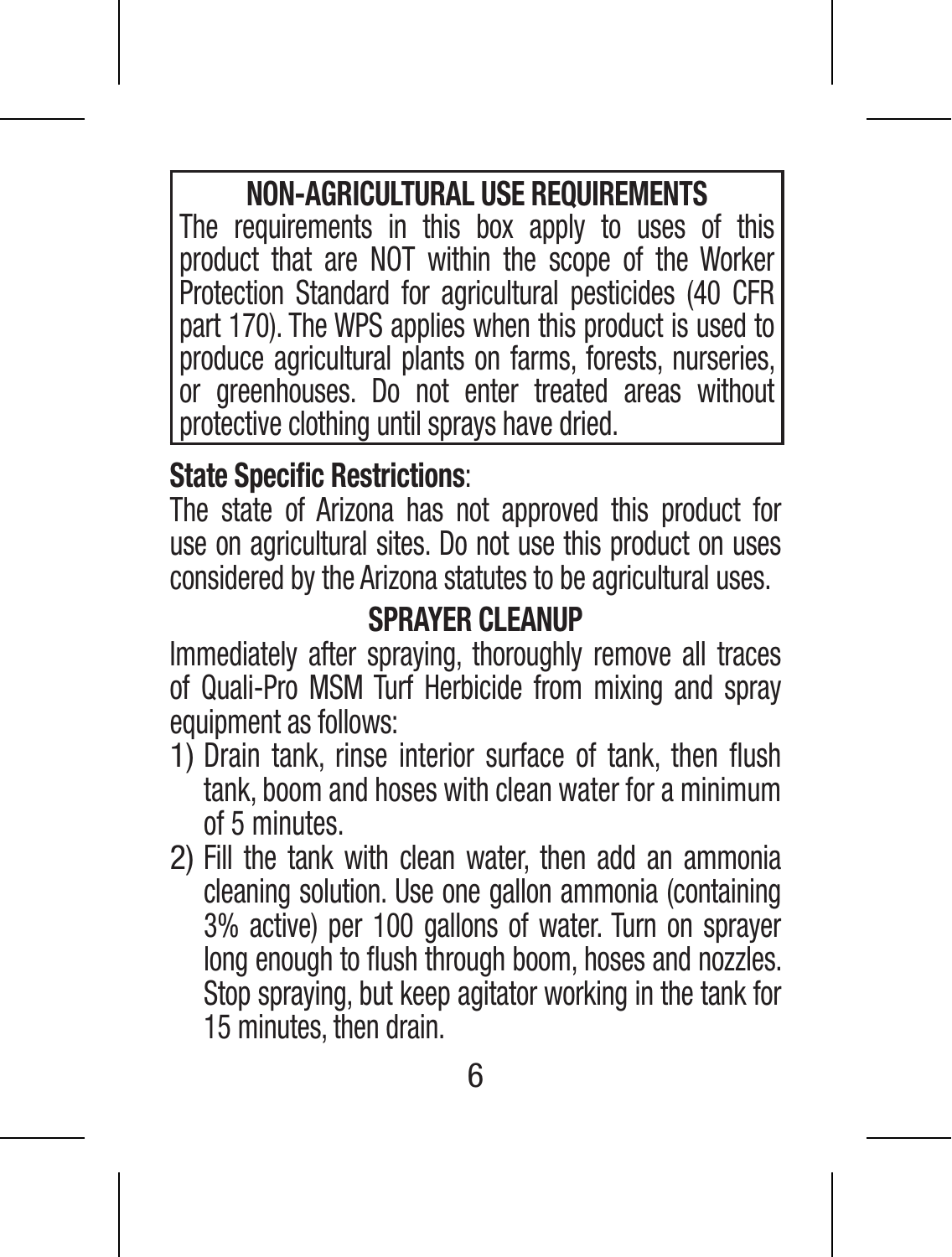- 3) Repeat Step 2.
- 4) Repeat Step 1.
- 5) Nozzles and screens should then be removed and cleaned separately. To remove traces of cleaning solution, rinse the tank thoroughly with clean water and flush through hoses and boom.
- 6) Flush boom and hoses with clean water for 5 minutes just prior to using the sprayer for the first time after the Quali-Pro MSM Turf Herbicide application.

**ORNAMENTAL TURF, SUCH AS LAWNS, PARKS, CEMETERIES, AND GOLF COURSES (FAIRWAYS, APRONS, TEES AND ROUGHS) - NON AGRICULTURAL USE SOD FARMS - AGRICULTURAL USE**

**Controls the following perennial and annual weedy grasses:**

Bahiagrass Foxtail Ryegrass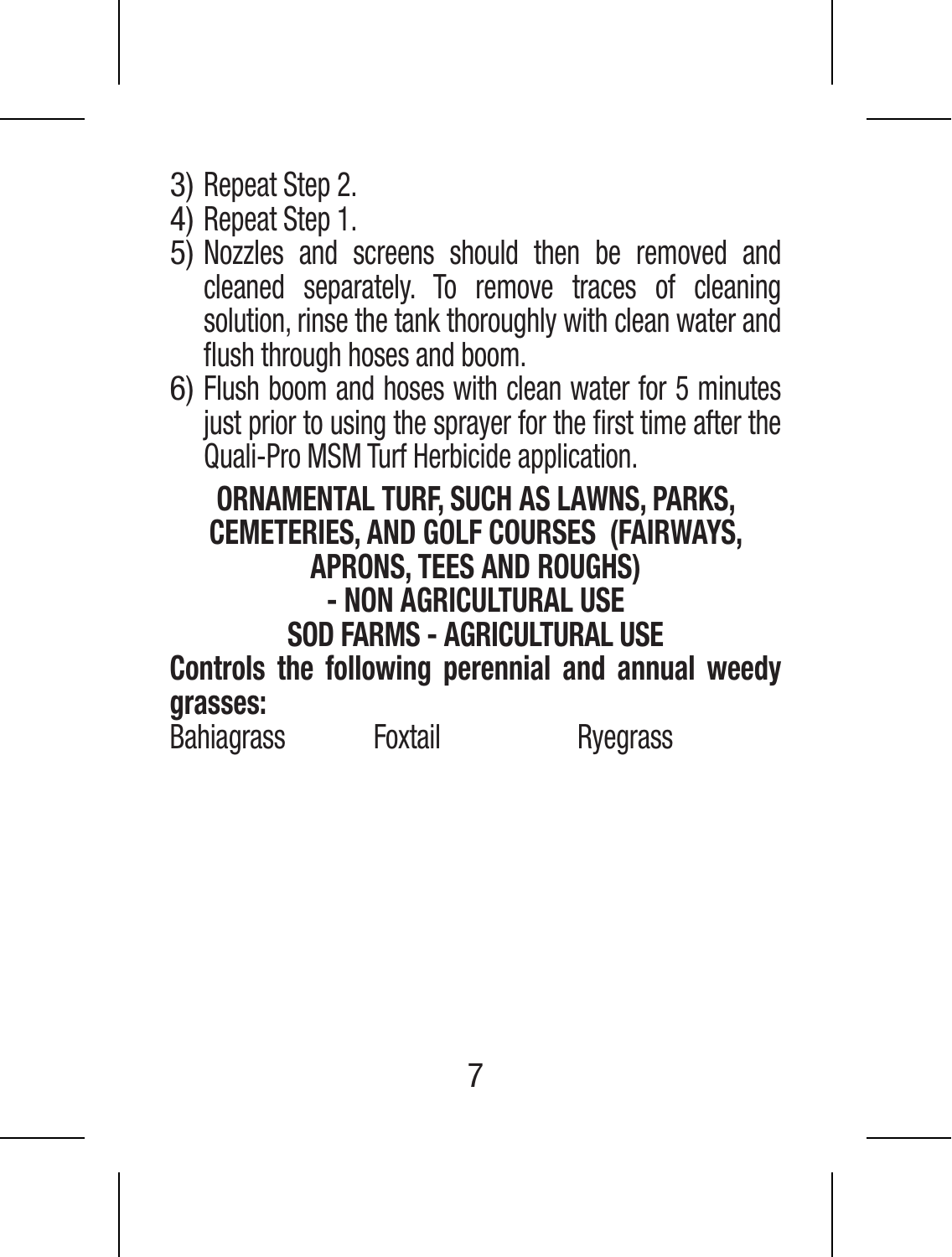### **Controls the following broadleaf (dicot) weeds:**

Aster Kochia Bittercress Lambsquarters Blue mustard Miners lettuce Bur buttercup **Plantain** Canada thistle Prickly lettuce Chicory Prostrate knotweed Clover (white) Redroot pigweed Common chickweed Redstem filaree Common groundsel Shepherdspurse Common mullein Smallseed flaxweed Common purslane Smooth pigweed Common sunflower Spurge (prostrate) Common yarrow Sweet clover Conical catchfly Tansy mustard Cow cockle Treacle mustard Crown vetch Tumble mustard Curly dock Virginia buttonweed Dandelion Wild carrot

Annual sowthistle Hoary cress (whitetop) Buckhorn Pennsylvania smartweed

(continued)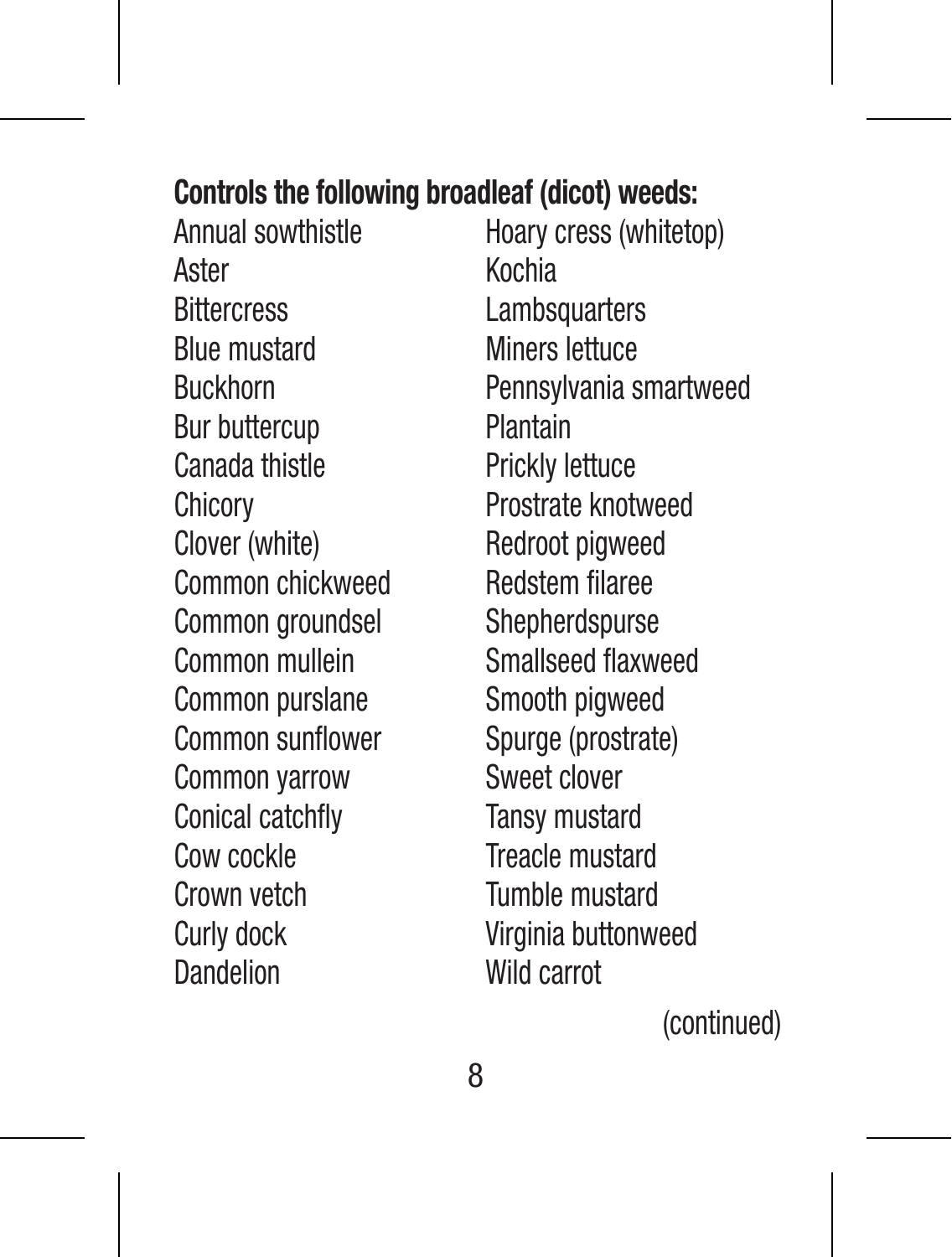### **Controls the following broadleaf (dicot) weeds:**

| Doafennel          | Wild celerv         |
|--------------------|---------------------|
| False chamomile    | Wild lettuce        |
| Fiddleneck tarweed | Wild mustard        |
| Flixweed           | Wild onion          |
| Goldenrod          | Wild garlic         |
| Henbit             | Woodsorrel (oxalis) |

For use only on Kentucky Bluegrass, Fine Fescue, Bermudagrass. Centipedegrass, Zoysiagrass (Meyers and Emerald) and St. Augustinegrass turf areas.

### **USE PRECAUTIONS**

Use lowest rates for minimum chlorosis of the turf.

Do not apply MSM Turf Herbicide to turf under stress from drought, insects, disease, cold temperatures, high temperatures of above 85°F on cool season grasses, or poor fertility as injury may result.

Do not apply to turf less than 1 year old.

Do not use on Bahiagrass where it is the desired turf, as severe injury may result.

Do not plant ornamentals such as shrubs and trees in treated areas for at least 1 year after the last application, or bedding plants for at least 2 years.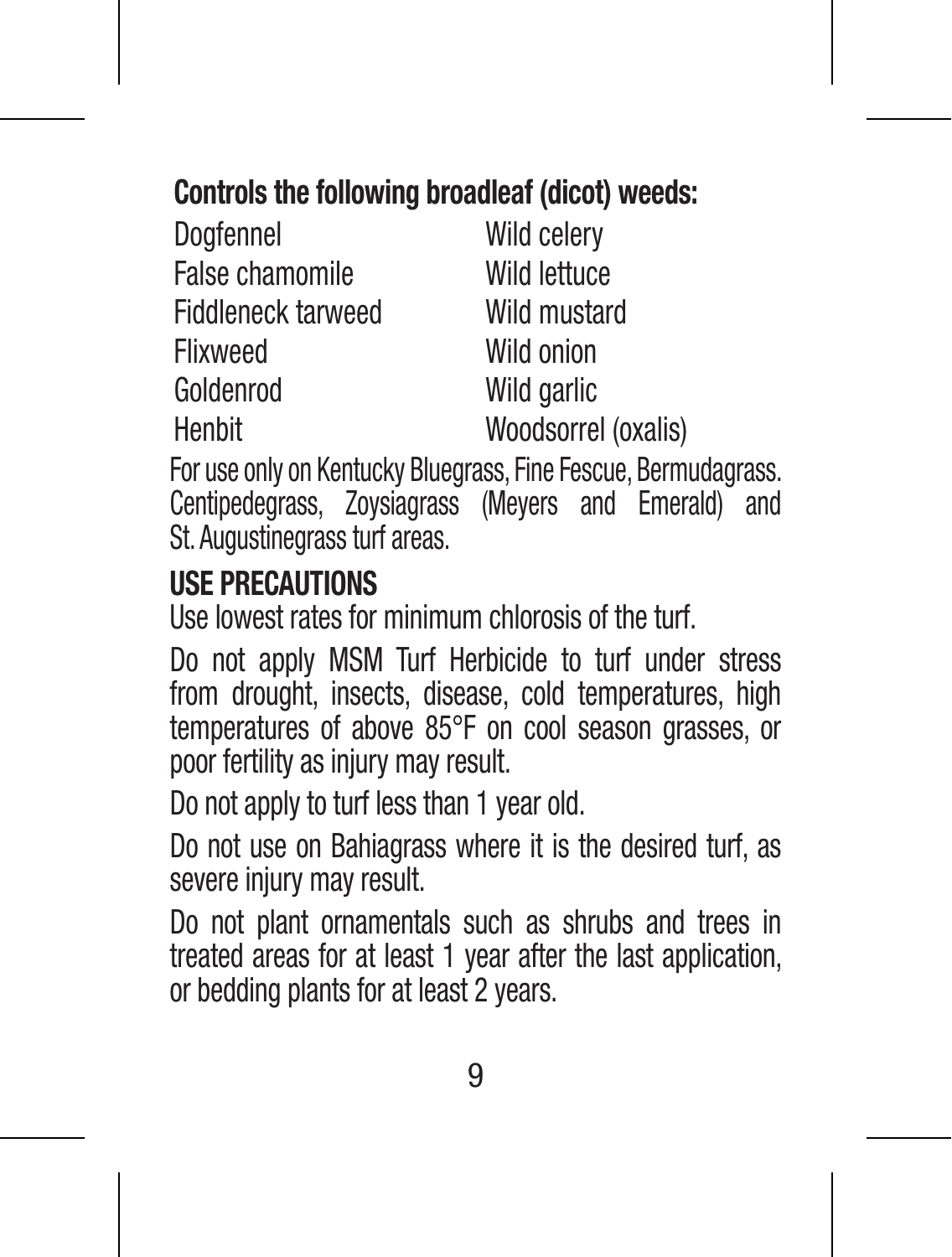### **IMPORTANT**

Addition of a nonionic surfactant of at least 80% active ingredient at 0.25 percent by volume (1 qt./100 gal) provides maximum performance, but may temporarily increase chlorosis of the turf.

When an adjuvant is to be used with this product, Control Solutions, Inc. suggests the use of a Chemical Producers and Distributors Association certified adjuvant.

Allow one week between the application of MSM Turf Herbicide and other pesticide products. (This guideline can be relaxed where severe insect or disease attack requires immediate treatment).

**DO NOT USE ON FOOD OR FEED CROPS**. Injury to or loss of desirable trees or other plants may result from failure to observe the following: Do not apply MSM Turf Herbicide (except as directed) or drain or flush equipment on or near desirable trees or other plants, or on areas where their roots may extend or in locations where the chemical may be washed or moved into contact with their roots.

When overseeding, wait 2 months (8 weeks) after application. Do not apply to any body of water, including streams, irrigation water or wells. Do not apply where runoff water may flow onto agricultural land, as injury to crops may result.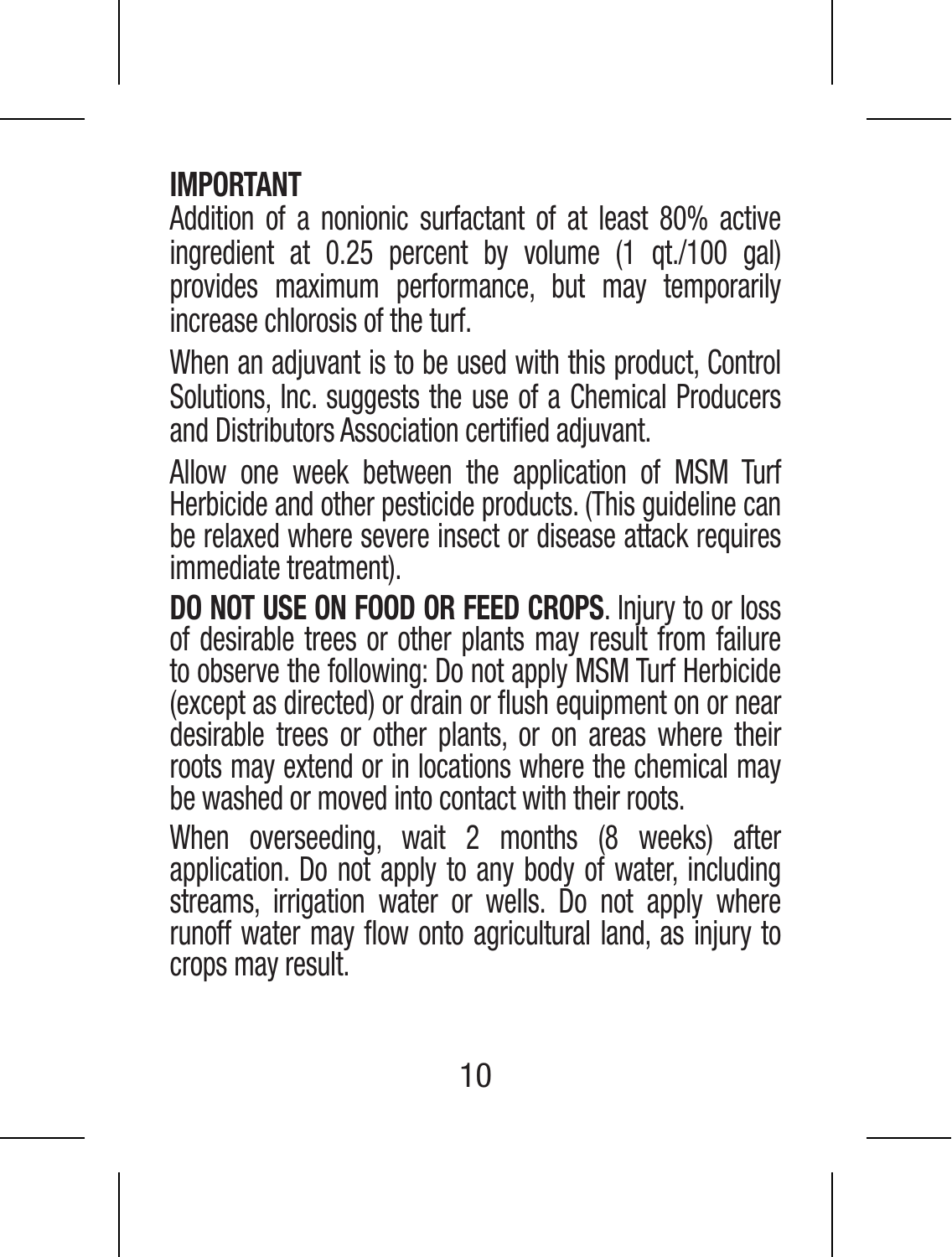Do not allow spray drift onto adjacent crops or other desirable plants or trees as injury may occur.

Follow these practices to minimize drift:

- Stop spraying if wind speed becomes excessive. Spray drift can occur at wind speeds less than 10 mph. If sensitive plants are downwind, extreme caution must be used. Do not spray if winds are gusty.
- High temperatures, drought and low relative humidity increase the possibility of harmful spray drift. Caution must be used when these conditions are present and sensitive plants are nearby.
- Use large droplet size sprays to minimize drift.
- Use spray pressures of 35 psi or less when applying this product.

### **HOW TO USE**

Use spray volumes of 20 to 80 gal/acre and pressures of 25 to 35 psi at the following rates of MSM Turf Herbicide from the weeds listed below:

### **0.125 TO 0.25 OZ PRODUCT/ACRE**

Ryegrass (greens)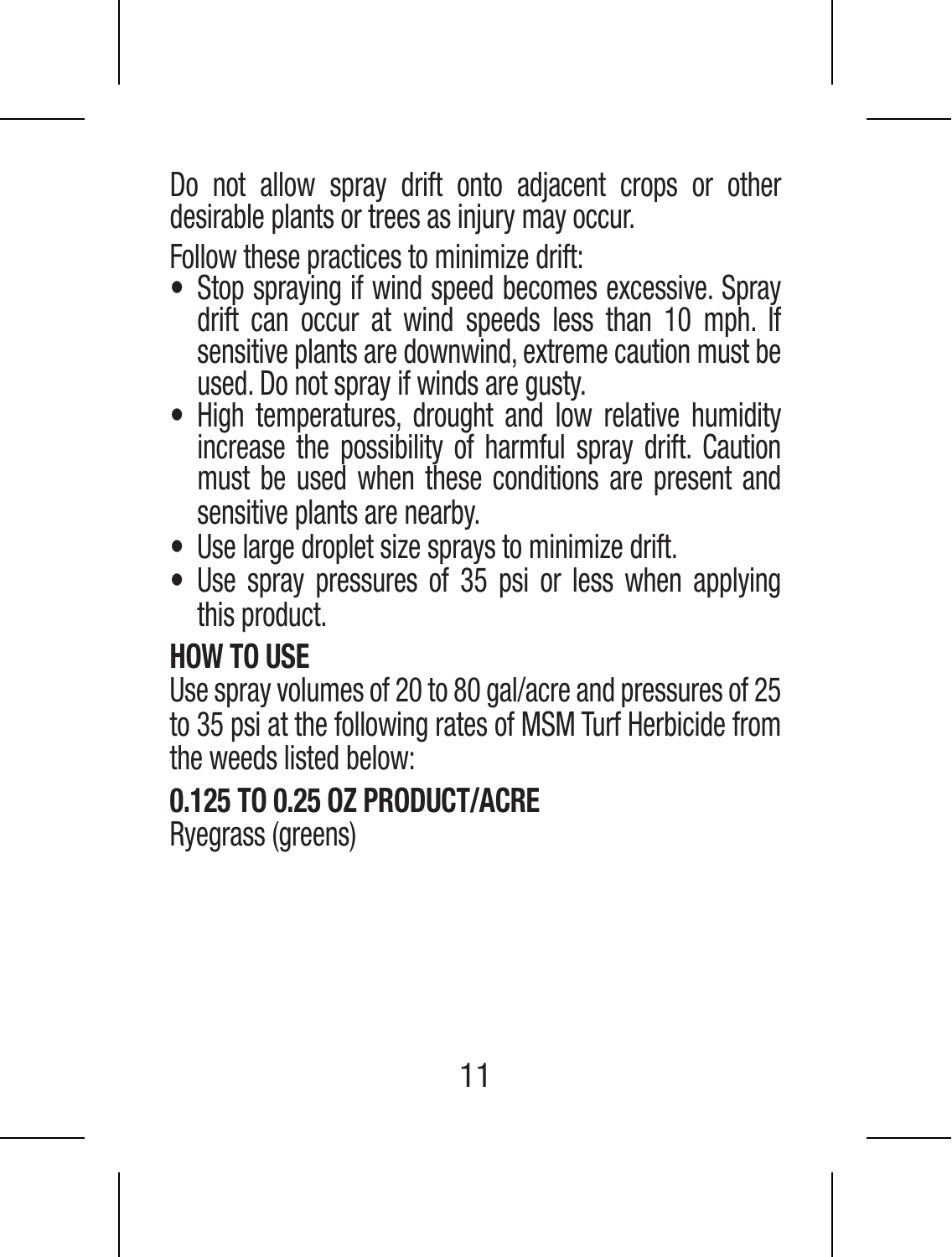### **0.25 TO 0.33 OZ PRODUCT/ACRE**

| <b>Bittercress</b>  | <b>Field pennycress</b> |
|---------------------|-------------------------|
| <b>Blue mustard</b> | Ground ivy (Fall)       |
| Bur buttercup       | Parslev-piert           |
| Chickweed           | Prostrate spurge        |
| Chicory             | Redstem filaree         |
| Clover (white)      | Spurweed                |
| Creeping beggarweed | Wild carrot             |
| Dandelion           |                         |

# **0.33 TO 0.5 OZ PRODUCT/ACRE**

- Aster Seedling dogfennel<br>Carolina geranium Shepherdspurse Carolina geranium Common yarrow Smooth pigweed Crown vetch Smallseed falseflax Florida betony Sweet clover Ground ivy (Spring\*) Tansy mustard<br>Henbit Treacle mustar Lambsquarters
- Ryegrass (fairways) Treacle mustard<br>Tumble mustard

(continued)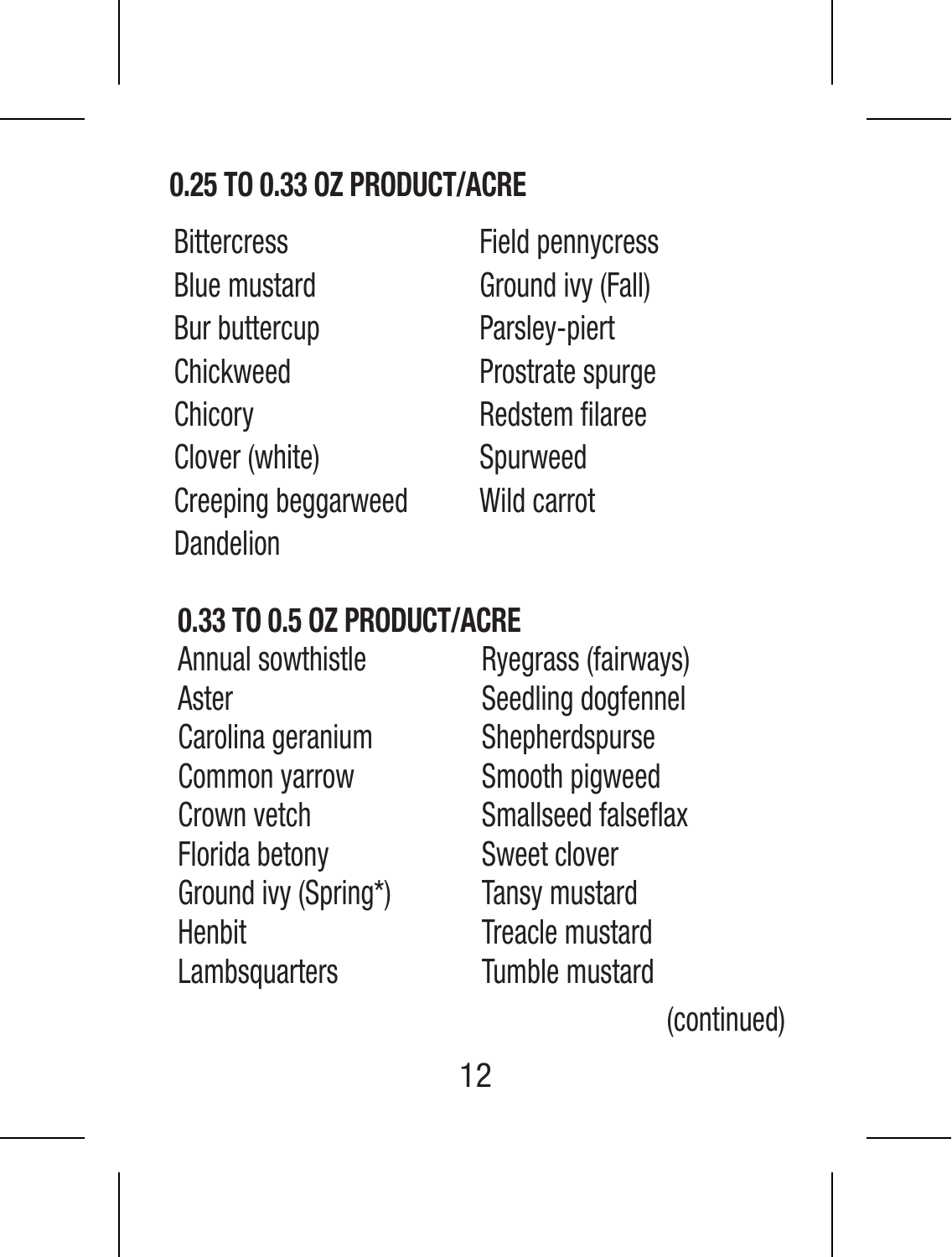### **0.33 TO 0.5 OZ PRODUCT/ACRE**

| Lespedeza                    | Wild celery         |
|------------------------------|---------------------|
| <b>Miners lettuce</b>        | Wild garlic         |
| Plantain                     | Wild lettuce        |
| Prickly lettuce              | Wild onion          |
| Ragweed                      | Woodsorrel (oxalis) |
| Redroot piaweed              |                     |
| 0.25 TO 0.75 OZ PRODUCT/ACRE |                     |
| Bahiagrass*                  |                     |
| 0.5 TO 1.07 PRODUCT/ACRE     |                     |

Brazil pusley Foxtail Canada thistle\*\* Common groundsel Plantain Common purslane Prostrate knotweed Common sunflower Sida (southern) Dollarweed\* Wild mustard Florida pusley

Buckhorn plantain Hoary cress (whitetop)<br>Canada thistle\*\* Kochia Curly dock Pennsylvania smartweed Dogfennel Virginia buttonweed\*\*\*

\* A repeat application may be required in 4 to 6 weeks.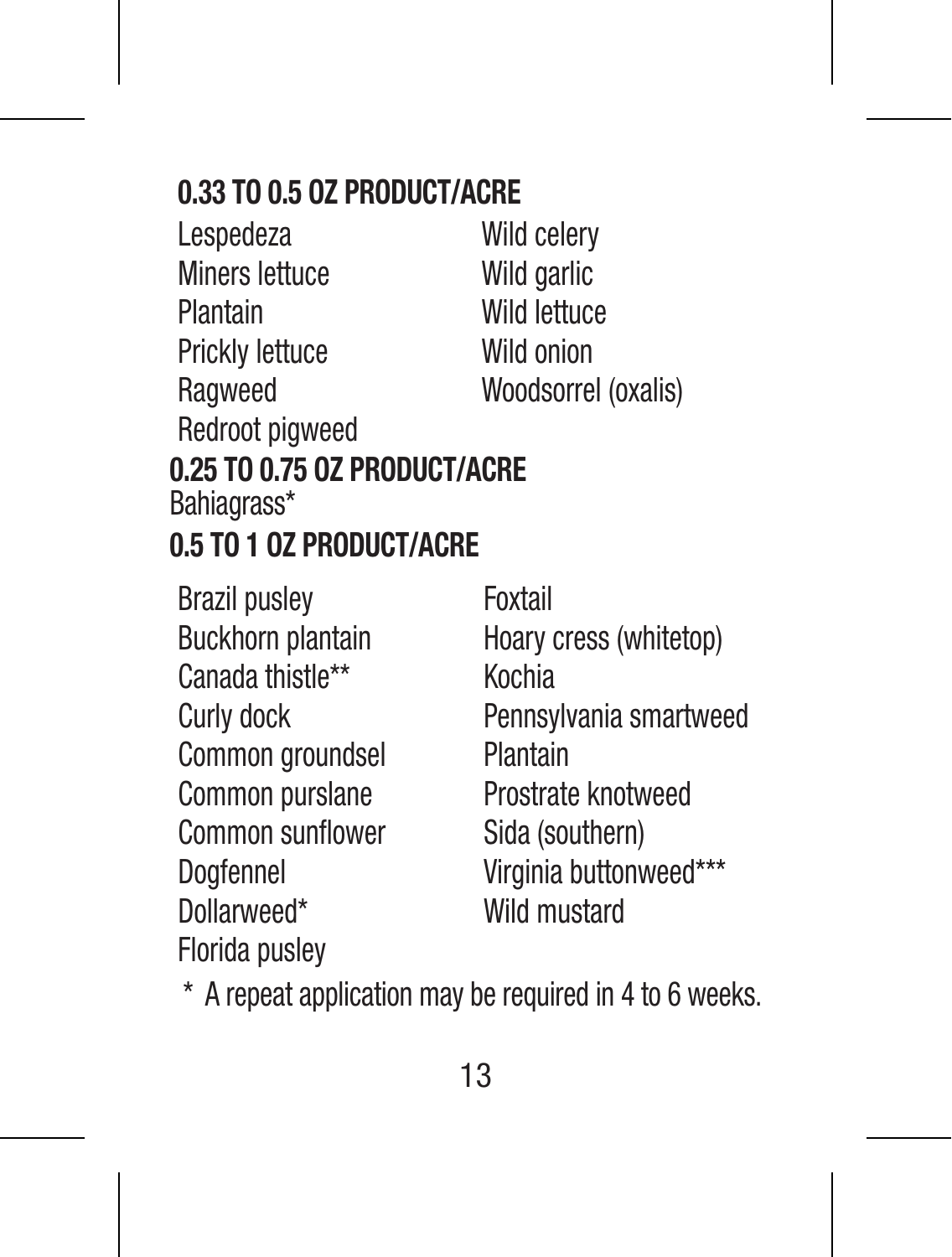- \*\* Suppression only involving a visual reduction in competition compared to an untreated area.
- \*\*\* Controls seedling Virginia buttonweed. Suppression only of more mature plants. Repeat application may be required in 4 to 6 weeks.

The required amount of MSM Turf Herbicide should be added when the spray tank is half full of water and, with agitator running, add the proper amount of product. Finish adding the required amount of water. Continuous agitation is required to keep the product in suspension.

Spray preparations of this product may degrade in acid solutions if not used in 24 hours; it is stable in alkaline solutions. Thoroughly re-agitate before using.

Tank mixes with other registered herbicides should be tested for compatibility before full scale mixing. Use mechanical or bypass agitation to thoroughly mix the spray suspension. It is not necessary to premix this product with water in a separate container prior to adding it to the spray tank. This product should always be added to the tank first, before any other herbicides or adjuvants.

**Kentucky Bluegrass and Fine Fescue**: Apply 0.25 to 0.5 oz of MSM Turf Herbicide per acre for control of the listed weeds. Do not exceed a total of 0.5 oz per acre within a 9-month period.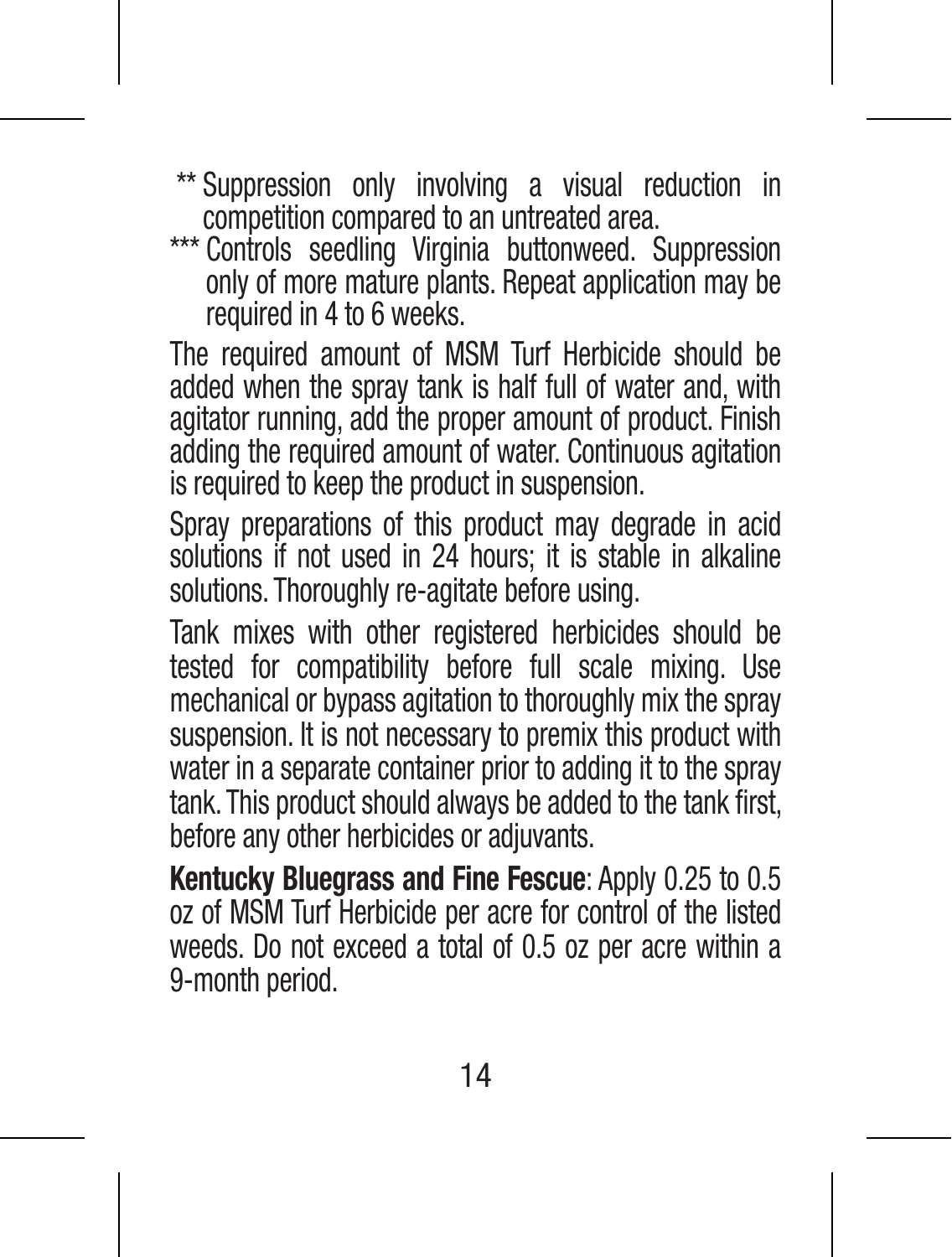**St. Augustinegrass, Bermudagrass and Zoysiagrass (Meyers and Emerald**): Apply 0.25 to 1.0 oz of MSM Turf Herbicide per acre for weed control. Some chlorosis or stunting of the turfgrass may occur following application.

**Bahiagrass Control**: For the selective control of Bahiagrass in Bermudagrass turf, use 0.25 to 0.75 oz of MSM Turf Herbicide per acre. Use the higher rates of the range on Argentine, Common and Paraguayan Bahiagrass. Apply a repeat treatment in 4 to 6 weeks if necessary. Some chlorosis or stunting of the Bermudagrass may occur following the application.

**Centipedegrass**: Apply 0.25 to 0.5 oz of this product per acre for weed control. Some chlorosis or stunting of the turfgrass may occur following the application.

**IMPORTANT**: Addition of a nonionic surfactant of at least 80% active ingredient at 0.25 percent by volume (1 qt/100 gal) provides maximum performance, but may temporarily increase chlorosis of the turf.

Allow one week between the application of MSM Turf Herbicide and other pesticide products. (This guideline can be relaxed where a severe insect or disease attack requires immediate treatment.)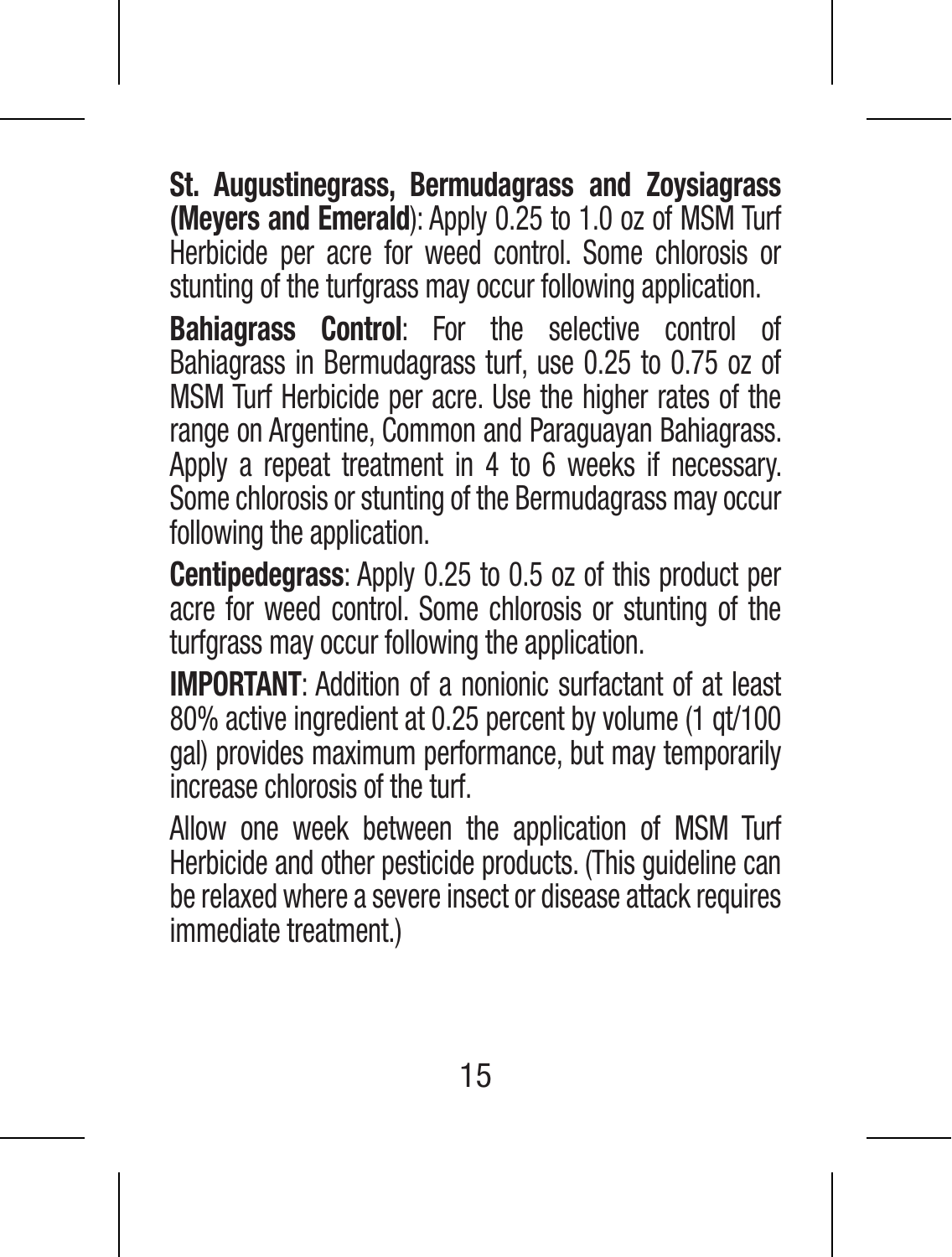**AGRICULTURAL USES CONIFER PLANTATIONS Application Information**

MSM Turf Herbicide is used to control many species of weeds and deciduous trees on sites where conifers are growing or are to be planted. Apply by ground equipment or by air (helicopter only). Refer to the "Weeds Controlled" and "Brush Species Controlled" for a listing of susceptible species.

#### **Application Timing**

Apply MSM Turf Herbicide after weeds have emerged or after undesirable hardwoods have broken winter dormancy and have reached the point of full leaf expansion.

### **Conifer Site Preparation**

### **Application Before Transplanting**

After consulting the "Weeds Controlled" and "Brush Species Controlled" tables apply the rates of MSM Turf Herbicide specified for the most difficult to control species on the site.

**Southeast**--Apply up to 4 oz per acre for loblolly and slash pines. Transplant the following planting season.

**Northeast and Lake States-**-Apply up to 2 oz per acre for red pine. Transplant the following planting season. Apply up to 2 ounces per acre for black, white and Norway spruce. Transplant the following spring.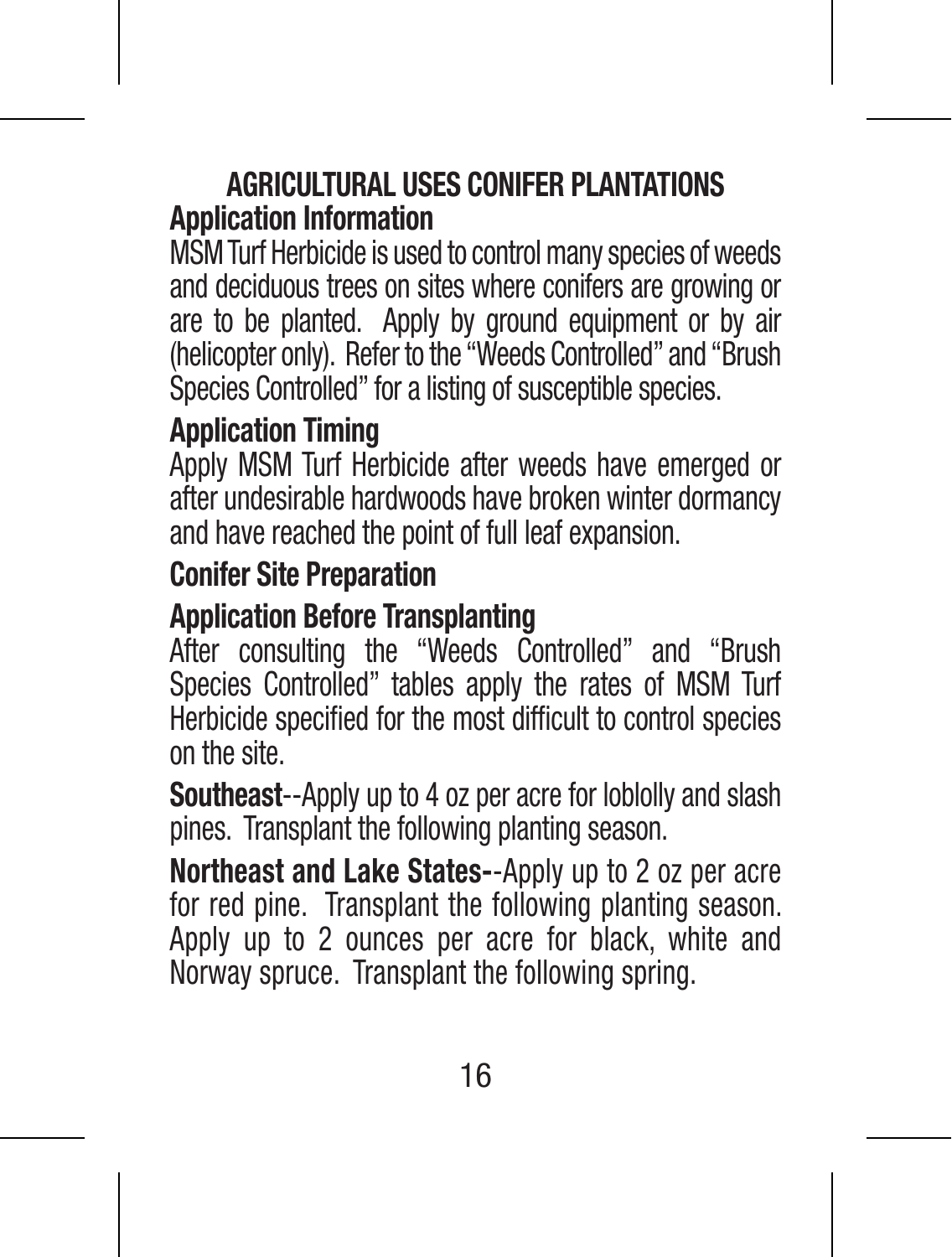**West--**Apply up to 2 oz per acre prior to planting Douglas fir, Sitka Spruce, Western Red Cedar, Western Hemlock, Ponderosa Pine, and Grand Fir in the Coast Rangeland and western slope of the Cascades in Oregon and Washington. These conifer species listed can be planted any time after application. Other conifer species can be planted providing the user has prior experience indicating acceptable tolerance to soil residues of this product.

In the absence of prior experience, in order to avoid unacceptable injury, other species should be planted on a small scale to determine safety before large-scale plantings are made. Control Solutions, Inc. will not be responsible for injury to any conifers not listed on this label.

### **Tank Mix Combinations**

For broader spectrum control the following products may be used in combination with MSM Turf Herbicide.

### **Accord2**

Tank mix 1 to 2 ounces of MSM Turf Herbicide with 2 to 10 quarts of Accord per acre. Refer to the product container for a list of species controlled.

#### **Arsenal1 Applicator's Concentrate**

Tank mix 1 to 2 ounces of MSM Turf Herbicide with 10 to 24 fluid ounces of Arsenal Applicator's Concentrate per acre. Loblolly and slash pines may be transplanted the planting season following application. The combination controls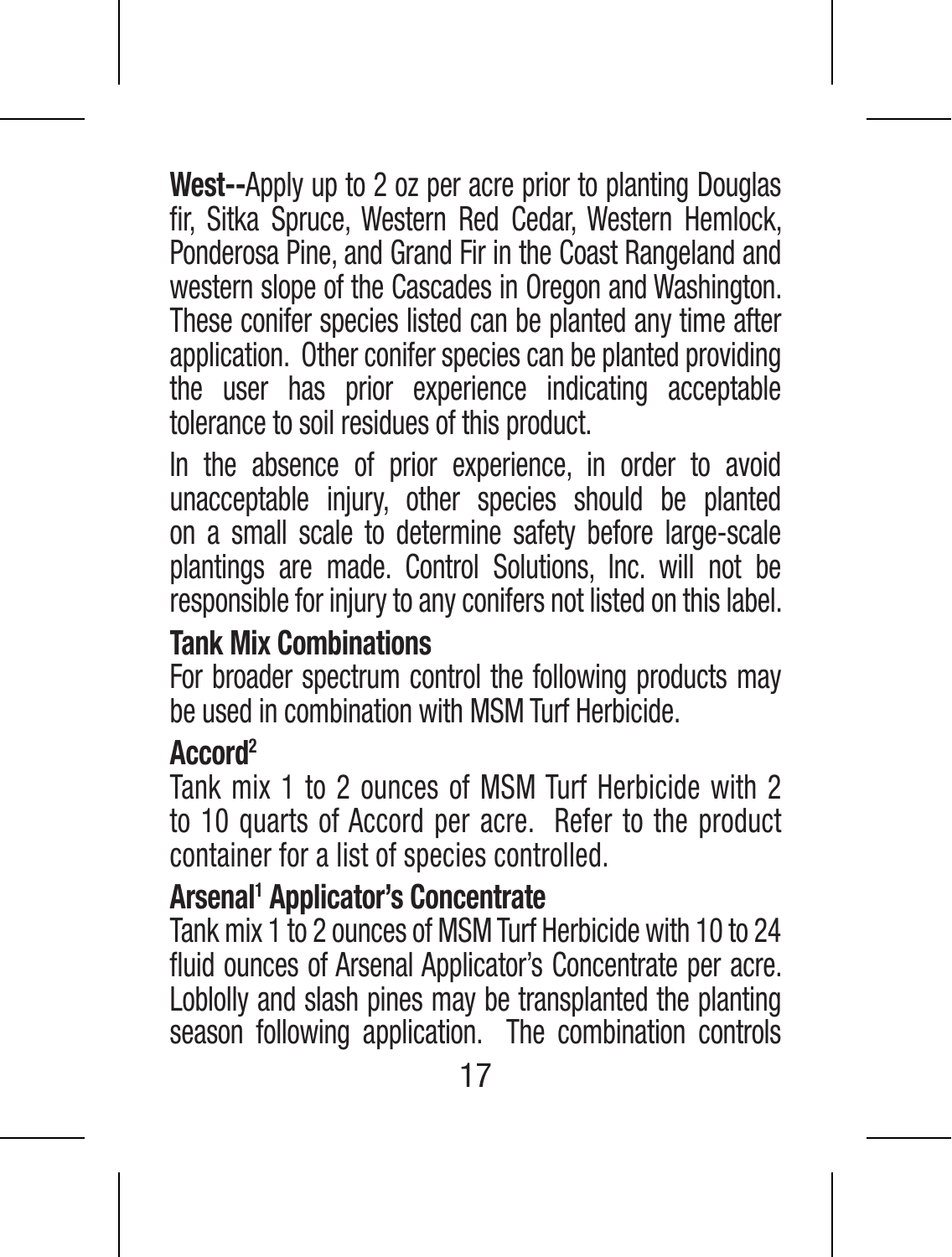ash, black gum, cherry, hawthorn, honeysuckle, hophorn beam, persimmon, oaks (red, white and water), sassafras, sweetgum, Vaccinium species, and suppresses blackberry. dogwood, elms, myrtle dahoon, hickories, and red maple.

#### **Accord2 + Arsenal1 Applicators Concentrate**

Tank mix ½ to 1 ounce of MSM Turf Herbicide with 16 to 64 fluid ounces of Accord and 10 to 12 fluid ounces of Arsenal Applicator's Concentrate per acre. Slash and loblolly pines may be transplanted the planting season following application. The combination controls cherry, dogwood, elms, oaks (red and water), persimmon, sassafras, sweetgum and suppresses hickory.

### **VELPAR8 L or VELPAR8 DF**

Tank mix 1 to 2 ounces of MSM Turf Herbicide per acre with VELPAR L or VELPAR DF at the rates specified on the container for various soil textures. Loblolly and slash pines may be transplanted the planting season following application. Refer to the product container for a list of species controlled.

#### **OUST EXTRA7 (or Generic Sulfometuron Methyl)**

Tank mix ½ to 1 ½ ounces of MSM Turf Herbicide with 2 to 3 ounces of OUST EXTRA7 (or generic equivalent) per acre for herbaceous weed control. Refer to the product container and the "Weeds Controlled" section of this label for a listing of the weeds controlled. Loblolly and slash pines may be transplanted the planting season following application.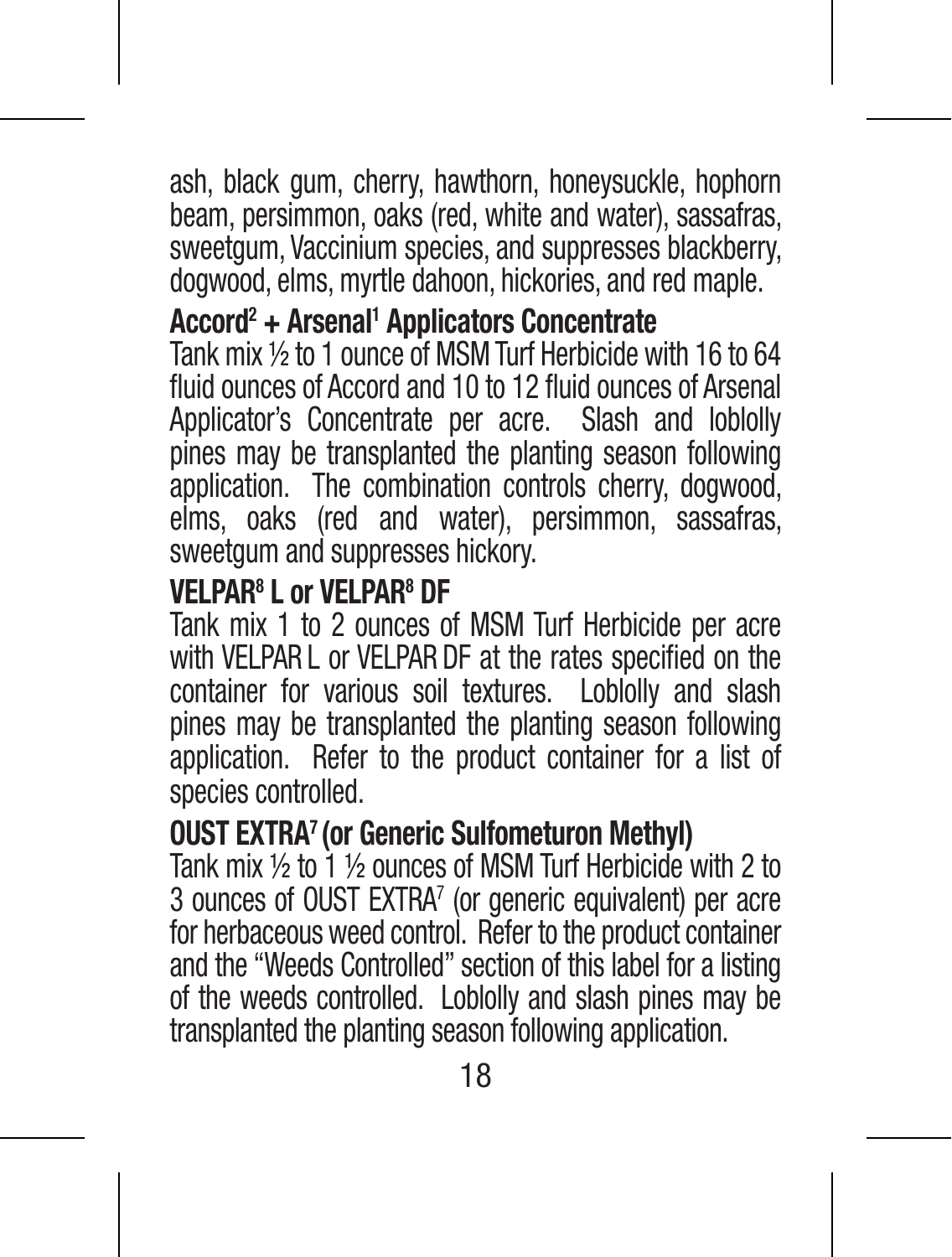Tank mix 2 ounces of MSM Turf Herbicide with 3 ounces of OUST EXTRA7 (or generic equivalent) per acre for herbaceous weed control and early spring suppression of bull thistle and Canada thistle in the Coast Rangeland and western slope of the Cascade Mountains. Douglas fir may be transplanted at least 90 days following application.

### **Release**

### **Hardwood Control and Suppression**

MSM Turf Herbicide is used for application over the top of established slash and loblolly pine to control the species listed in "Weeds Controlled" and "Brush Species Controlled" section of this label. Apply 1 to 4 ounces per acre to control the species indicated, including kudzu.

### **Tank Mix Combinations**

For broader spectrum control the following products may be used in combination with MSM Turf Herbicide.

### **Arsenal Applicator's Concentrate**

A tank mix of 1 to 2 ounces of MSM Turf Herbicide with 8 to 16 fluid ounces of Arsenal Applicator's Concentrate per acre may be applied to loblolly pine. Refer to the Arsenal Applicator's Concentrate label regarding the use of surfactants and the appropriate application timing with respect to the age and development stage of the pines. The combination controls ash, black gum, cherry, hawthorn, honeysuckle, hophombeam, oaks (red, white and water).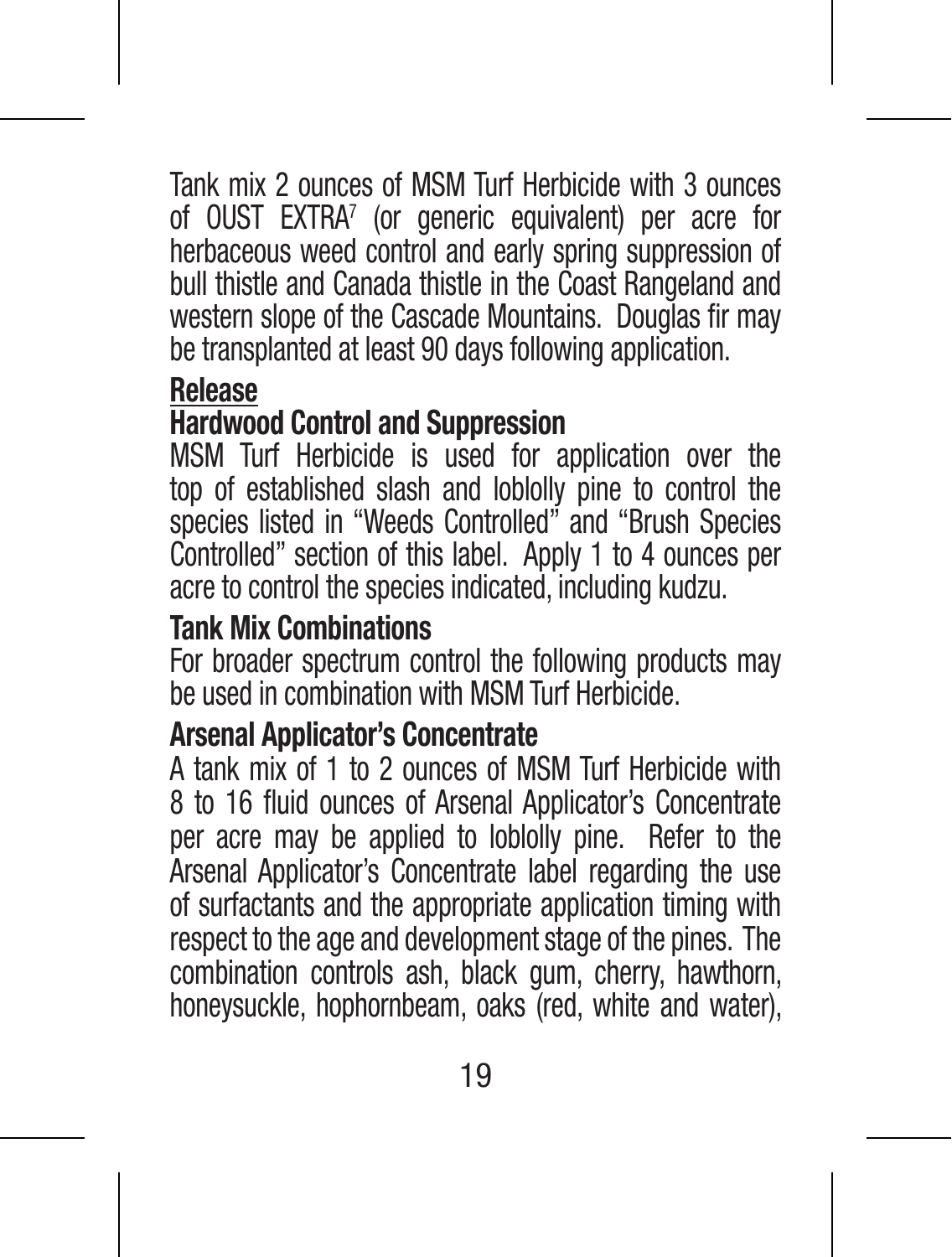sassafras, sweetgum, Vaccinium species, and suppresses blackberry, dogwood, elms, myrtle dahoon, hickories, persimmon, and red maple.

### **VELPAR8 L or VELPAR8 DF**

Tank mix 1 to 2 ounces of MSM Turf Herbicide with VELPAR L OR VELPAR DF at the rates specified on the container for various soil textures. The combination may be applied to loblolly and slash pines.

#### **Release**

### **Herbaceous Weed Control**

MSM Turf Herbicide may be applied to transplanted loblolly and slash pine for the control of herbaceous competition. Consult the "Weeds Controlled" section for a listing of the susceptible species and specified application rates. Best results are obtained when MSM Turf Herbicide is applied just before weed emergence until shortly after weed emergence.

### **Tank Mix Combinations**

For broader spectrum control the following products may be used in combination with MSM Turf Herbicide:

#### **Arsenal Applicators Concentrate1**

Tank mix 1/2 to 1 ounce of MSM Turf Herbicide with 4 ounces of Arsenal Applicators Concentrate per acre. The tank mix may be used on loblolly pine.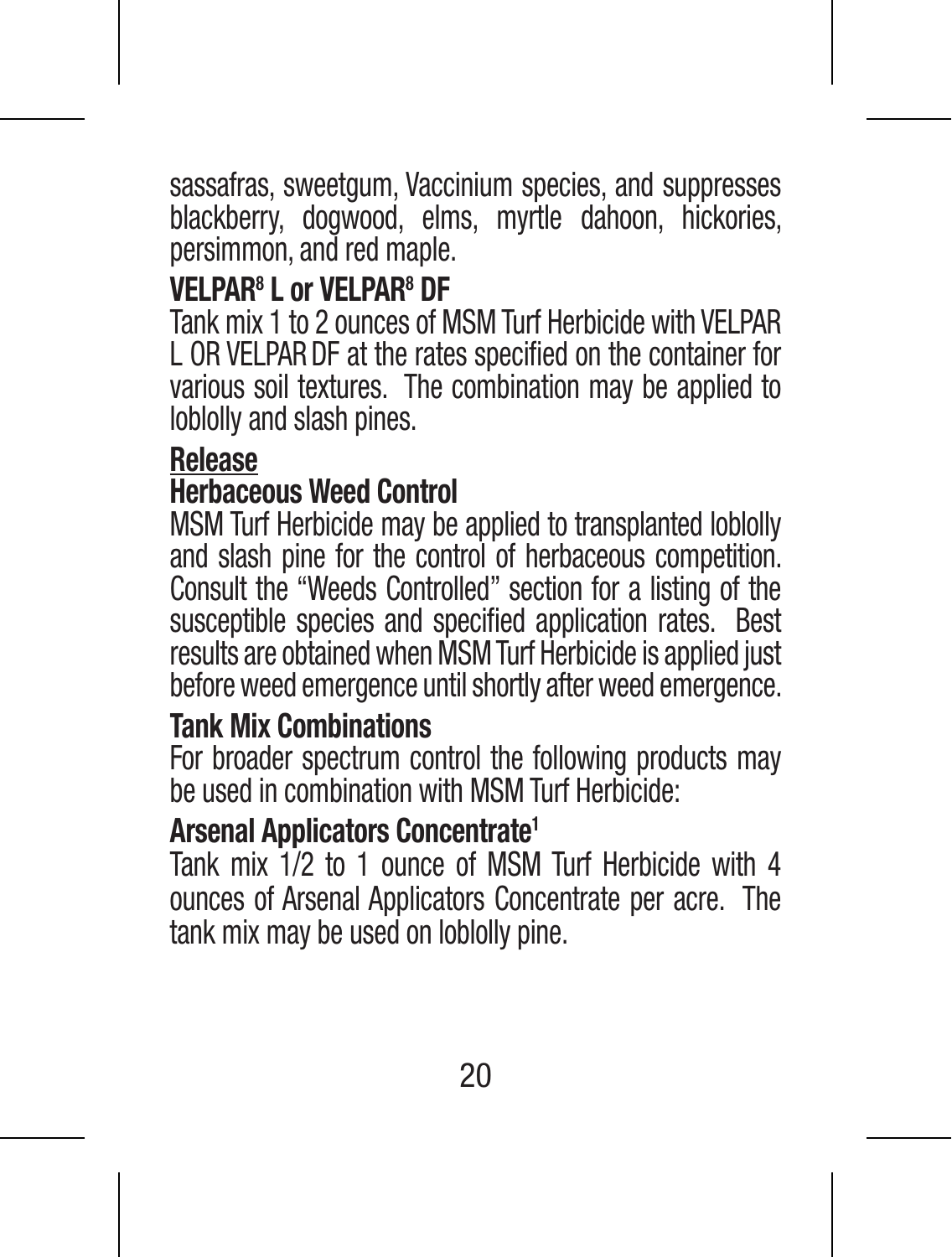### **OUST XP7**

Tank mix 1/2 to 1 ½ ounces of A MSM Turf Herbicide with 2 to 3 ounces of OUST XP7 (or generic equivalent) per acre. Best results are obtained when MSM Turf Herbicide is applied just before weed emergence until shortly after weed emergence. The tank mix may be used on loblolly and slash pine.

### **VELPAR8 L or VELPAR8 DF**

Tank mix 1/2 to 1 ounce of MSM Turf Herbicide with VELPAR8 L or VELPAR8 DF at the rates specified on the container for various soil textures. The combination may be applied to loblolly and slash pines.

### **IMPORTANT PRECATIONS--CONIFER PLANTATIONS ONLY**

- Applications of MSM Turf Herbicide made to conifers that are suffering from loss of vigor caused by insects, diseases, drought, winter damage, animal damage, excessive soil moisture, planting shock, or other stresses may injure or kill the trees.
- Applications of MSM Turf Herbicide made for herbaceous release should only be made after adequate rainfall has closed the planting slit and settled the soil around the roots following transplanting.
- Do not apply MSM Turf Herbicide to conifers grown as ornamentals.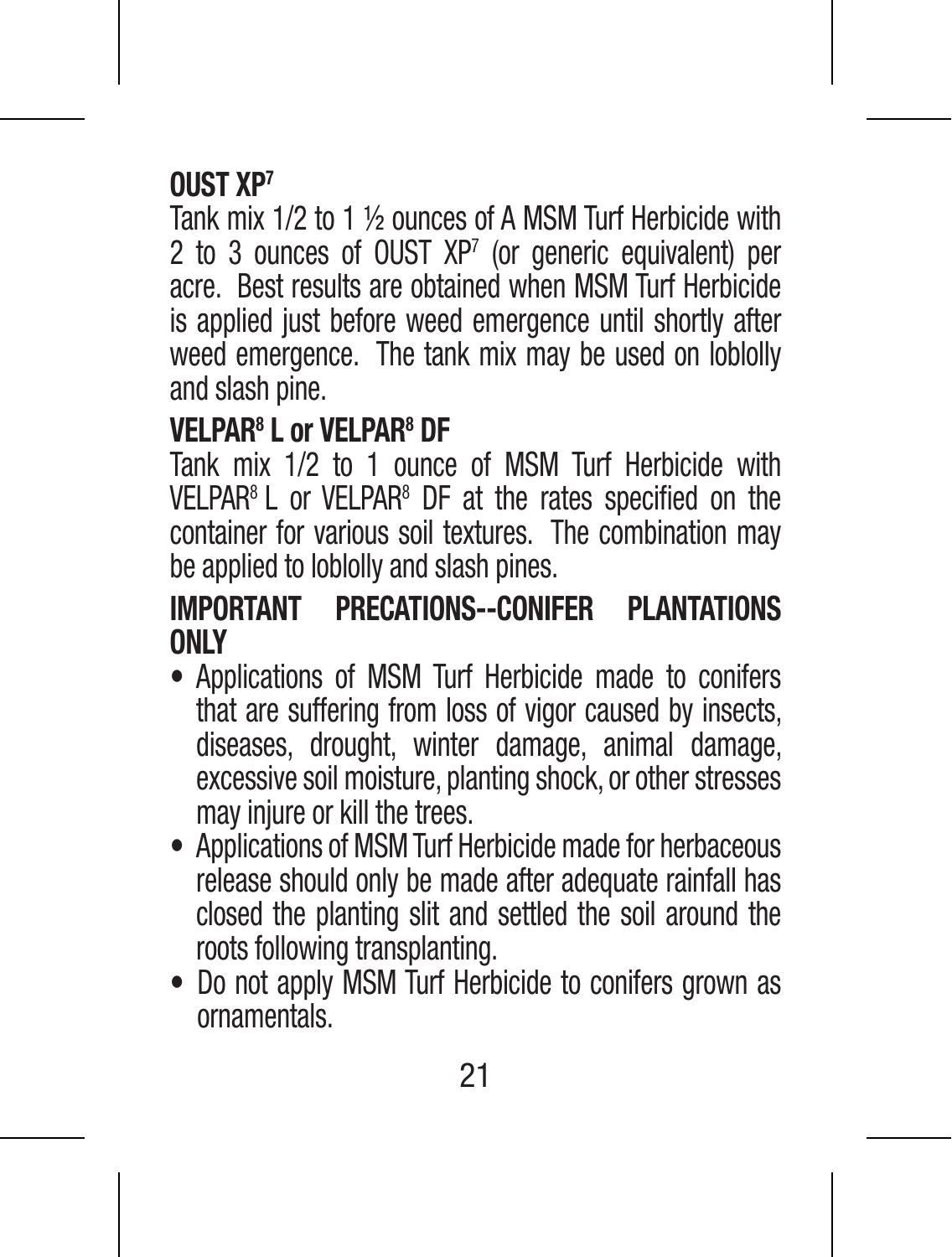• MSM Turf Herbicide applications may result in damage and mortality to other species of conifers when they are present on sites with those listed in the preceding section for conifer plantations.

### **HARDWOOD PLANTATIONS**

### **Application Information**

MSM Turf Herbicide may be used to control many species of weeds on sites where yellow poplar is growing or is to be planted, and on sites where red alder is to be planted. Apply at up to 2 ounces per acre by ground equipment or by air (helicopter only). Refer to the "Weeds Controlled" sections of this label for a listing of susceptible species.

### **Application Timing**

This product may be applied as a site preparation treatment prior to planting red alder or yellow poplar, and may also be applied as a pre-planting site preparation treatment for red alder in tank mixes with other herbicides labeled for this use.

MSM Turf Herbicide may also be applied over the top of planted yellow poplar seedlings after the soil has settled around the root systems but before the seedlings have broken dormancy (prior to bud break).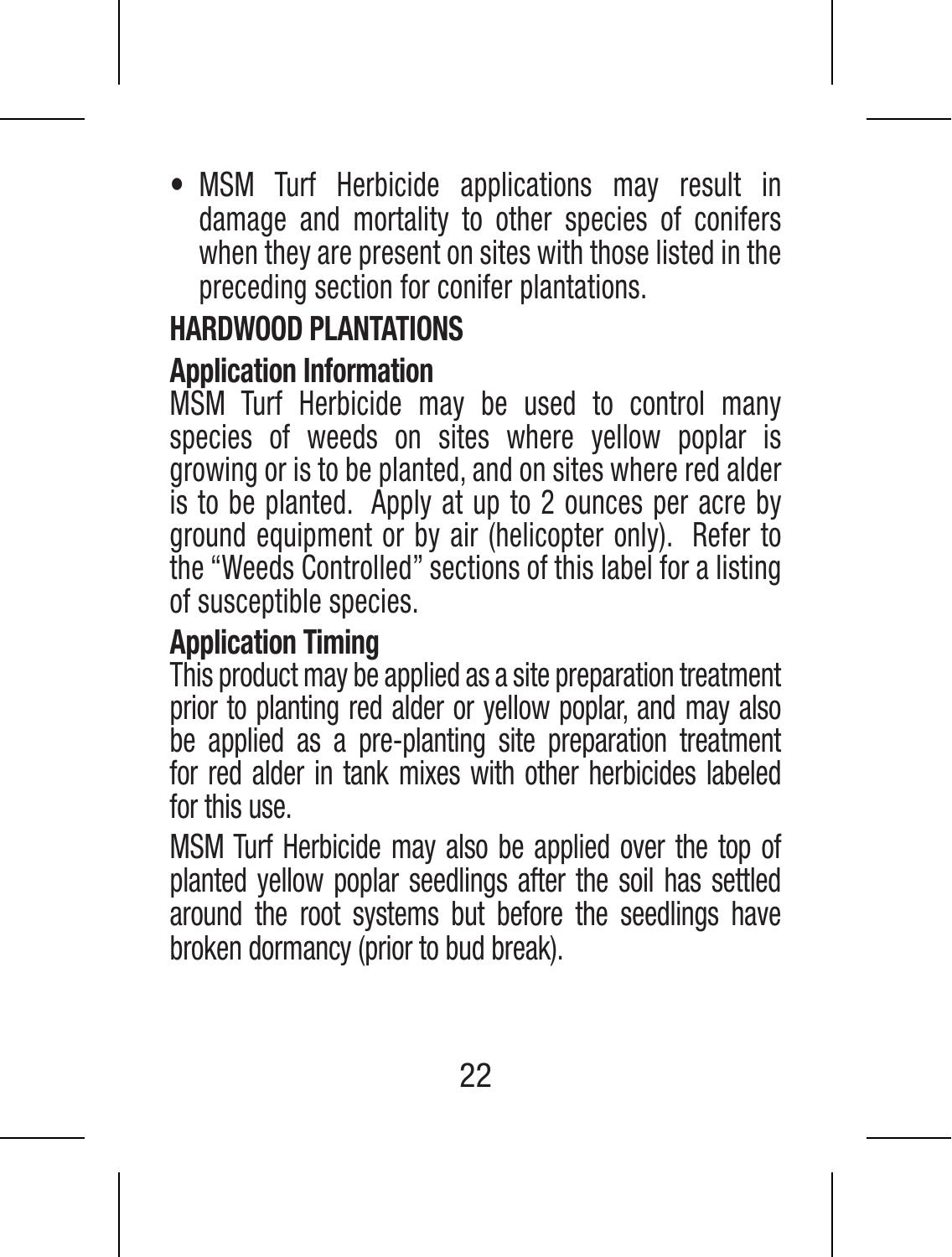#### **Release Herbaceous Weed Control**

MSM Turf Herbicide may be applied to yellow poplar for the control of herbaceous competition. Consult the "Weeds Controlled" for a listing of the susceptible species and specified application rates. Best results are obtained when MSM Turf Herbicide is applied just before weed emergence until shortly after weed emergence.

### **Tank Mix Combinations**

Tank mix 1/2 ounce of MSM Turf Herbicide with 4 to 6 pints of VELPAR<sup>8</sup> L as directed on the package label for "RELEASE-HERBACEOUS WEED CONTROL" in pine plantations in the eastern U.S. Follow the VELPAR<sup>s</sup> L label instructions regarding altering the application rate by soil texture.

### **IMPORTANT PRECAUTIONS--HARDWOOD PLANTATIONS ONLY**

• Application of VELPAR<sup>8</sup> L and MSM Turf Herbicide made to yellow poplar that are suffering from loss of vigor caused by insects, disease, drought, winter damage, animal damage, excessive soil moisture, planting shock or other stresses may injure or kill the seedlings.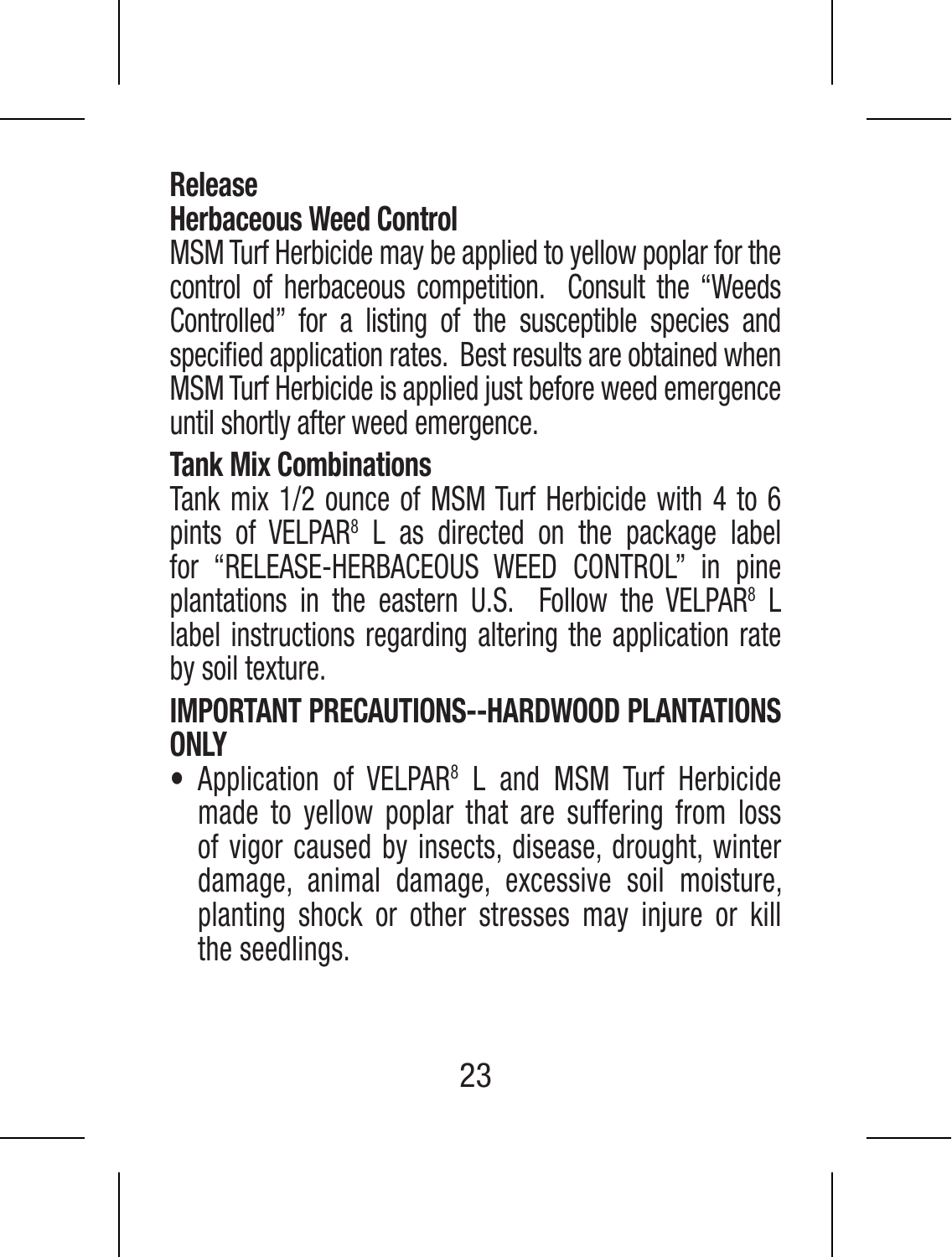- Applications of MSM Turf Herbicide made for release should only be made after adequate rainfall has closed the planting slit and settled the soil around the roots following transplanting.
- A surfactant may not be used for applications made over the tops of trees.
- Careful consideration must be given by an experienced and knowledgeable forester to match the requirements of yellow poplar to the conditions of the site. Treatment of yellow poplar planted on a site inadequate to meet its requirements may injure or kill the seedlings.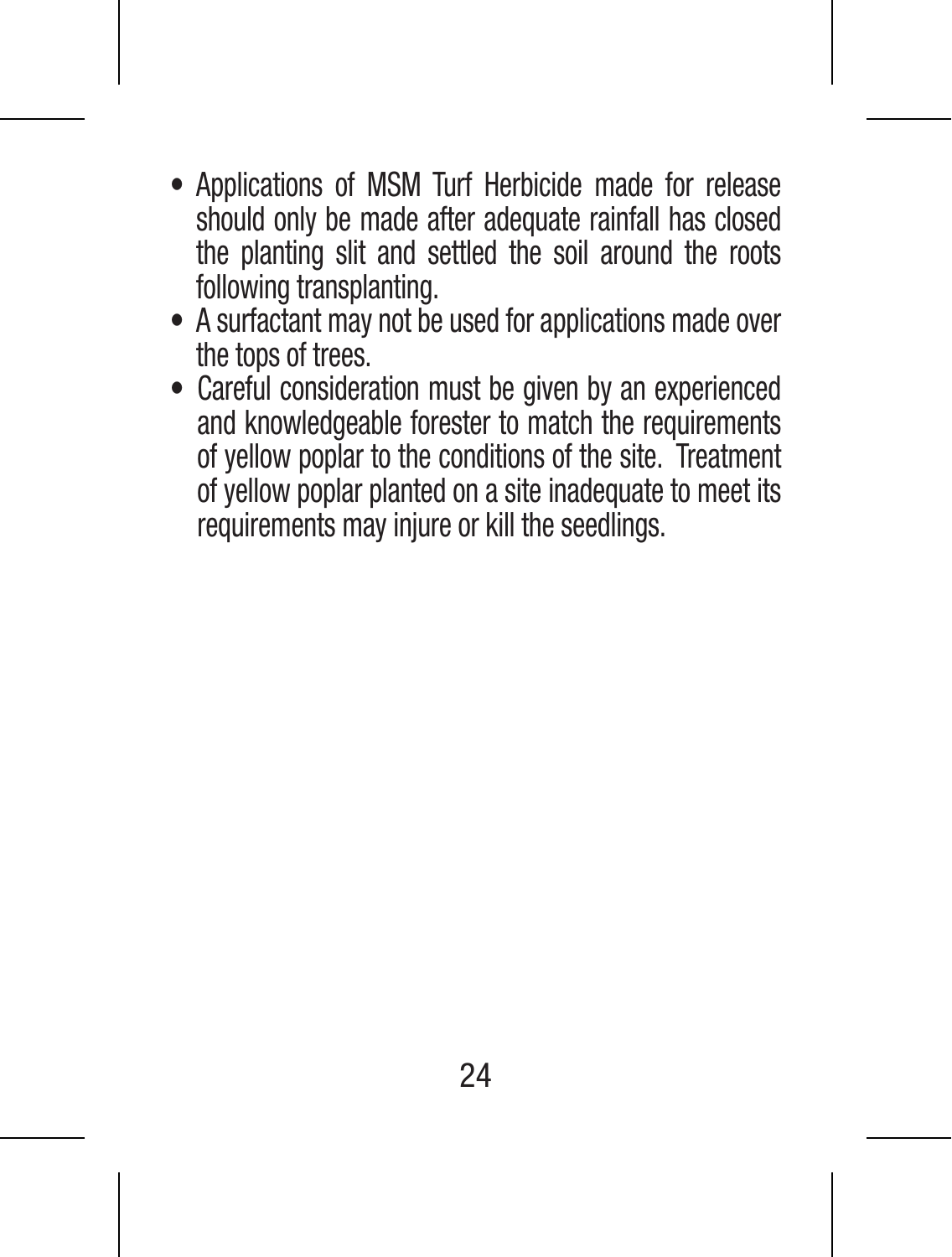### **NON-AGRICULTURAL USES**

**WEEDS CONTROLLED 1/3 to 1/2 ounce per acre**

**Annual sowthistle Goldenrod**<br>Aster Lambsqua Aster Lambsquarters<br>
Bahiaarass Marestail/horse Bittercress Miners lettuce<br>Bitter sneezeweed Pennsylvania s Blackeyed-susan Plains core<br>Blue mustard Plantain Blue mustard<br>Bur buttercup Bur buttercup Redroot pigweed<br>Chicory Redstem filaree Chicory Redstem filaree<br>Clover Rough Heabane Clover'<br>Cocklebur Rough fleabane<br>Shenherd's purs Cocklebur Shepherd's purse<br>Common chickweed Silky crazyweed ( Common groundsel Smallseed falsefl<br>Common purslane Smooth pigweed Common purslane Smooth pigweed Common varrow Common yarrow Sweet clover<br>
Conical catchfly<br>
Conical catchfly<br>
Conical control Conical catchfly<br>Corn cockle Corn cockle (Corn cockle Treacle mustard<br>Cow cockle (Corn Tumble mustard Crown vetch<br>Dandelion Dandelion Wild garlic<br>Dogfennel Wild lettuc False chamomile **Wild mustard**<br>Fiddleneck tarweed **Woolv** croton Fiddleneck tarweed Wooly croton<br>Field pennycress Wood sorrel Field pennycress<br>Flixweed

Bahiagrass Marestail/horseweed\*\*\*<br>Beebalm Maximillion sunflower Beebalm Maximillion sunflower<br>Bittercress Miners lettuce Pennsylvania smartweed<br>Plains coreopsis Silky crazyweed (locoweed)<br>Smallseed falseflax Tumble mustard<br>Wild carrot Wild lettuce<br>Wild mustard Yankeeweed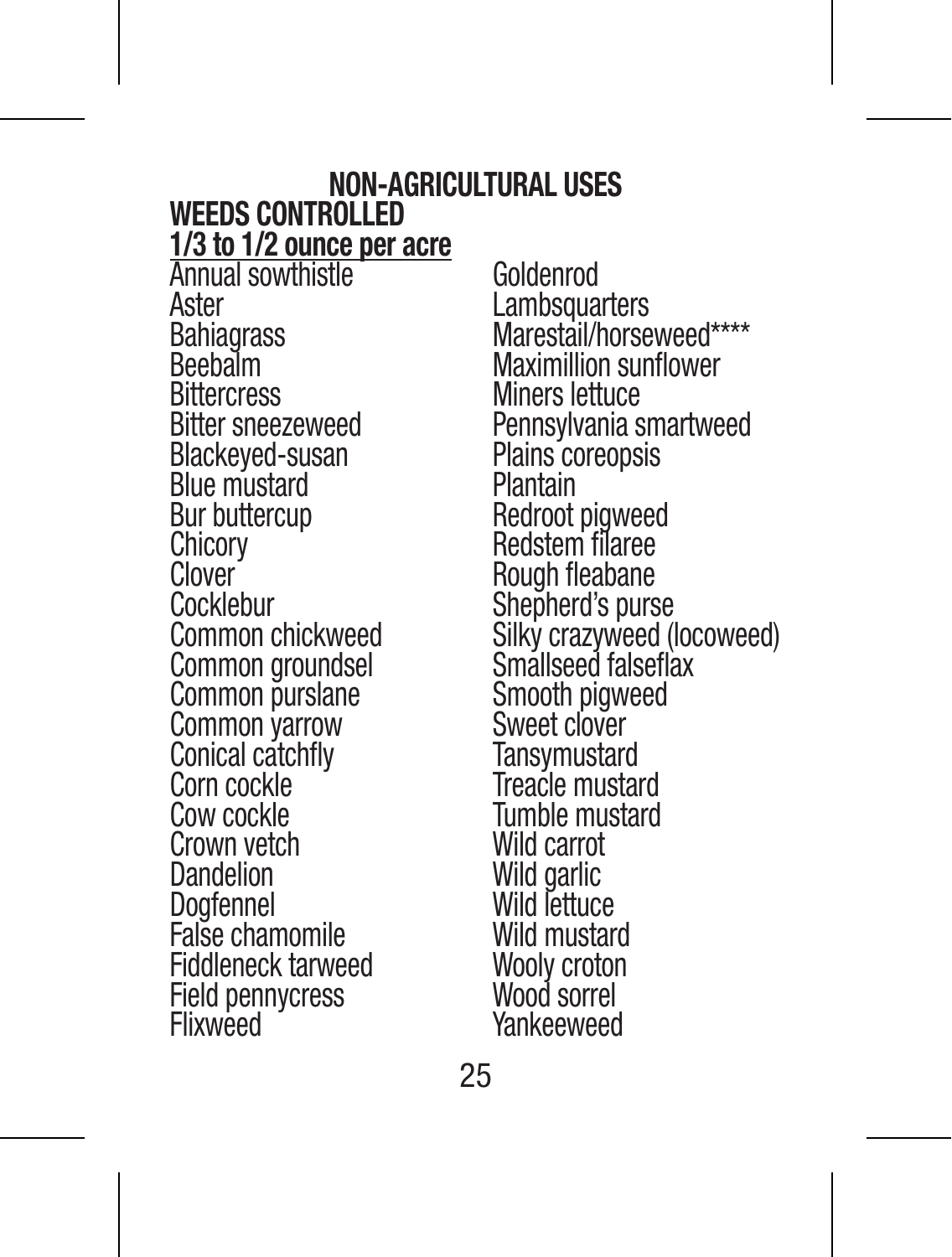## **1/2 to 1 ounce per acre**

Blackberry Honeysuckle<br>Black henhane Multiflora ros Broom snakeweed\* wild roses<br>Buckhom plantain Musk thistle\*\*\* Buckhorn plantain<br>Bull thistle Common crupina Plumeless thistle<br>Common sunflower Prostrate knotweed Common sunflower<br>Curly dock Curly dock Rosering gaillardia<br>
Dewberry Seaside arrowaras Dewberry Seaside arrowgrass<br>Dyer's woad Sericea lespedeza Dyer's woad Sericea lespedeza<br>Gorse Gorse Tansy ragwort<br>Halogeton Teasel Henbit Wild caraway

## **1 to 2 ounces per acre**

**Common mullein** Purple loosestrife<br> **Common tansy** Purple scabious Field bindweed\*<br>Greasewood Gumweed Salsify<br>Houndstongue Snowberry Houndstongue Snowberry<br>
Lupine St. Johnswort Old world climbing fern Sulfur cinquefoil<br>(Logodium) Western salsify Perennial pepperweed Whitetop<br>Poison hemlock Wild Iris Poison hemlock

Multiflora rose and other<br>wild roses Oxeye daisy<br>Plumeless thistle

Purple scabious<br>Scotch thistle Scouringrush<br>Salsify Western salsify<br>Whitetop (hoary cress)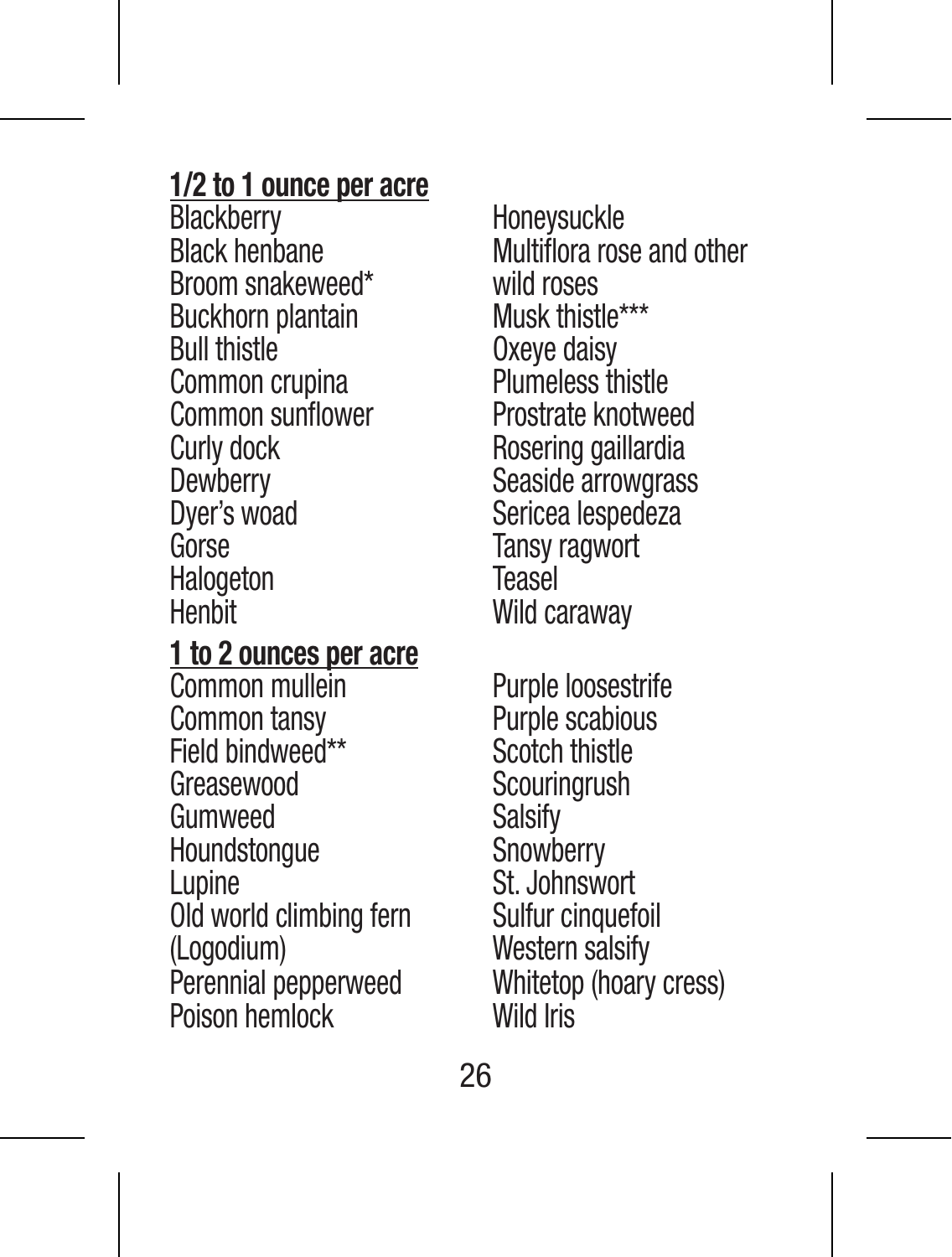### **1 1/2 to 2 ounces per acre**

Canada thistle\*\* Tall larkspur<br>Dalmation toadflax\*\* Wild parsnip Dalmation toadflax\*\* Wild parsnip<br>Duncecap larkspur Yellow toadflax\*\* Duncecap larkspur Russian knapweed\*\*

### **3 to 4 ounces per acre**

Kudzu

- Apply fall through spring
- \*\* Suppression, which is a visual reduction in weed competition (reduced population or vigor) as compared to untreated areas. Apply as a full coverage spray for best performance.
- \*\*\* Certain biotypes of musk thistle are more sensitive to MSM Turf Herbicide and may be controlled with rates of 1/4 to 1/2 ounce per acre. Treatments of MSM Turf Herbicide may be applied from rosette through bloom stages of development.
- \*\*\*\*Certain biotypes of marestail/horsetail are less susceptible to MSM Turf Herbicide and may be controlled by tank mixes with herbicides with a different mode of action.

#### **Tank Mix Combinations for Problem Weed Control**

For broader spectrum control and for use on certain biotypes of broadleaf weeds which may be resistant to MSM Turf Herbicide and herbicides with the same mode of action, the following tank mixes may be used: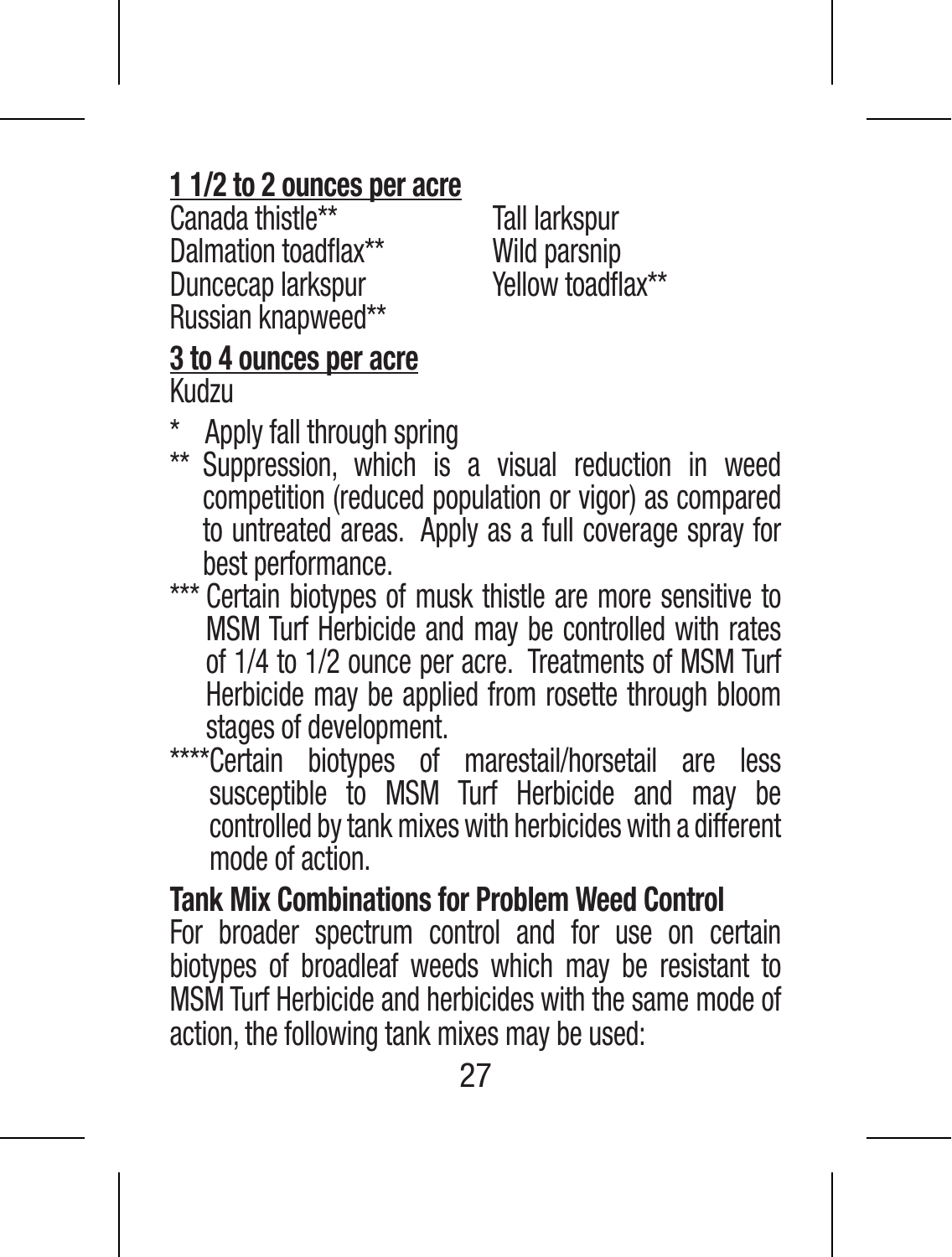### **Dicamba + 2,4-D**

Combine 1/2 ounce of MSM Turf Herbicide with 8 fluid ounces of dicamba and 16 fluid ounces of 2,4-D for the **control of kochia**.

Combine 1/2 ounce of MSM Turf Herbicide with 8 ounces of dicamba and 16 fluid ounces of 2,4-D for the **control of spotted knapweed**.

Combine 1 ounce of MSM Turf Herbicide with 8 fluid ounces of dicamba and 16 fluid ounces of 2,4-D for the **suppression of rush skeletonweed**.

### **NONCROP (INDUSTRIAL) SITES**

### **Application Information**

MSM Turf Herbicide may be used for general weed and brush control on non-crop and outdoor industrial sites such as airports, military installations, fence rows, roadsides and associated rights-of-way, petroleum tank farms, pipeline and utility rights-of-way, pumping stations, railroads, storage areas, plant sites and governmental and private lands. It may also be used for the control of certain noxious and troublesome weeds.

Consult the "Weeds Controlled" and "Brush Species Controlled" tables to determine the appropriate application rate.

MSM Turf Herbicide may be applied in tank mixture with other herbicides labeled for use on non-crop sites. Fully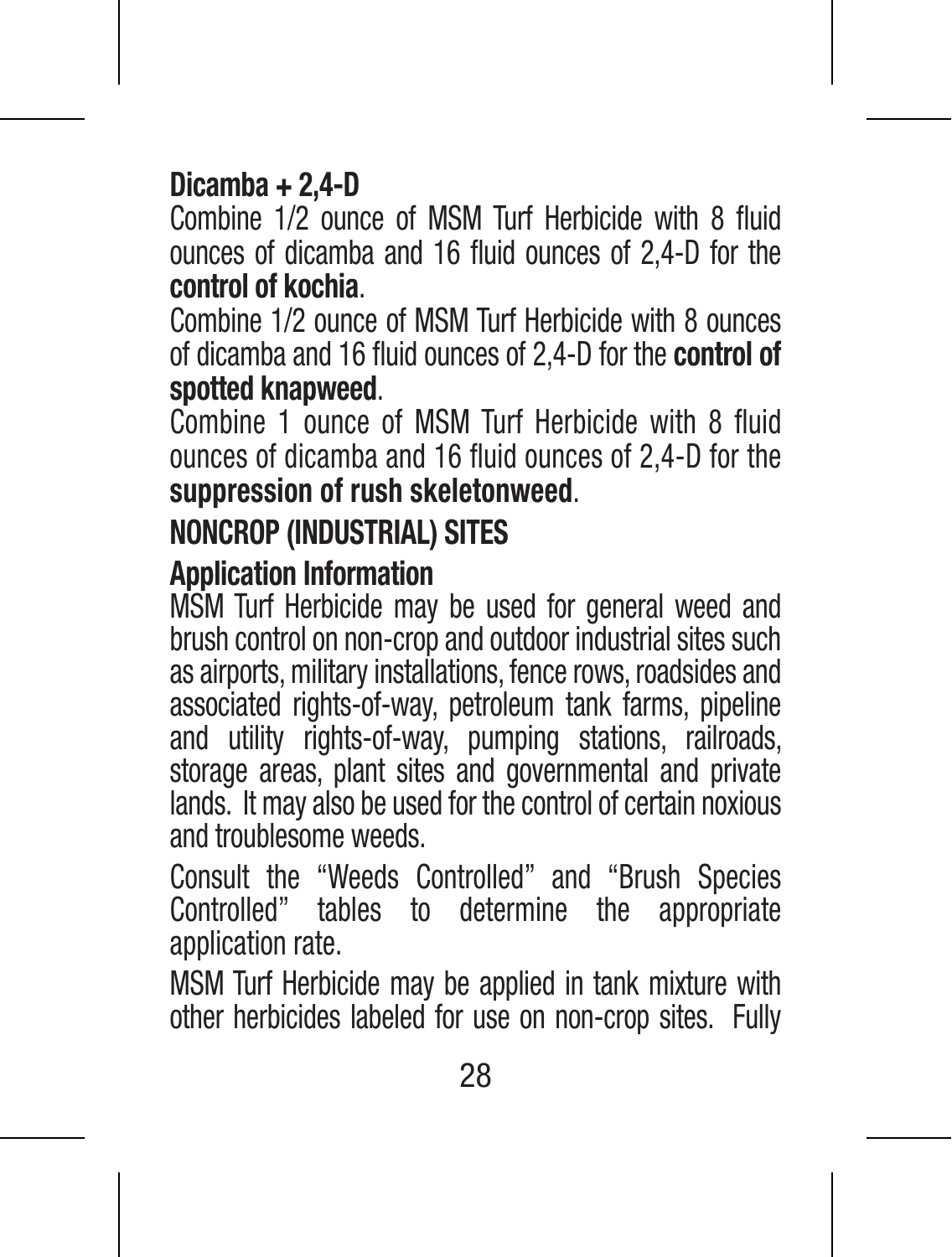read the labels and follow all directions and restrictions on each label.

### **Application Timing**

For best results, MSM Turf Herbicide should be applied postemergence to young, actively growing weeds. Application may be made at any time of the year, except when the ground is frozen.

### **GRASS REPLANT INTERVALS**

Following an application of MSM Turf Herbicide to noncrop areas, the treated sites may be replanted with various species of grasses at the intervals specified below.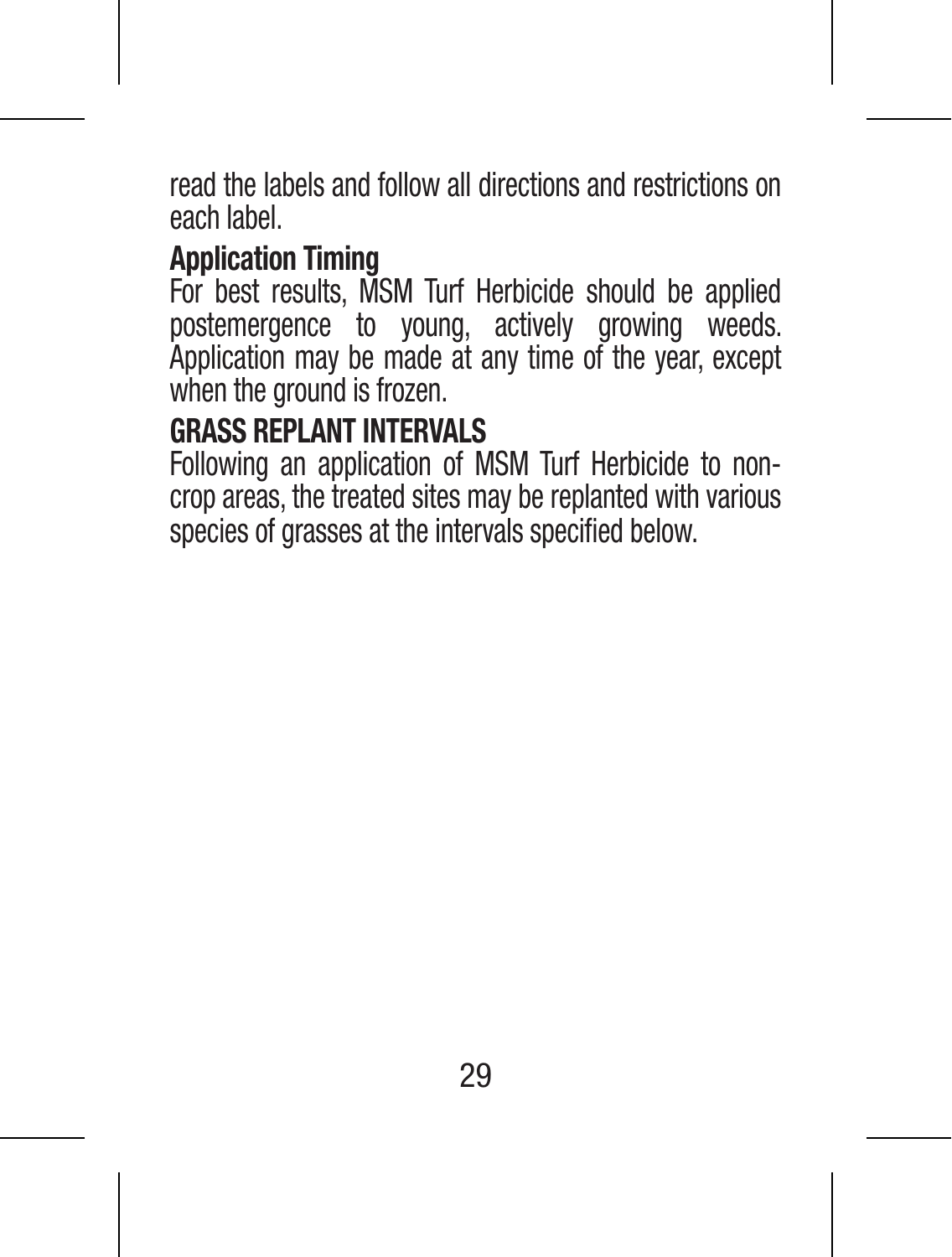## **For soils with a pH of 7.5 or less observe the following replant intervals:**

| <b>Species</b>                    | MSM Turf<br>Herbicide Rate<br>oz/a       | Replant<br>(months)         |
|-----------------------------------|------------------------------------------|-----------------------------|
| Brome, Meadow                     |                                          |                             |
| Brome, Smooth                     | $\frac{1}{2}$ –                          |                             |
| Fescue, Alta                      | $\frac{1}{2} - \frac{1}{2}$              |                             |
| Fescue, Red                       | $\frac{1}{2} - \frac{1}{2}$              |                             |
| Fescue, Sheep                     | $\frac{1}{2} - \frac{1}{2}$              |                             |
| Foxtail, Meadow                   | $\frac{1}{2} - \frac{1}{2}$              |                             |
| Green Needlegrass<br>Orchardgrass | $1/2 - 2$<br>$\frac{1}{2} - \frac{1}{2}$ | 253242424142412412531324253 |
| Russian wildrye                   | $1/2 - 1$                                |                             |
| Switchgrass                       | $\frac{1}{2} - \frac{1}{2}$              |                             |
| Timothy                           | $\frac{1}{2} - \frac{1}{2}$              |                             |
| Wheatgrass, Western               | $\frac{1}{2} - \frac{1}{2}$<br>30        |                             |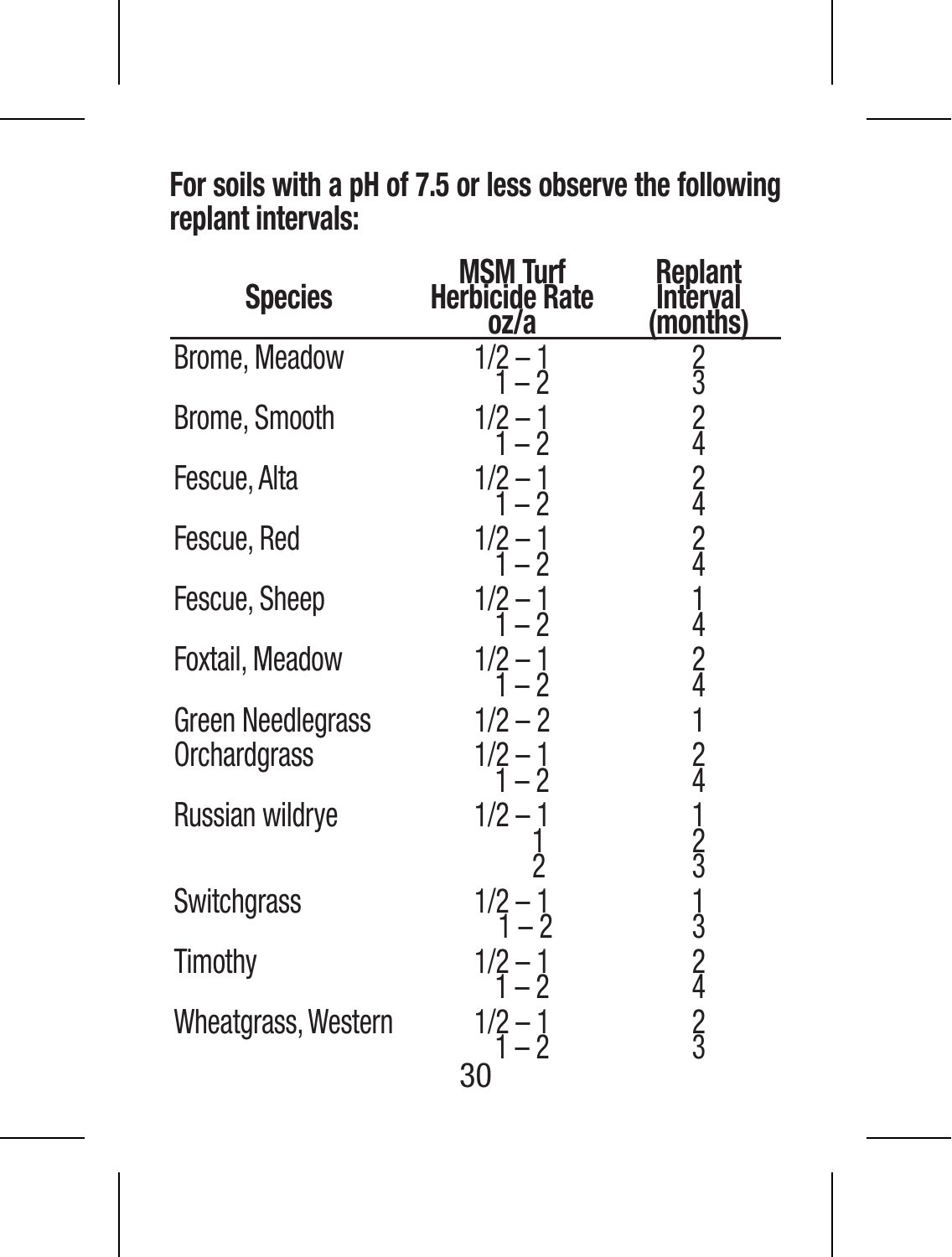### **For soils with a pH of 7.5 or greater observe the following replant intervals:**

| <b>Species</b>            | <b>MSM Turf</b><br><b>Herbicide</b><br>Rate oz/a | Replant<br><b>Interval</b><br>(months) |
|---------------------------|--------------------------------------------------|----------------------------------------|
| Alkali Sacaton            | $1/2 - 1$<br>$1 - 2$                             | 1<br>3                                 |
| Bluestem, Big             | $1/2 - 1$                                        | 3                                      |
| Brome, Mountain           | $1/2 - 1$<br>$1 - 2$                             | 1<br>$\overline{c}$                    |
| Gramma. Blue              | $1/2 - 2$                                        | 1                                      |
| Gramma.<br>Sideoats       | 1/2<br>>1/2                                      | 2<br>> 3                               |
| Switchgrass               | 1/2<br>>1/2                                      | $\overline{2}$<br>> 3                  |
| Wheatgrass,<br>Thickspike | $1/2 - 2$                                        | 1                                      |
| Wheatgrass,<br>Western    | $1/2 - 1$<br>$1 - 2$                             | 2<br>3                                 |

The specified intervals are for applications made in the Spring to early Summer. Because MSM Turf Herbicide degradation is slowed by cold or frozen soils, applications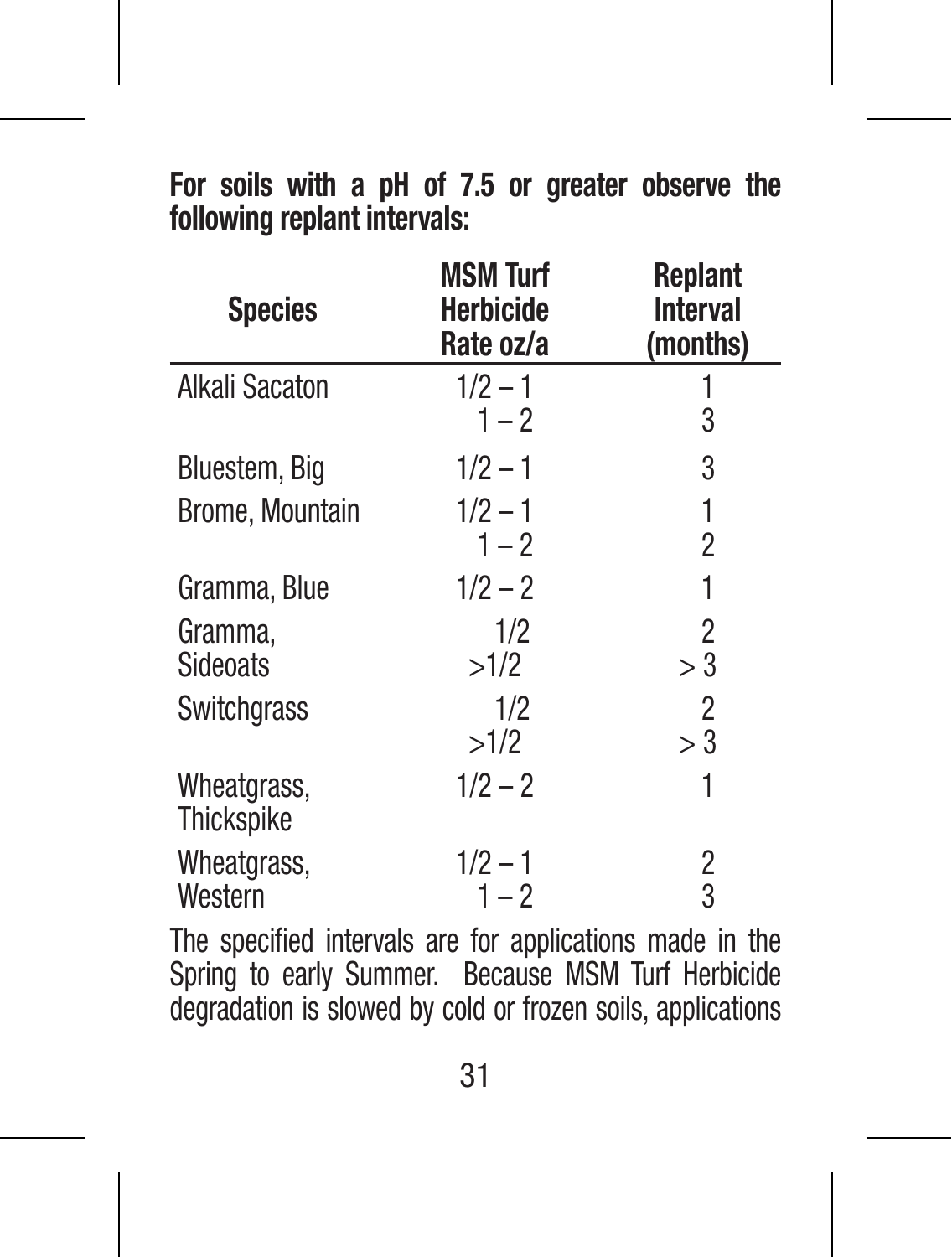made in the late Summer or Fall should consider the intervals as beginning in the Spring following treatment.

Testing has indicated that there is considerable variation in response among the species of grasses when seeded into areas treated with MSM Turf Herbicide. If species other than those listed above are to be planted into areas treated with MSM Turf Herbicide a field bioassay should be performed, or previous experience may be used, to determine the feasibility of replanting treated sites.

### **TURF, INDUSTRIAL (UNIMPROVED ONLY)**

### **Application Information**

MSM Turf Herbicide may be used for selective weed control in unimproved industrial turf where certain grasses are well established and desired as ground cover. MSM Turf Herbicide may also be used for the control of certain noxious and troublesome weeds in turf.

In addition to conventional spray equipment, MSM Turf Herbicide may also be applied with invert emulsion equipment. When using an invert emulsion, mix the prescribed rate of MSM Turf Herbicide in the water phase. Consult the "Weeds Controlled" table to determine which weeds will be controlled by the following specified rates.

### **Fescue and Bluegrass**

Apply 1/4 to 1/2 ounce of MSM Turf Herbicide per acre.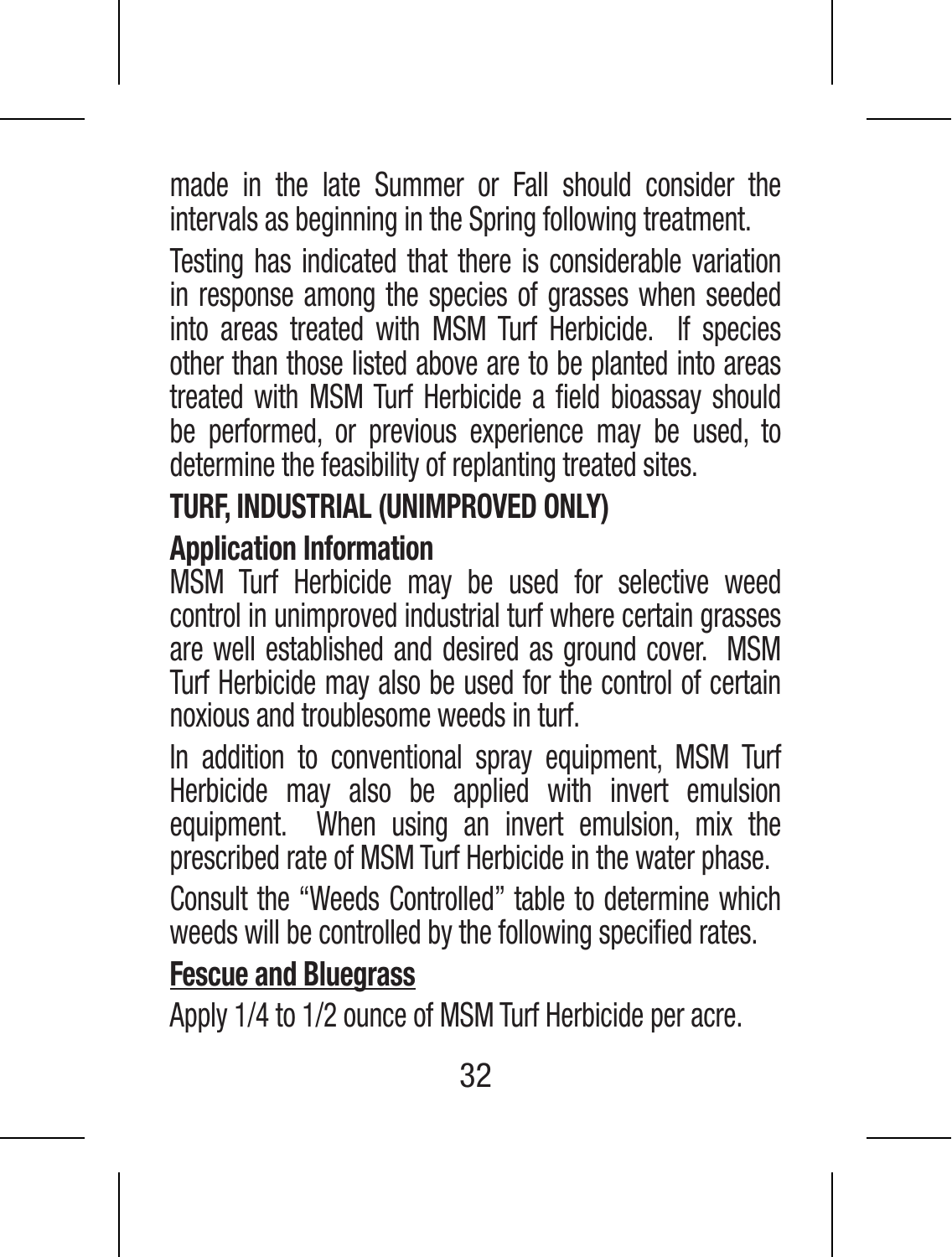### **Crested Wheatgrass and Smooth Brome**

Apply 1/4 to 1 ounce of MSM Turf Herbicide per acre

### **Bermudagrass**

Apply 1/4 to 2 ounces of MSM Turf Herbicide per acre.

### **Application Timing**

Applications may be made at any time of the year, except when the soil is frozen.

When a spring application is made on fescue or bluegrass, a second application may be made during the summer after full seedhead maturation.

### **Growth Suppression and Seedhead Inhibition (Chemical Mowing)**

### **Application Information**

MSM Turf Herbicide may be used for growth suppression and seedhead inhibition in well-established fescue and bluegrass turf at the use rate of 1/4 to 1/2 ounce per acre.

### **Tank Mix Combination**

MSM Turf Herbicide may be tank mixed with Embark<sup>3</sup> for improved performance in the regulation of growth and seedhead suppression. Tank mix 1/4 to 1/2 ounce of MSM Turf Herbicide with 1/8 to 1/4 pint of Embark.

### **Application Timing**

Application may be made after at least 2 to 3 inches of new growth has emerged until the appearance of the seed stalk.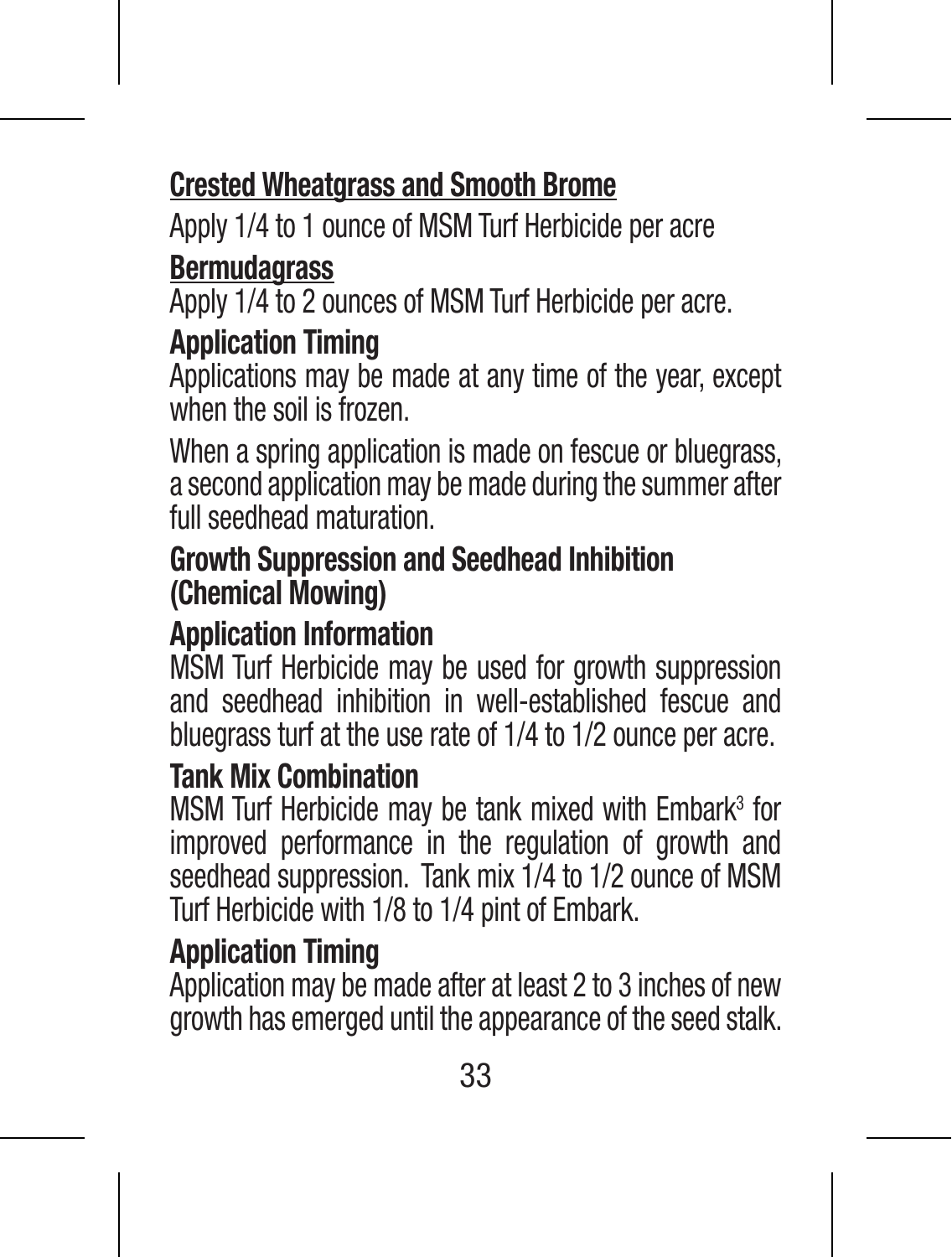### **Fescue Precautions:**

This product may temporarily stunt tall fescue, cause it to turn yellow, or cause seedhead suppression. To minimize these symptoms, take the following precautions:

- Do not use more than 4/10 ounce of MSM Turf Herbicide per acre
- $\bullet$  Use a tank mix with 2,4-D
- Use the lowest specified rate for the target weeds
- Use a non-ionic surfactant at 1/2 to 1 pint per 100 gallons of spray solution
- Make application later in the spring after the new growth is 5 to 6 inches tall, or in the fall
- Do not use a surfactant if liquid nitrogen is used as a carrier
- Do not use a spray adjuvant unless it is a non-ionic surfactant

Yields from the first cutting may be reduced.

### **IMPORTANT PRECAUTIONS--INDUSTRIAL TURF ONLY**

- An application of MSM Turf Herbicide may cause temporary discoloration (chlorosis) of the grasses. Use the lower specified rates for minimum discoloration.
- With fescue and bluegrass, sequential applications made during the same or consecutive growth periods (i.e. spring and fall) may result in excessive injury to turf.
- Excessive injury may result when MSM Turf Herbicide is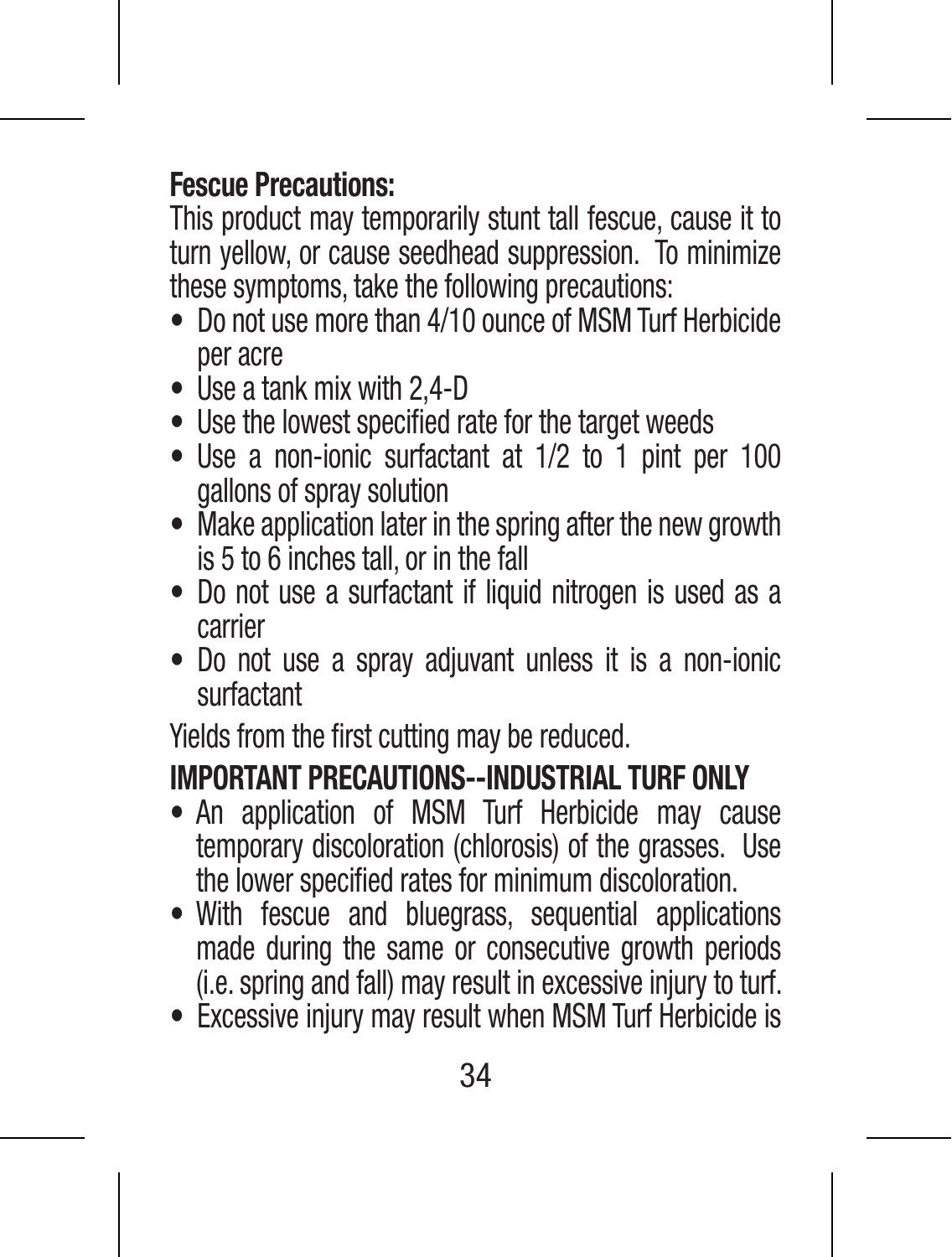applied to turf that is under stress from drought, insects, disease, cold temperatures (winter injury) or poor fertility.

• MSM Turf Herbicide is not for use on bahiagrass.

### **NATIVE GRASSES**

MSM Turf Herbicide may be used for weed control and suppression in the establishment and maintenance of native grasses. It may be used where blue grama, bluestems (big, little, plains, sand, ww spar) bromegrasses (meadow), buffalograss, green sprangletop, Indiangrass, kleingrass, lovegrasses (atherstone, sand, weeping, wilman), orchardgrass, sideoats grama, switchgrass (Blackwell) wheatgrass (bluebunch intermediate pubescent siberian, slender, streamband, tall, thickspike, western), and Russian wildrye are established. It may also be applied over these species in the seedling stage, except for orchardgrass and Russian wildrye.

#### **Application Information**

Apply MSM Turf Herbicide at the rate of 1/10 ounce per acre for the control and suppression\* of bur buttercup (testiculate), common purslane, common sunflower\*, cutleaf eveningprimrose\*, flixweed\*, lambsquarters\* (common and slimleaf), marestail\*, pigweed (redroot and tumble), snow speedwell, tansymustard\* and tumble mustard (Jim Hill mustard).

\*Suppression is a visual reduction in weed competition (reduced population or vigor) as compared to untreated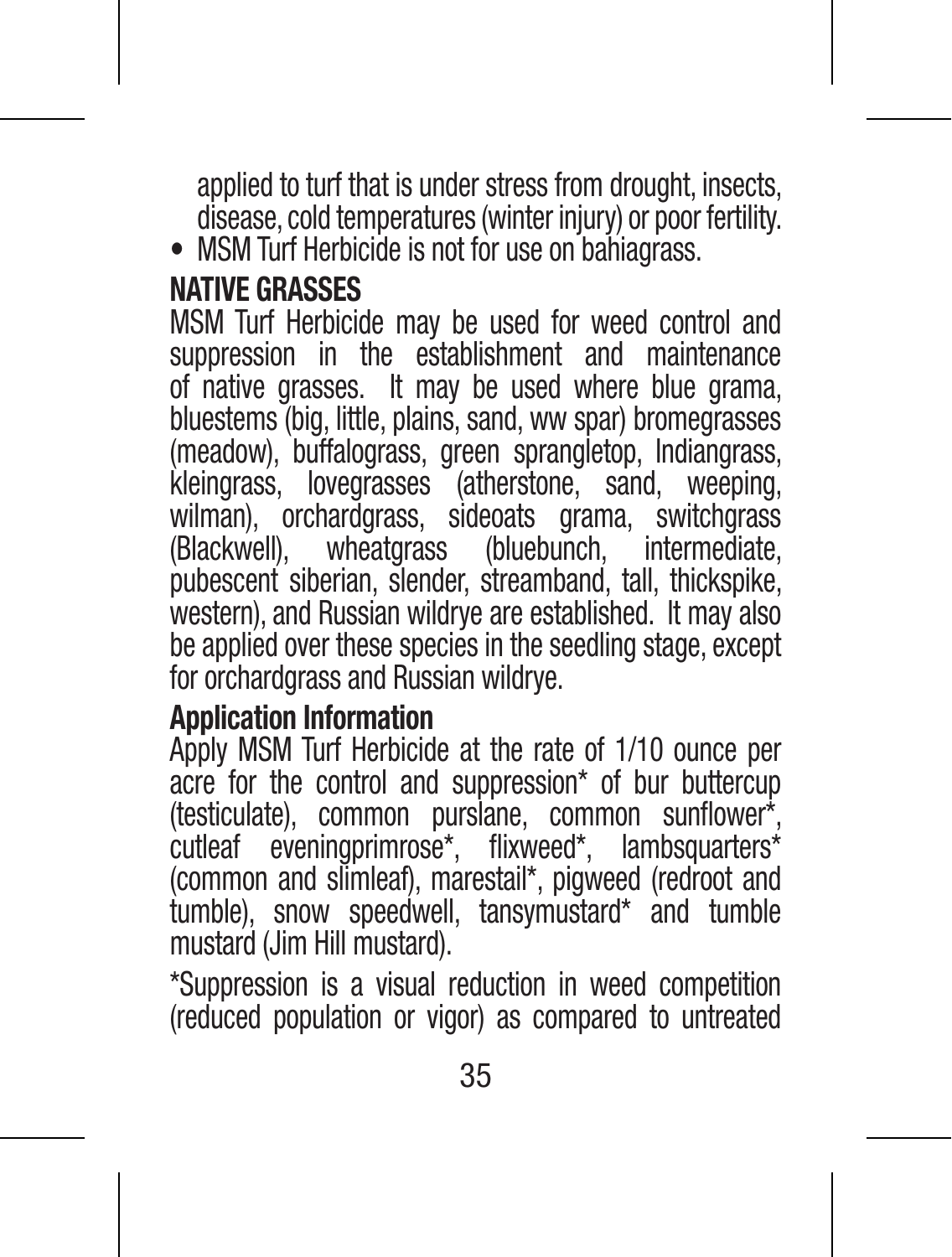areas. Degree of suppression will vary with the size of weed and environmental conditions following treatment.

#### **Application Timing**

For established grasses, apply when weeds are in the seedling stage.

For grasses in the seedling stage, apply preplant or preemergence where the soil (seed bed) has been cultivated. **IMPORTANT PRECAUTIONS – NATIVE GRASSES**

Grass species or varieties may differ in their response to this herbicide. Consult with your state experiment station, university, or extension agent or other local experts as to sensitivity to this herbicide. If inadequate information is available, limit the initial use of this product to a small area. The types of grass in a grass seed mixture will vary in tolerance to this product, so the grasses in the final stand may not reflect the same ratio as in the seed mix.

Do not apply to grass that is stressed by severe weather conditions, drought, low fertility, water-saturated soils, disease or insect damage as grass injury may result. Severe winter stress, drought, disease or insect damage before or following application also may result in grass injury.

### **RANGELAND**

This product can be used to control broadleaf weeds in forage grasses growing in rangeland. It may also be tankmixed with other pesticides labeled for use on rangeland.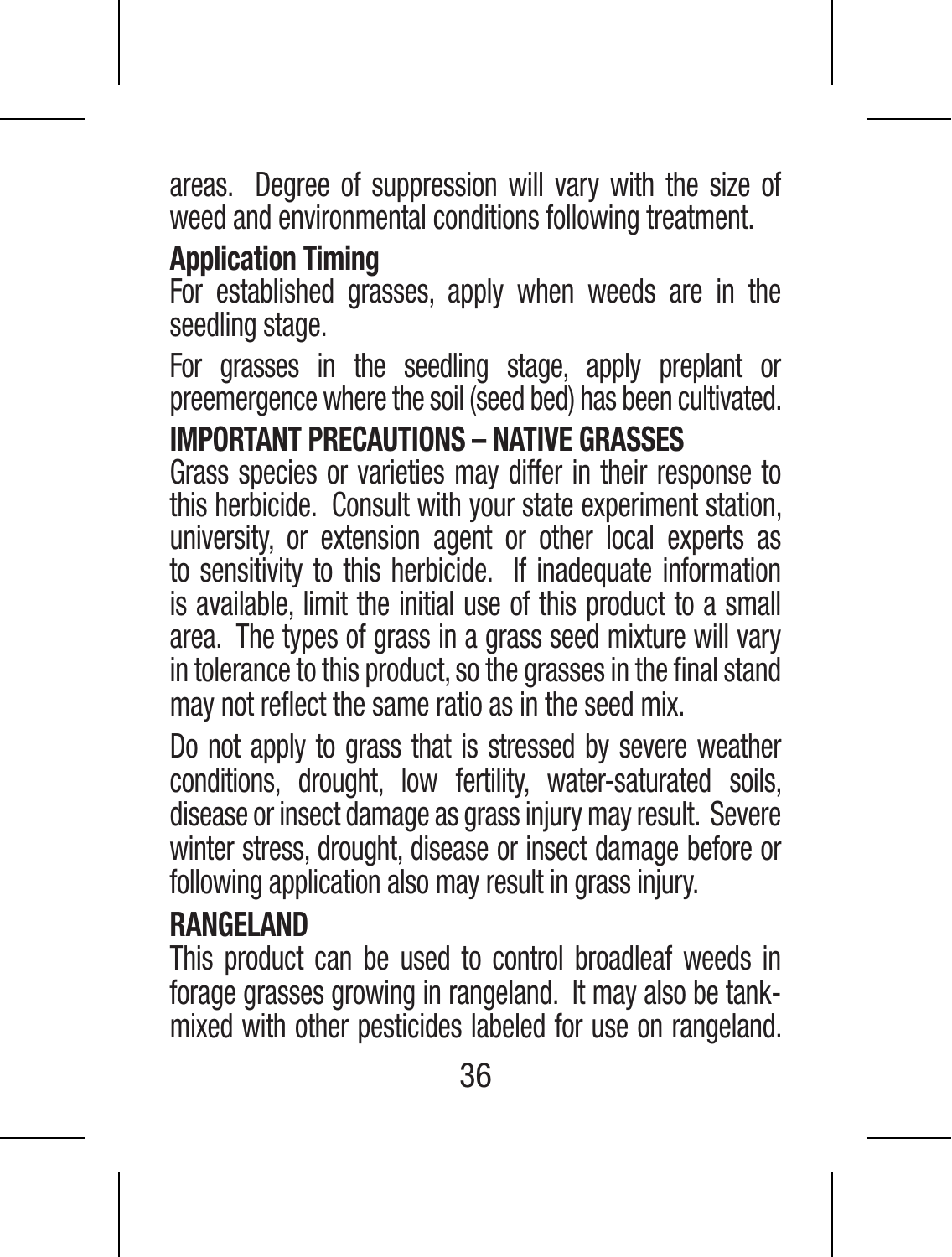Read and follow the labels on all products used in a tank mix, and observe the most restrictive precautions on each product's label.

This product may be applied to rangeland by air or ground. Use an adequate spray volume to obtain thorough coverage of the target weeds. In Idaho, Oregon, and Washington states, use at least 3 gallons of spray solution per acre.

### **WHEN ESTABLISHING GRASS IN RANGELAND**

MSM Turf Herbicide can be used to control or suppress broadleaf weeds when establishing the following grasses planted in rangeland:

| <b>Blue Grama</b>   | Sideoa          |
|---------------------|-----------------|
| <b>Bluestems-</b>   | Switch          |
| Bia                 | Bla             |
| Little              | Wheat           |
| Plains              | blu             |
| Sand                | cr <sub>e</sub> |
| WW spar             | inte            |
| <b>Buffalograss</b> | pul             |
| Green sprangletop   | Sib             |
| Kleingrass          | sle             |
| Lovegrasses-        | ste             |
| Atherstone          | tall            |
| Sand                | thio            |
| Weeping             | we              |
| Wilman              | Wildgr          |
| Orchardgrass        | Ru:             |
|                     |                 |

37 eoats grama itchgrass-Big Blackwell eatgrasseshluebunch crested intermediate Buhescent Siberian slender steambank<br><sup>tall</sup> thickspike western dorass-Russian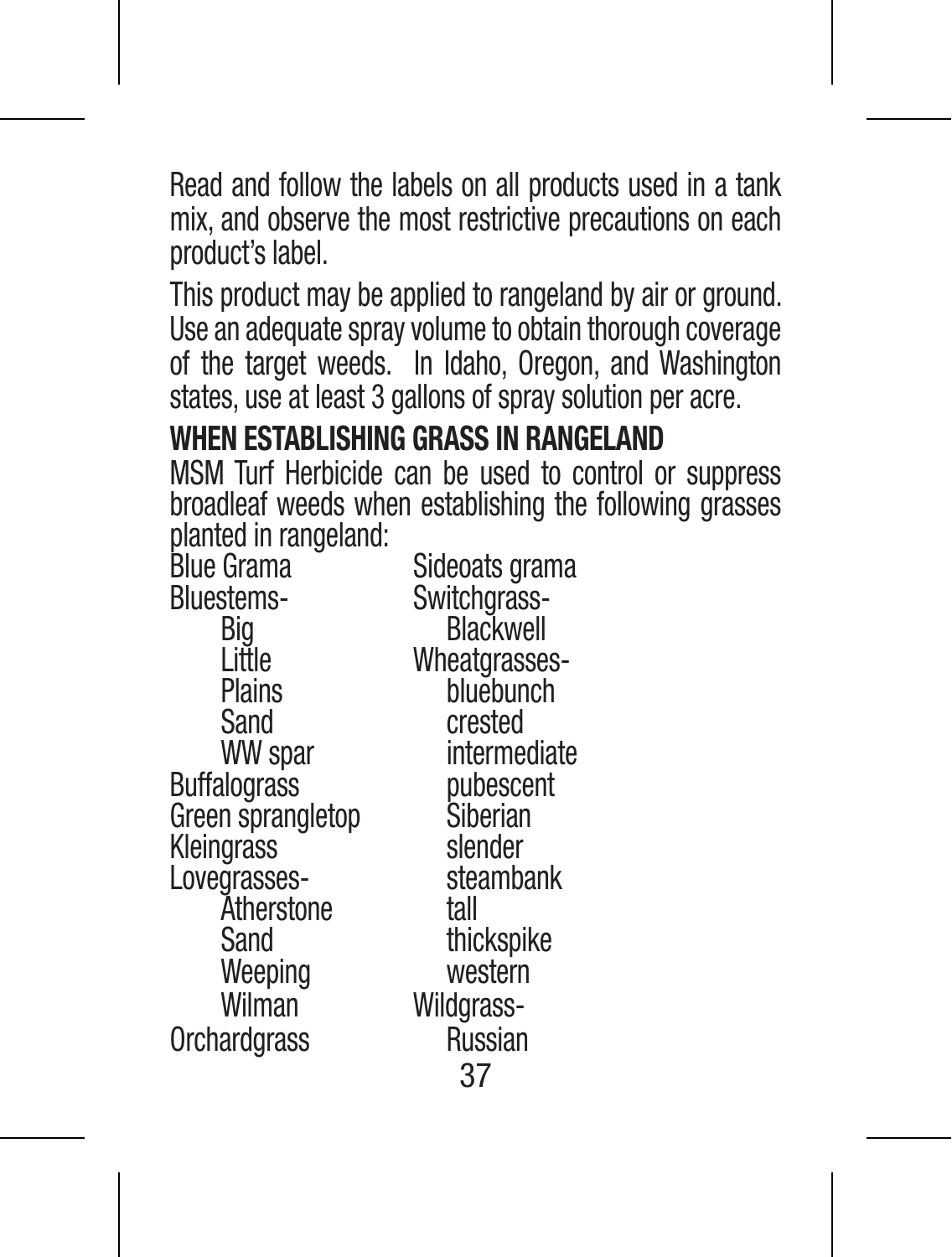If you need more information or advice, consult with the Natural Resource and Conservation Service, other government agencies or local experts.

Newly planted grasses often cannot compete effectively with weeds, and because of the severity of weed pressure in new grass stands, MSM Turf Herbicide alone may not application or mowing may be necessary.

### **Establishing Grass in Rangeland:**

#### **Prior to Planting (Pre-Plant) or After Planting but Prior to Grass Emergence (Pre-Emergence)**

Do not use more than 1/10 ounce MSM Turf Herbicide per acre when establishing grass in rangeland.

Use 1/10 ounce/acre Pre-Plant on all labeled grasses except orchardgrass and Russian wildrye grass.

Do not apply Pre-Plant or Pre-Emergence to orchardgrass or Russian wildrye grass as severe crop injury may result.

### **Early Post-Emergence to New Plantings**

Use 1/10 ounce/acre, plus a non-ionic surfactant (at 2 to 4 pints/100 gallons of spray solution) on all labeled grasses any time after grass emergence.

Do not use a spray adjuvant other than non-ionic surfactant. Grass species will differ in time of emergence, so apply only after a majority of grasses are in the 3 to 4 leaf stage.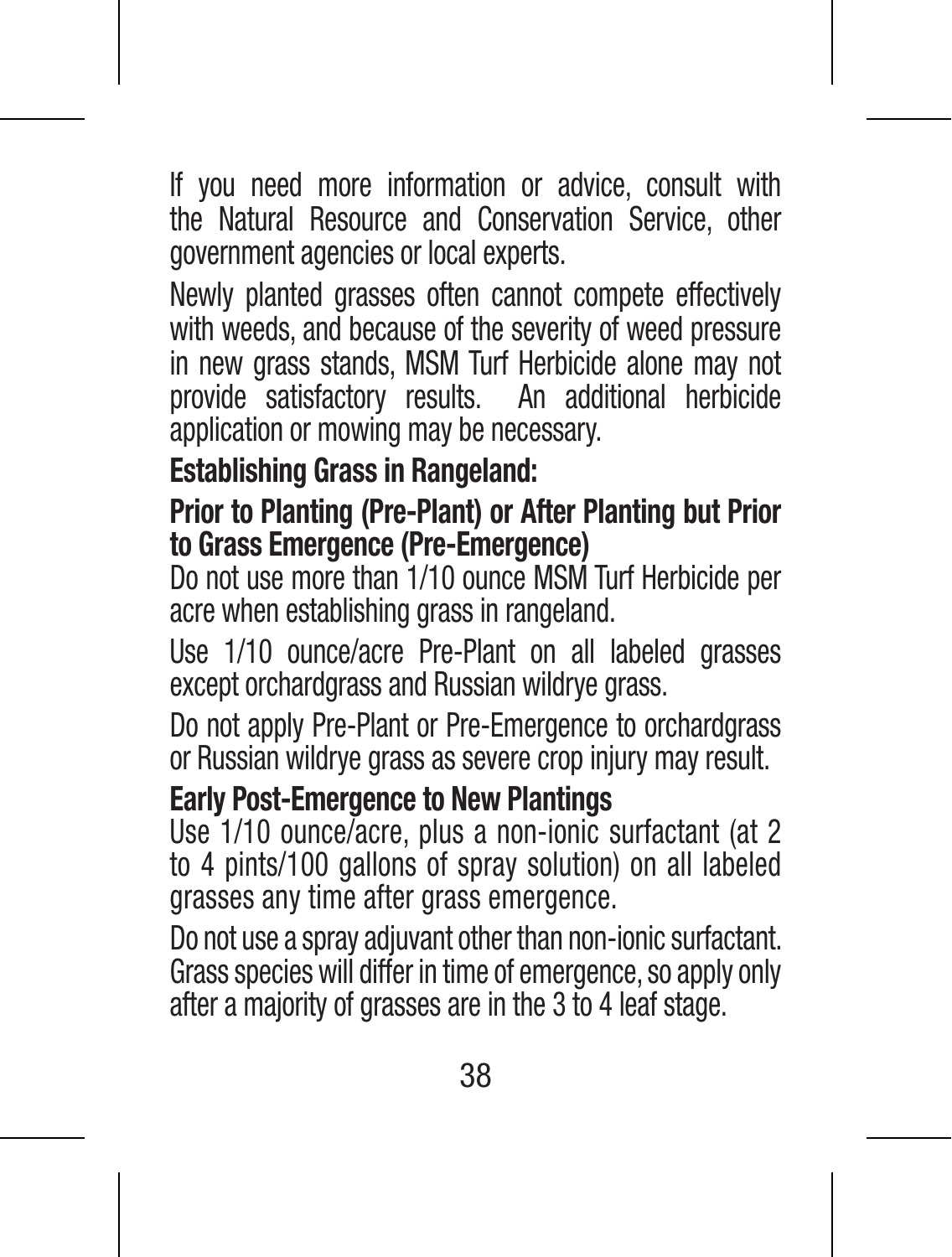### **Postemergence to Stands With 1 to 5 Leaf Grasses Planted the Previous Season**

Apply at 1/10 ounce per acre plus a non-ionic surfactant at the rate of 2 to 4 pints/100 gallons of spray solution on all labeled grasses when the majority of the grasses have one or more leaves. Do not use a spray adjuvant other than a non-ionic surfactant.

### **APPLICATION TO ESTABLISHED GRASSES IN RANGELAND**

### **Rates**

Use up to 1 ounce MSM Turf Herbicide per acre as a broadcast spray when applying to established grasses in rangeland. **For Spot Applications**, use 1 ounce per 100 gallons of water. Do not apply more than 1 2/3 ounces per acre per year.

Refer to "Weeds Controlled" for a listing of weeds controlled and appropriate rates.

### **Timing**

Apply to established native grasses such as bluestems and grama, and on other established grasses such as bermudagrass, bluegrass, bromegrass, fescue, orchardgrass and timothy that were planted during the previous growing season or earlier and are fully tillered, unless otherwise directed on this label. Timing information for application to several of these grass species are as follows: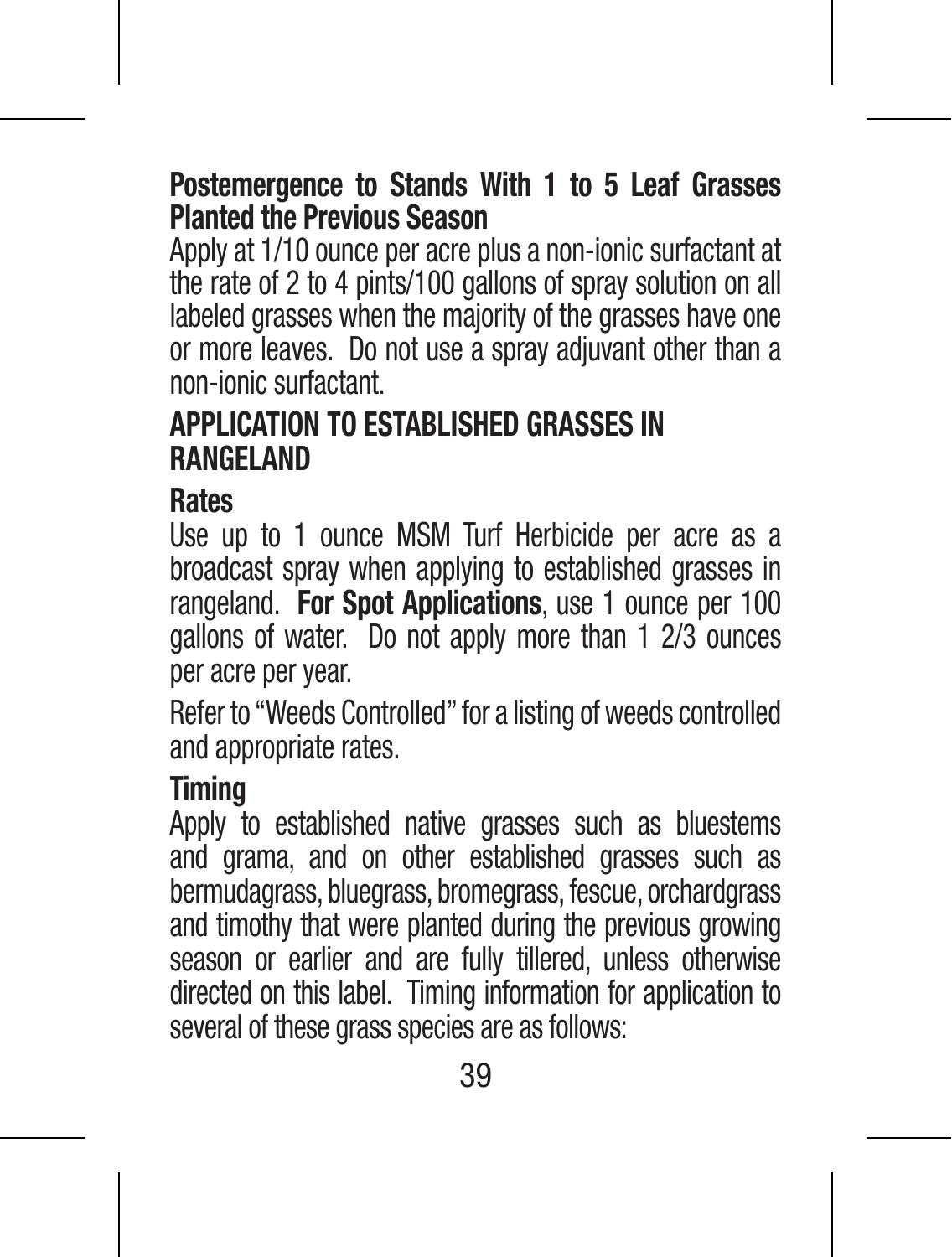| Grass                                           | <b>Minimum Time From Grass</b><br><b>Establishment to Application</b> |
|-------------------------------------------------|-----------------------------------------------------------------------|
| Bermudagrass                                    | 2 months                                                              |
| Bluegrass, Bromegrass, 6 months<br>Orchardgrass |                                                                       |
| Timothy                                         | 12 months                                                             |
| Fescue                                          | 24 months                                                             |

### **Precautions:**

#### **Fescue:**

Tall fescue that has been treated with this product may experience temporary stunting, yellowing, or seedhead suppression. To minimize these effects, observe the following:

- Do not use more than 4/10 ounce/acre
- Use a tank mix with 2,4-D
- Use the lowest specified rate for the target weeds
- Use a non-ionic surfactant at 1/2 to 1 pint per 100 gallons of spray solution
- Make application later in the spring after the new growth is 5 to 6 inches tall, or apply in the fall
- Do not use a surfactant if liquid nitrogen is used as a carrier
- Do not use a spray adjuvant unless it is a non-ionic surfactant

Yields from the first cutting may be reduced.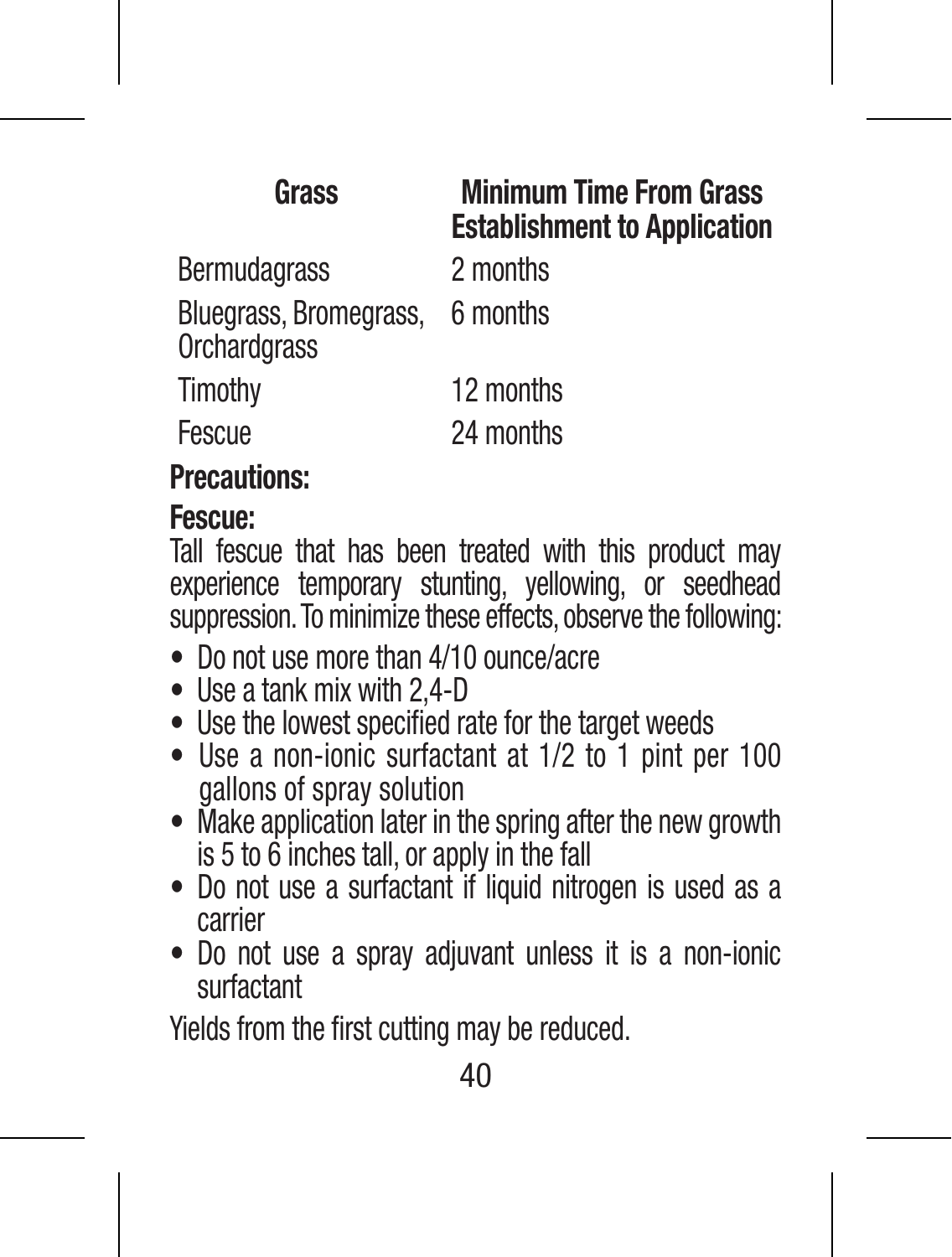### **Timothy:**

Do not apply unless timothy is at least 6 inches tall and actively growing, or crop yellowing and/or stunting may occur. To minimize these effects, observe the following:

- Do not use more than 4/10 ounce/acre
- Use a tank mix with 2,4-D
- Use the lowest specified rate for the target weeds
- Use a non-ionic surfactant at 1/2 to 1 pint per 100 gallons of spray solution
- Make applications in the late summer or fall
- Do not use a surfactant if liquid nitrogen is used as a carrier
- Do not use a spray adjuvant unless it is a non-ionic surfactant

### **Other Rangeland Grasses:**

Application to Pensacola bahiagrass, ryegrass (Italian or perennial) and Garrison's creeping foxtail may cause severe injury to and/or loss of forage.

Forage grasses differ in their tolerance to this product. When treating a particular grass with MSM Turf Herbicide for the first time, use only on a small area. Larger areas may be treated the next season if no injury occurs.

Broadleaf forages such as alfalfa and clover will be severely stunted or damaged by treatment with MSM Turf Herbicide.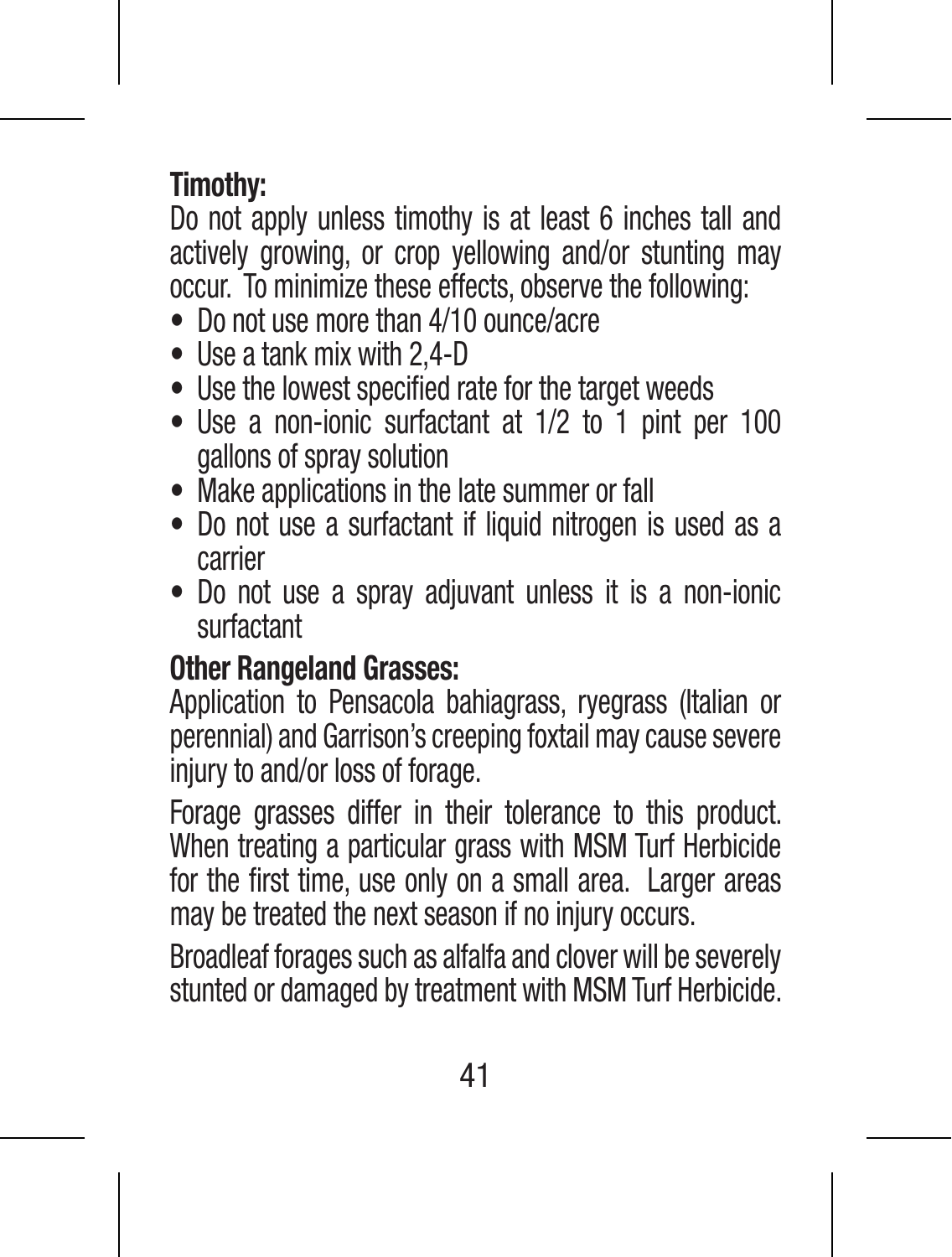### **CROP ROTATION CONSIDERATIONS**

To maintain flexibility in crop rotation plans, do not treat your entire pasture, rangeland or CRP acreage with this product at the same time.

#### **Rotation Intervals**

Minimum crop rotation intervals depend on breakdown rates of this product in the soil of treated areas. A number of conditions affect the breakdown rate, including soil moisture, soil temperature, soil pH, and soil microorganisms present. The rate of breakdown is faster in soils with low pH, high soil temperature and high soil moisture and is slower in soils with high pH. low soil temperature and low soil moisture. While soil pH remains relatively constant, soil temperature and soil moisture can vary from time to time and area to area, and these conditions should be monitored when making crop rotation decisions.

The minimum crop rotation interval from the last application of this product until the next planting date are shown below:

#### **Minimum Rotation Intervals**

**(Pasture, Rangeland, and CRP for Overseeding and Renovation)**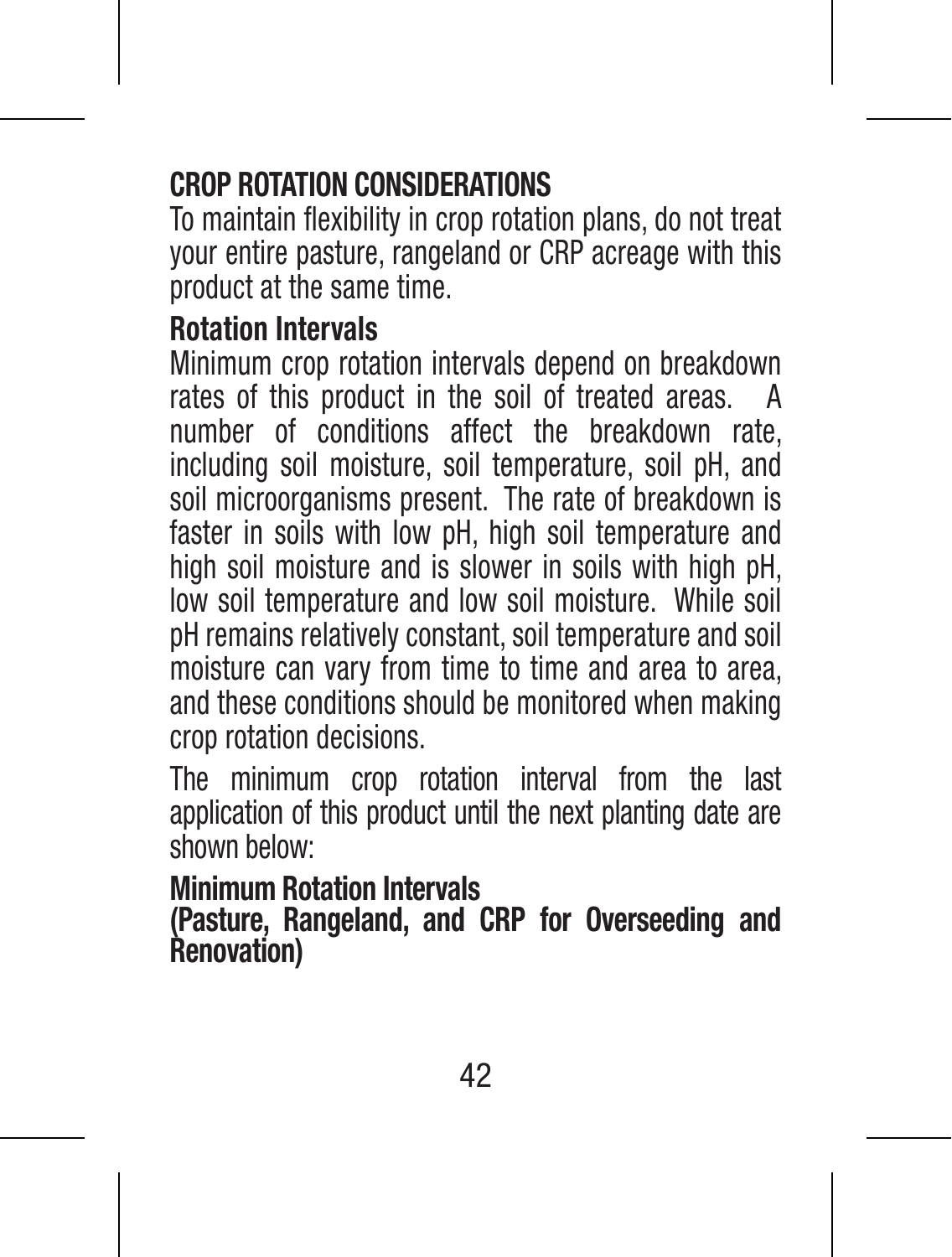| Ainimum Rotation<br>Interval (mon   |                                                                                              |                      |                     |                                           |                                     |             |                      |                     | (continued) |
|-------------------------------------|----------------------------------------------------------------------------------------------|----------------------|---------------------|-------------------------------------------|-------------------------------------|-------------|----------------------|---------------------|-------------|
| <b>Maximum Rate</b><br>Jsed (oz/ac) | I/10 to 3/10                                                                                 | /10 to 3/10          | /10 to 3/10         | I/10 to 2/10                              | I/10 to 2/10                        | /10 to 2/10 | /10 to 2/10          | /10 to 2/10         |             |
| Crop/Grass                          | Irass.<br>alta, red clover, white<br>egrass, tall tescue<br>er, sweet clove<br>rmudaqrass. L | Wheat (except durum) | Jurum, barley, oats | Red clover, white clover,<br>sweet clover | sermudagrass, bluegrass,<br>vegrass | Tall fescue | Vheat (except durum) | Jurum, barley, oats |             |
| .ocation                            |                                                                                              |                      |                     | All Other<br>States                       |                                     |             |                      |                     |             |
|                                     |                                                                                              |                      |                     | 43                                        |                                     |             |                      |                     |             |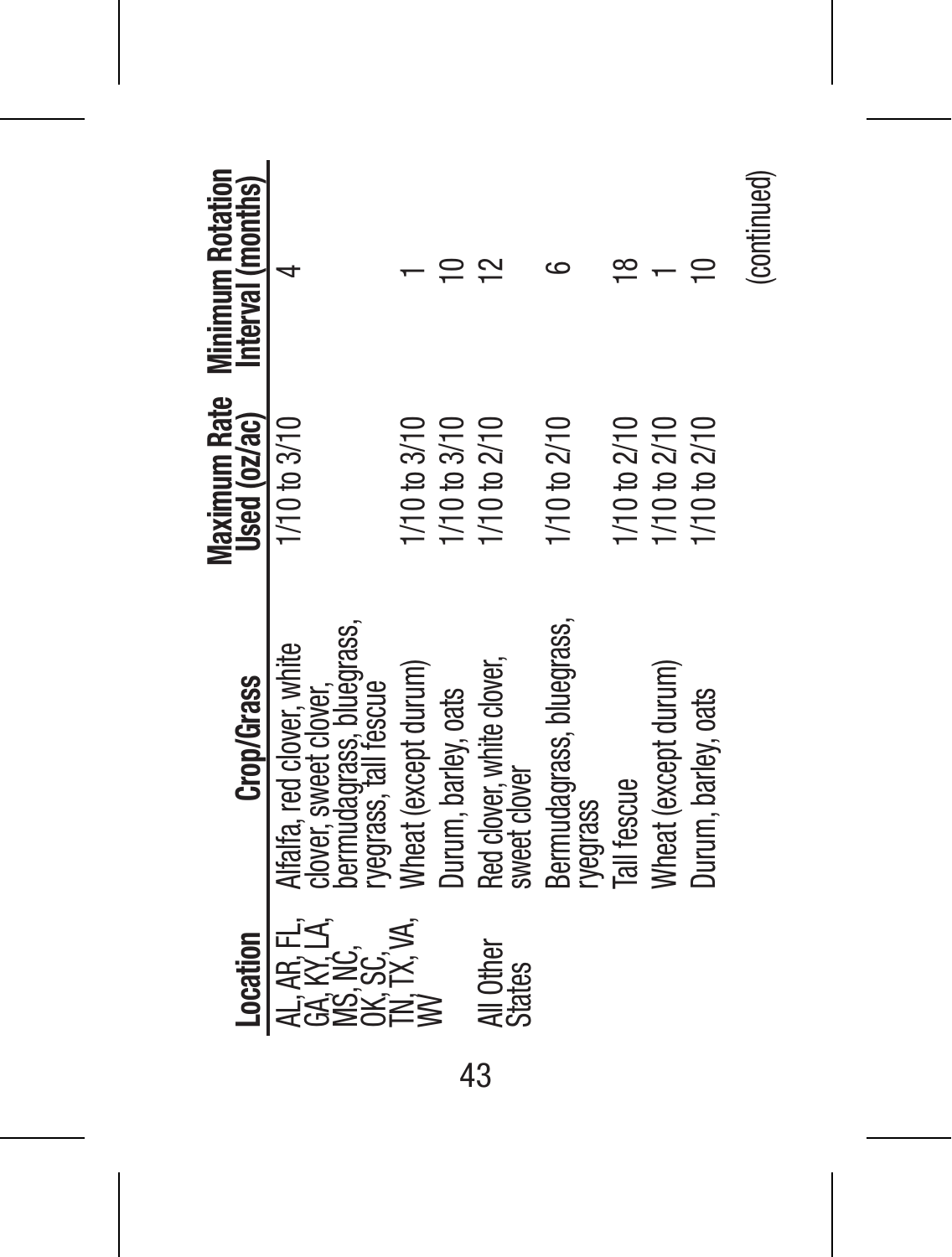| Location                                             | Crop/Grass                                                                                                            | Used (oz/ac)    | Maximum Rate Minimum Rotation<br>Interval (months) |
|------------------------------------------------------|-----------------------------------------------------------------------------------------------------------------------|-----------------|----------------------------------------------------|
| All Areas<br>With Soil<br>pH of 7.5<br>Jr Less       | Russian wildrye                                                                                                       | 1/10 to 1/2     |                                                    |
|                                                      | switchgrass, sheep fescue<br>Green needlegrass,                                                                       | $1/10$ to $1$   |                                                    |
|                                                      | Meadow brome, smooth<br>prome, alta fescue, red<br>escue, meadow foxtail<br>orchardgrass, Russian<br>wildrye, timothy | $1/10$ to 1     |                                                    |
| All Areas<br>With Soil<br>N of 7.9<br><b>Dr</b> Less | Alkali sacaton. mountain<br>prome, blue grass,<br>thickspike wheatgrass                                               | $1/10$ to $1$   |                                                    |
|                                                      | Sideoats grama, switchgrass                                                                                           | $1/10$ to $1/2$ | (continued)                                        |

44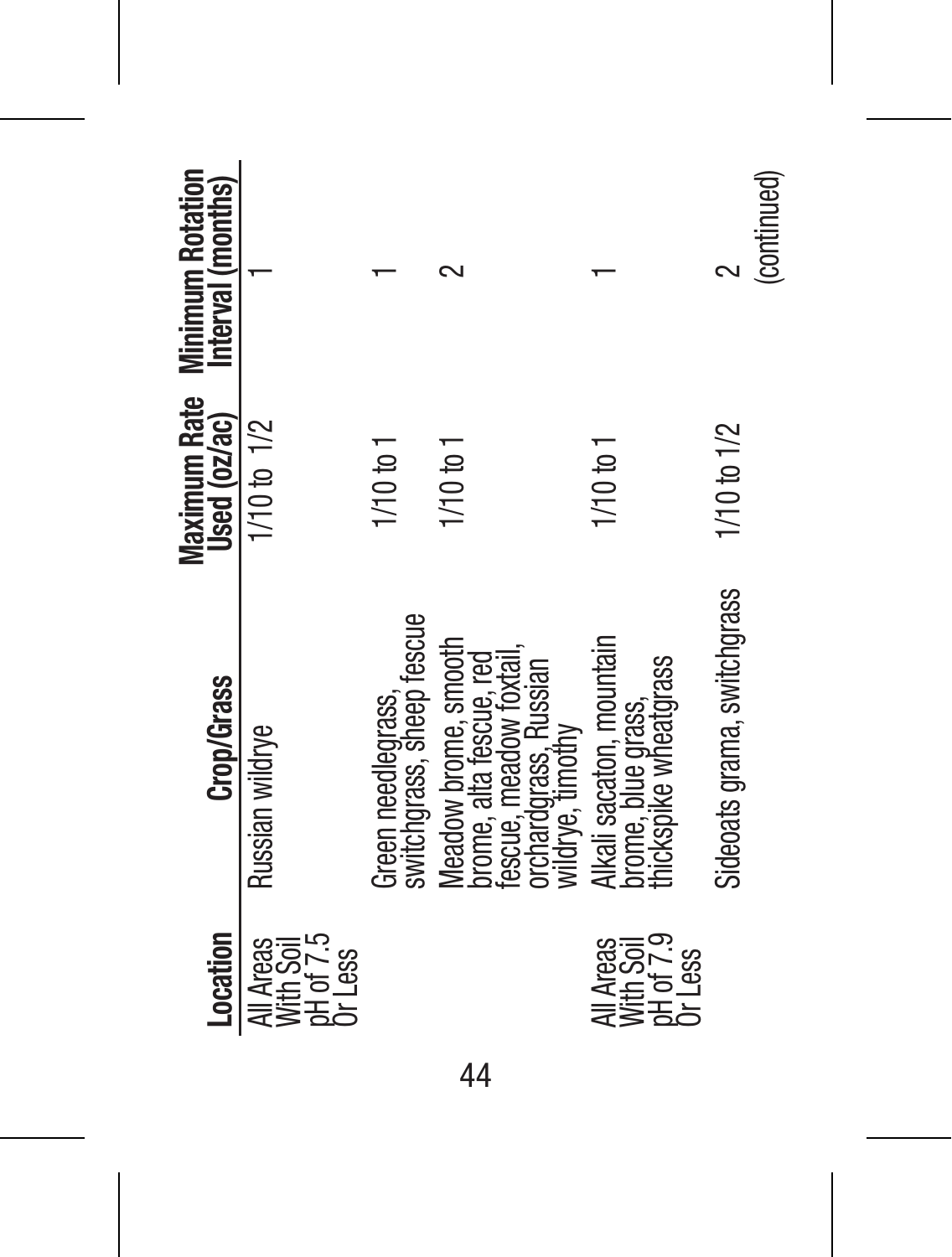| <b>Crop/Grass</b>          | aximum Rate   | Minimum Rotation |
|----------------------------|---------------|------------------|
| estern wheatora            | $1/10$ to 1   |                  |
| vinesten<br>sideoats grama | $1/10$ to $1$ |                  |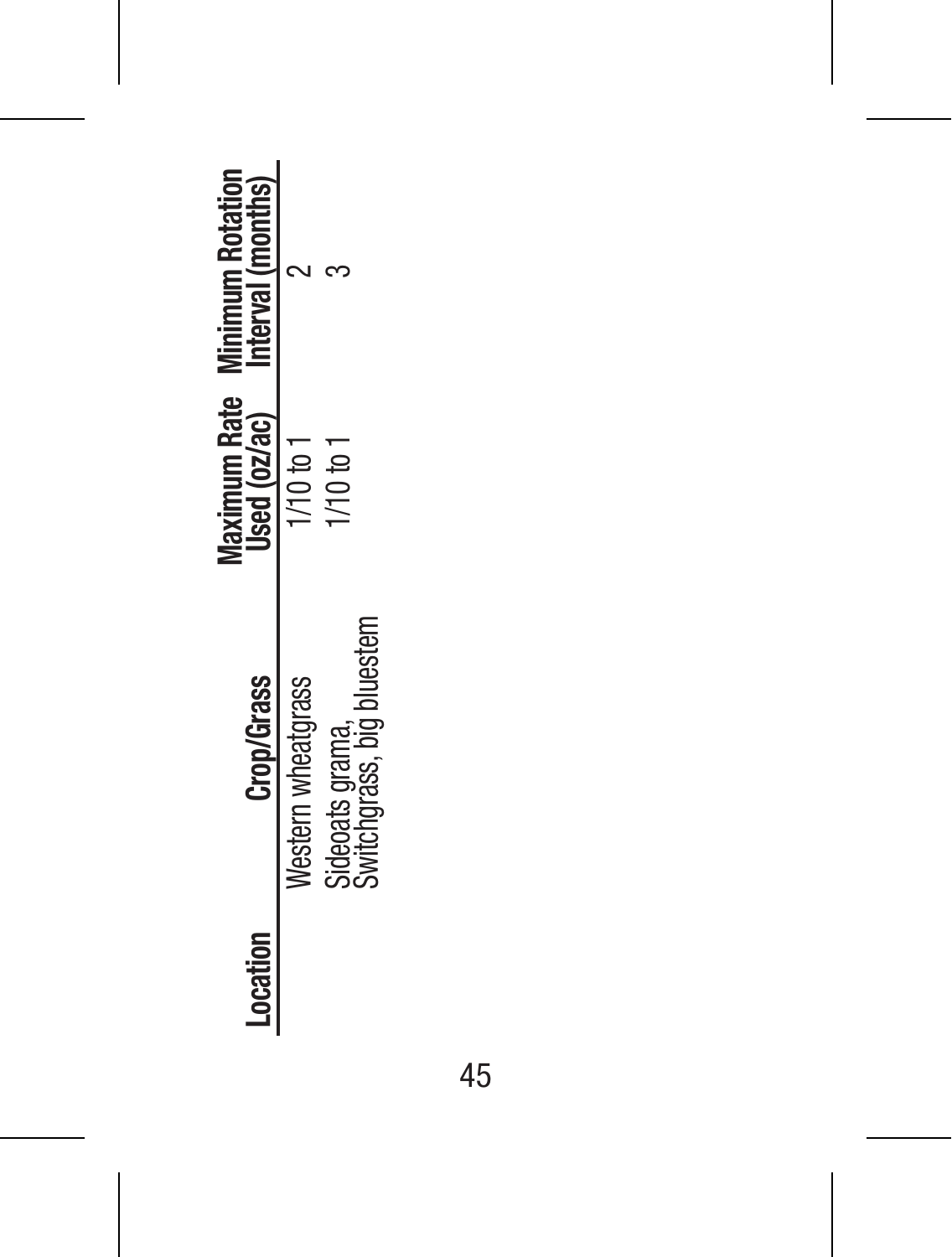### **Important Soil pH Limitations**

This product should not be used on soils with a pH above 7.9 because soil residues will not break down quickly and could remain in the soil for 34 months or more, injuring wheat, barley and other crops.

Before using, check soil pH by taking several soil samples at a depth of 0 to 4 inches from representative areas of the field. Analyze the samples separately for pH value. If needed, obtain additional information on soil sampling procedures from your local extension service or local experts.

#### **BIOASSAY PROCEDURES**

Conduct a field bioassay on treated soils before planting a rotated crop or grass species not listed in the Rotation Interval table above, or if the soil pH is above 7.9, or if use rates other than those listed in the Rotation Interval table above were used. Plant test strips of the crops or grasses that you plan to grow the following year in treated fields and observe crop response. Do not plant until the test strips demonstrate that the crop response is acceptable. Consult local experts for further information.

### **GRAZING AND HAYING RESTRICTIONS:**

NONE.However, coveralls and shoes plus socks must be worn if cutting within 4 hours of treatment.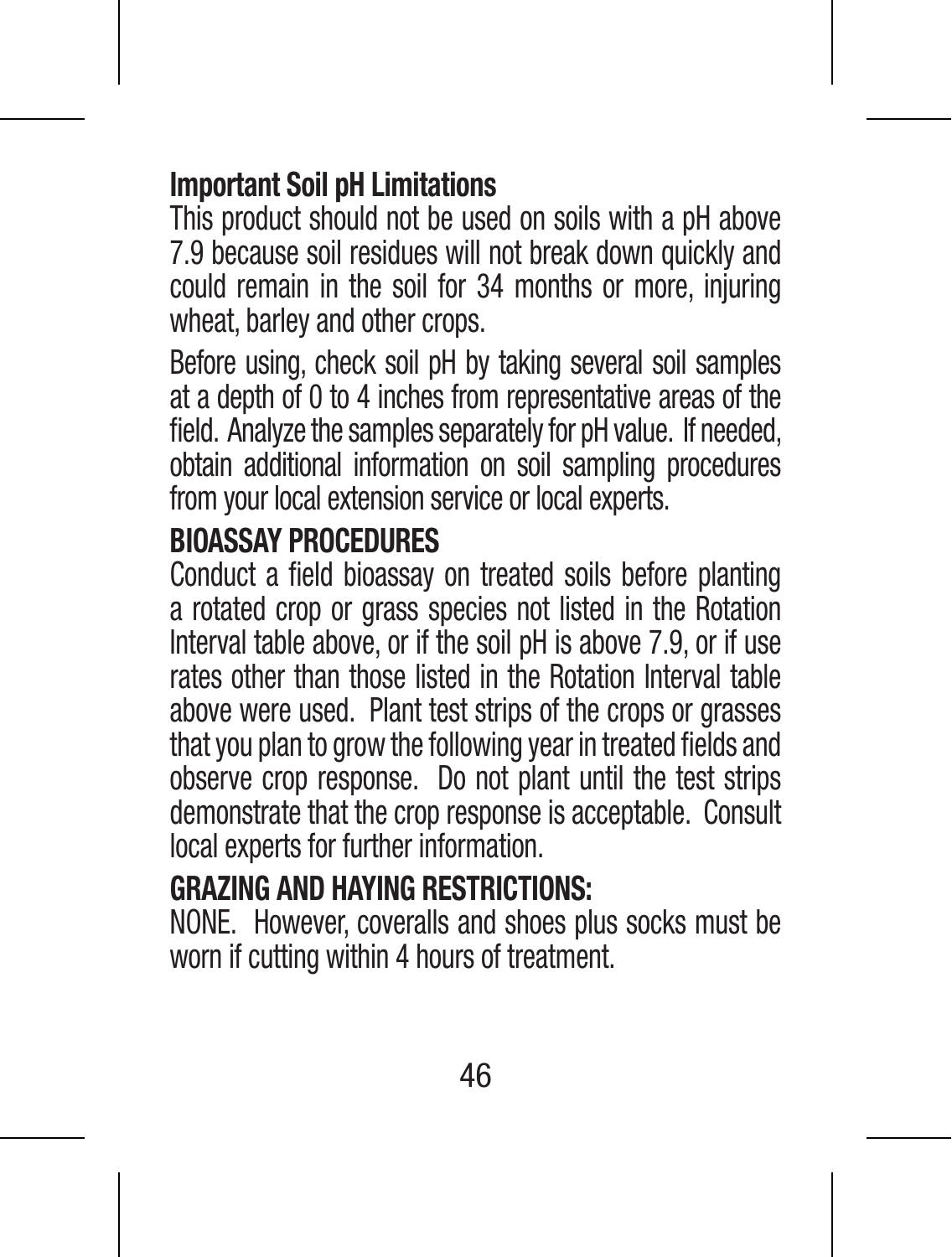### **RANGELAND PRECAUTIONS:**

- Do not apply more than 1 2/3 ounces per acre per year.
- Limit the initial use of this product to small areas unless local response to this herbicide by the grass species or variety is known.
- Grass seed mixtures will vary in tolerance to this product, so final stands may not reflect the same ratio as in the seed mix.
- Do not apply to grass that is stressed by severe weather conditions, drought, low fertility, disease, insect damage, or water saturated soils, as injury is likely. Stress by these factors following application may also cause injury.
- This product may injure legumes that are undersown in rangeland or are found in seeding mixtures.
- When applying by ground to dry, dusty fields, control in the wheel-track areas may be reduced. Tank mixtures with 2,4-D or MCPA often improve weed control in such situations.
- Do not apply this product in California or on the following counties in Colorado: Alamosa, Conejos, Costilla, Rio Grande, and Saguache.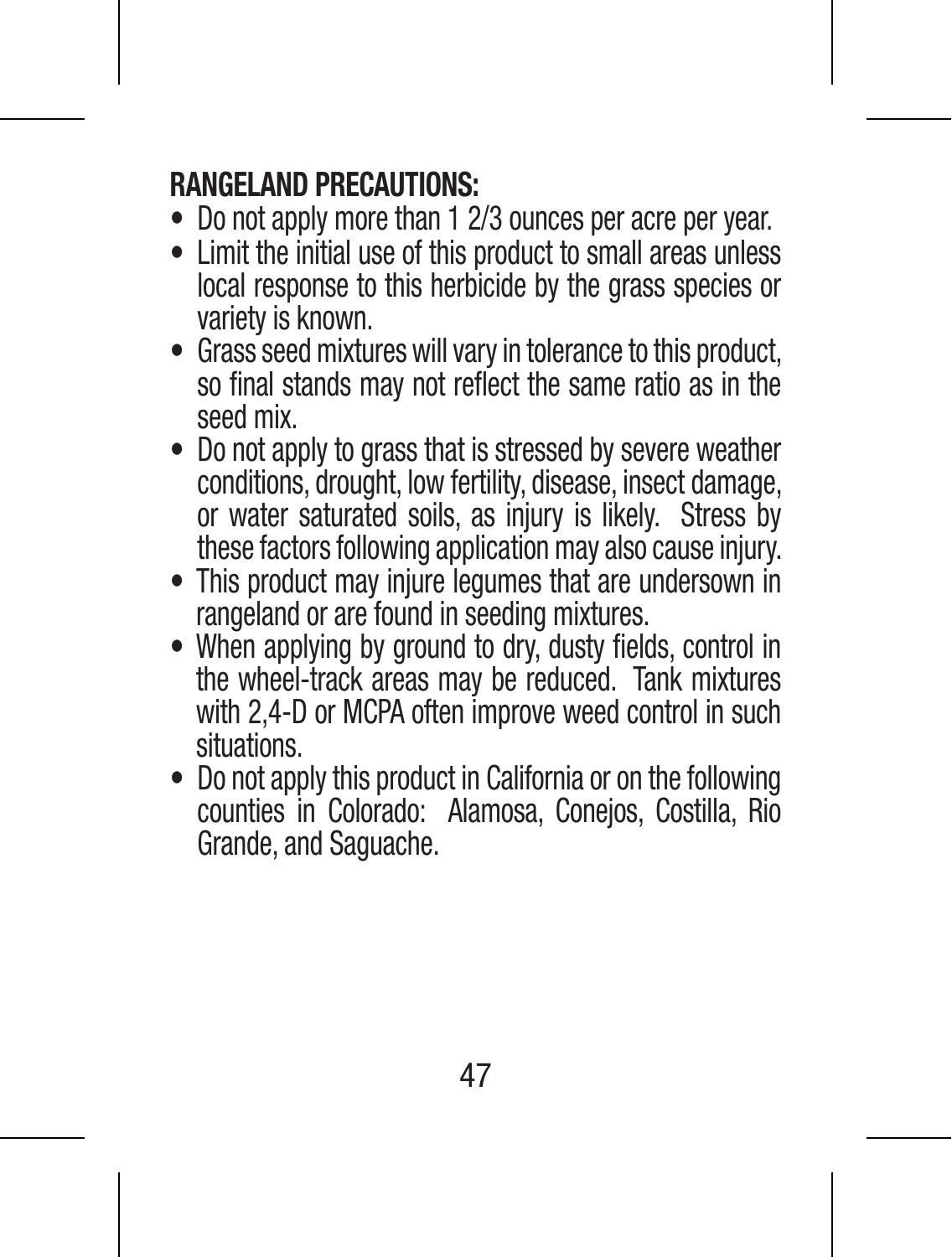#### **BRUSH CONTROL Application Information**

MSM Turf Herbicide may be used for the control of undesirable brush growing in non-crop areas. Applications may be made by air, high volume ground application, low volume ground application and ultra-low volume ground application. Except as noted for multiflora rose, MSM Turf Herbicide should be applied as a spray to the foliage.

The application volume required will vary with the height and density of the brush and the application equipment used. Generally, aerial application will require 15 to 25 gallons of water per acre; high volume ground application will require 100 to 400 gallons of water per acre; low volume ground application will require 20 to 50 gallons of water per acre; and ultra-low volume ground application will require 10 to 20 gallons of water per acre.

Regardless of the application volume and equipment used, thorough coverage of the foliage is necessary to optimize results.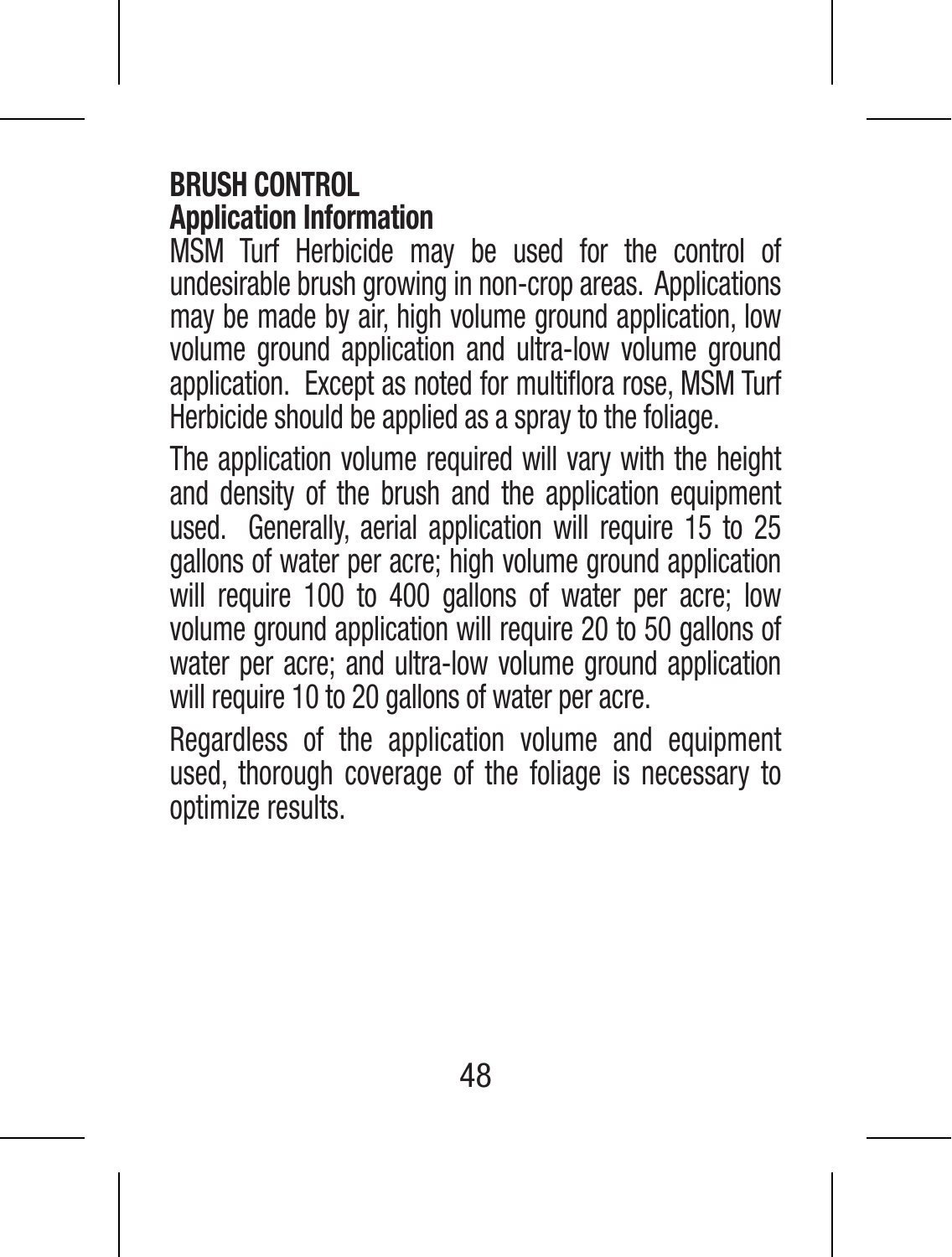### **BRUSH SPECIES CONTROLLED**

| <b>Species</b>      | High Volume<br><b>MSM Turf</b><br>Herbicide Rate<br>oz/100 gal | <b>Broadcast MSM</b><br><b>Turf Herbicide</b><br>Rate oz/a |
|---------------------|----------------------------------------------------------------|------------------------------------------------------------|
| Ash                 | $1 - 2$                                                        | $1 - 3$                                                    |
| Aspen               | $1 - 2$                                                        | $1 - 3$                                                    |
| <b>Black locust</b> | $1 - 2$                                                        | $1 - 3$                                                    |
| Blackberry          | $1 - 2$                                                        | $1 - 3$                                                    |
| Camelthorn          | $1 - 2$                                                        | $1 - 3$                                                    |
| Cherry              | $1 - 2$                                                        | $1 - 3$                                                    |
| Cottonwood          | $1 - 2$                                                        | $2 - 3$                                                    |
| Eastern red cedar   | $1 - 2$                                                        | $2 - 3$                                                    |
| Elder               | $1 - 2$                                                        | $2 - 3$                                                    |
| Elm                 | $1-2$                                                          | $1 - 3$                                                    |
| Firs                | 3                                                              | $1 - 2$                                                    |
| Hawthorn            | $1 - 2$                                                        | $1 - 3$                                                    |
| Honeysuckle         | $1 - 2$                                                        | $1/2 - 1$                                                  |
| Mulberry            | $1 - 2$                                                        | $2 - 3$                                                    |
| Multiflora rose     | $1 - 2$                                                        | $1 - 3$                                                    |
|                     |                                                                | (continued)                                                |

49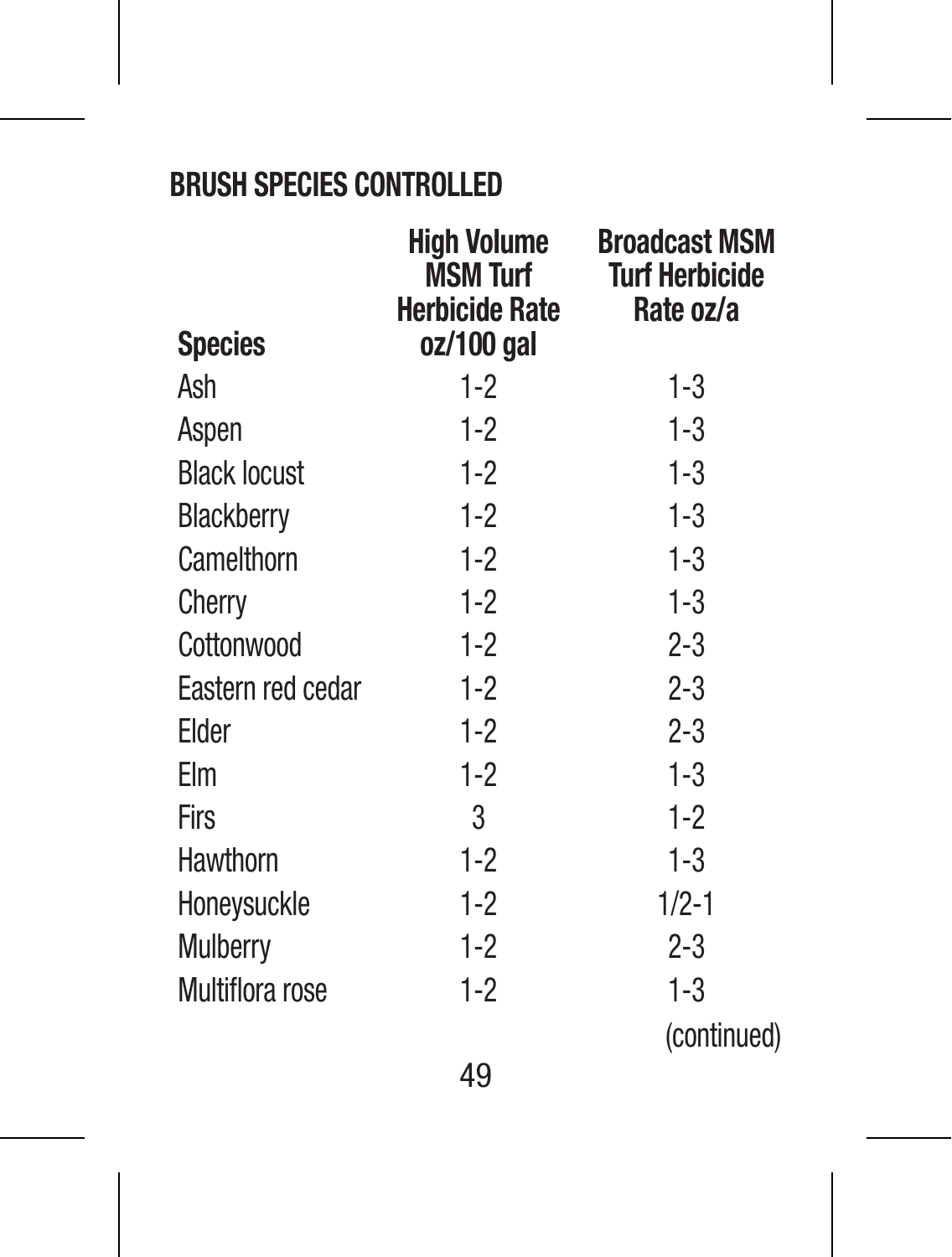| <b>Species</b>                | <b>High Volume</b><br><b>MSM Turf</b><br><b>Herbicide Rate</b><br>oz/100 gal | <b>Broadcast MSM</b><br><b>Turf Herbicide</b><br>Rate oz/a |
|-------------------------------|------------------------------------------------------------------------------|------------------------------------------------------------|
| Muscadine (wild<br>grape)     | $1 - 2$                                                                      | $2 - 3$                                                    |
| Oaks                          | $1 - 2$                                                                      | $1 - 3$                                                    |
| Ocean spray<br>(Holodiscus)   | $1 - 2$                                                                      | $2 - 3$                                                    |
| Osage orange                  | $1 - 2$                                                                      | $2 - 3$                                                    |
| Red maple                     | $1 - 2$                                                                      | $2 - 3$                                                    |
| Salmonberry                   | $1/2 - 1$                                                                    | $1 - 3$                                                    |
| Snowberry                     | $1/2 - 1$                                                                    | $1 - 3$                                                    |
| Spruce (black<br>and white)   | 3                                                                            | $2 - 3$                                                    |
| Thimbleberry                  | $1/2 - 1$                                                                    | $1 - 3$                                                    |
| Tree of Heaven<br>(Ailanthus) | $1 - 2$                                                                      | $1-2$                                                      |
| <b>Tulip</b> tree             | $1/2 - 1$                                                                    | $1-3$                                                      |
| Wild roses                    | $1/2 - 1$                                                                    | $1-3$                                                      |
| Willow                        | $1/2 - 1$                                                                    | $1 - 3$                                                    |

50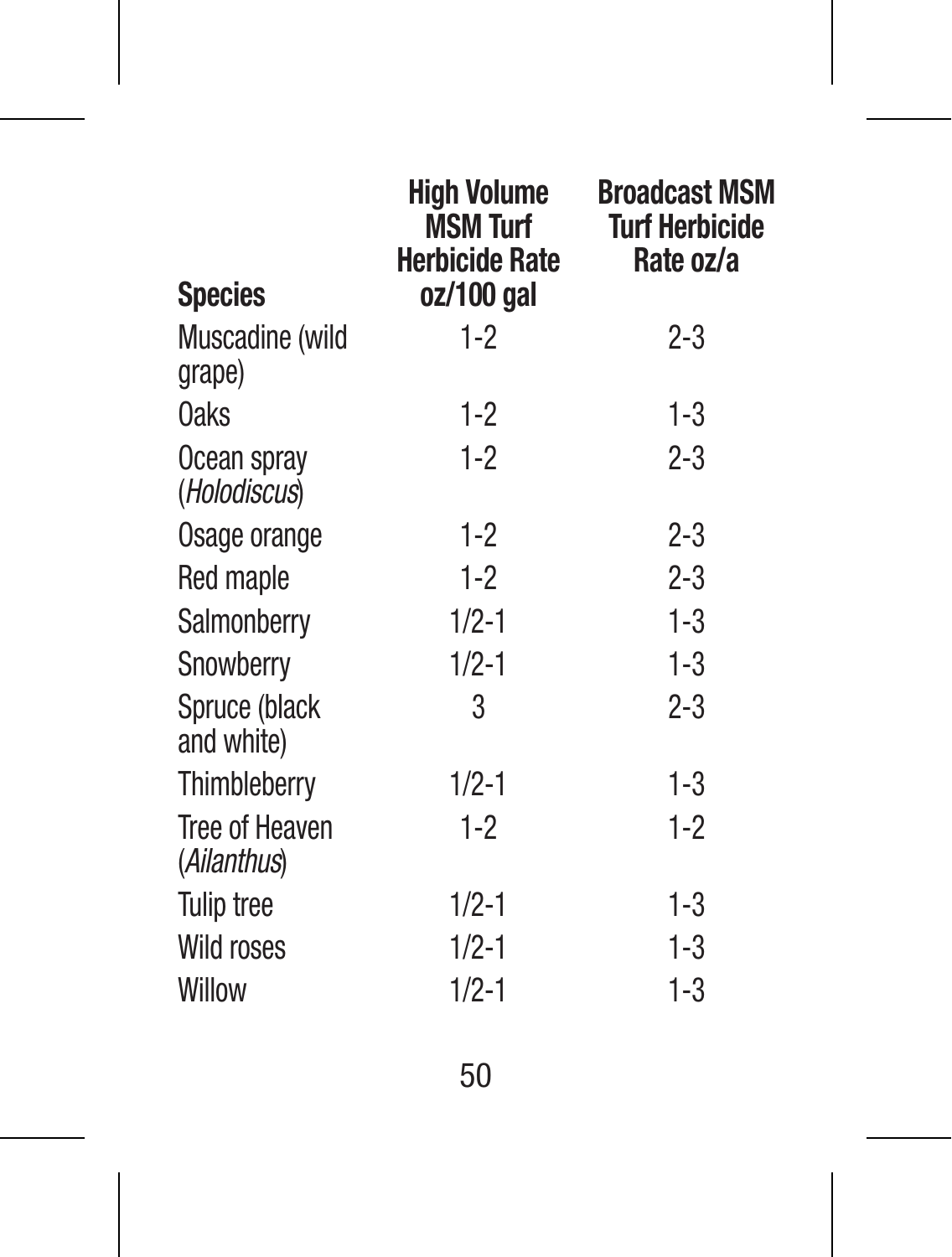For low volume and ultra-low volume ground applications, mix 4 to 8 ounces of MSM Turf Herbicide per 100 gallons of spray solution.

### **Application Timing**

Make a foliar application of the specified rate of MSM Turf Herbicide during the period from full leaf expansion in the spring until the development of full fall coloration on deciduous species to be controlled. Coniferous species may be treated at anytime during the growing season.

### **Tank Mix Combinations**

#### **Accord2**

After consulting the "Brush Species Controlled" table, tank mix the prescribed rate of MSM Turf Herbicide with the rate of Accord indicated for the various application methods on the Accord label. Refer to the Accord label for list of species controlled.

#### **Arsenal1 Herbicide**

Combine 1 to 2 ounces of MSM Turf Herbicide with 1 to 4 pints of Arsenal Herbicide per acre and apply as a broadcast spray. Aerial application should use a minimum of 15 gallon per acre spray volume. In addition to species listed above controlled by MSM Turf Herbicide, this combination controls black gum, hophornbeam, sassafras, sweetgum, Vaccinium species, dogwood, myrtle dahoon, hickories, and persimmon.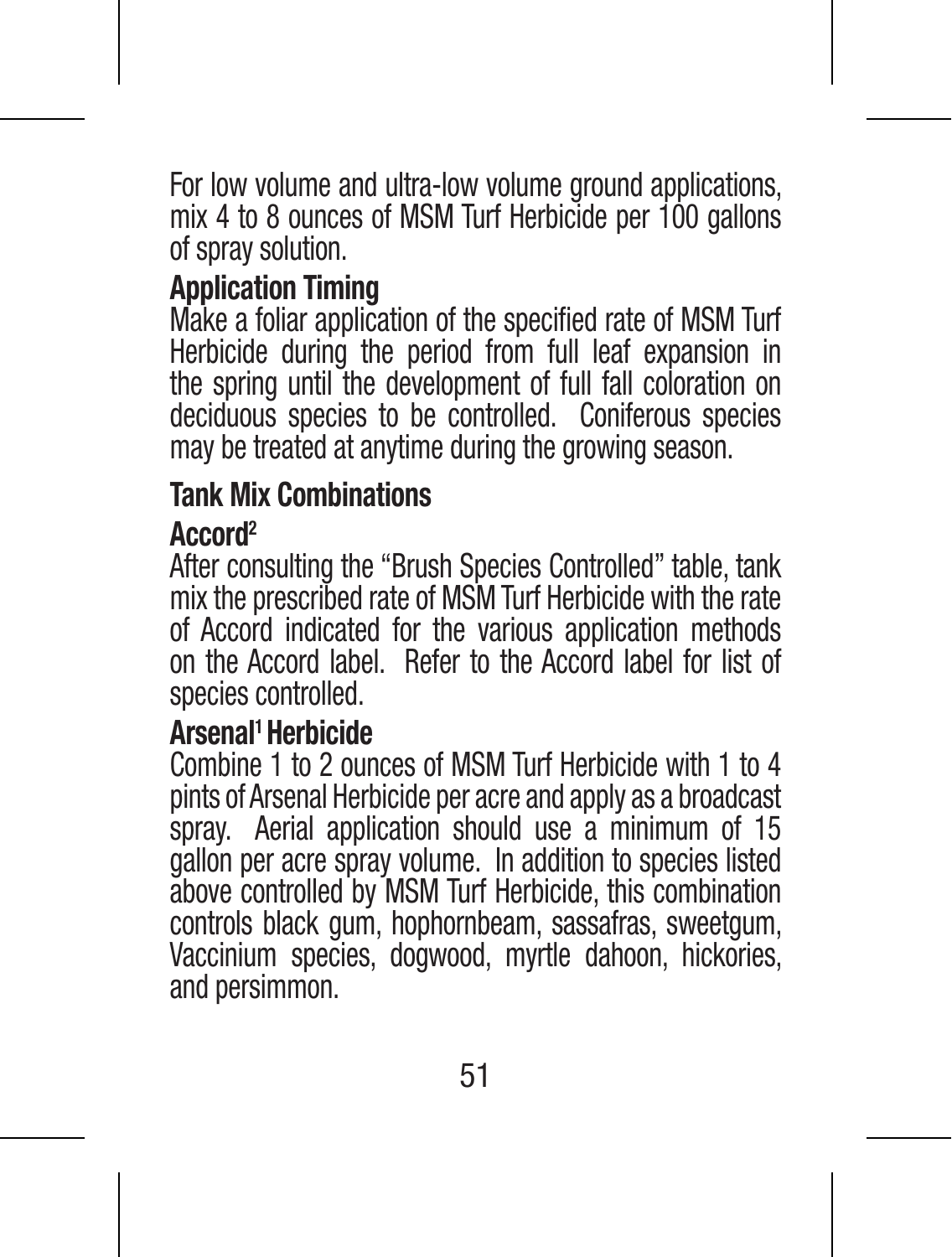### **Garlon4 3A or Garlon 4 (or generic equivalents)**

After consulting the "Brush Species Controlled" table, tank mix the prescribed rate of MSM Turf Herbicide with the rate of Garlon indicated for the various application methods on the Garlon label. Refer to the Garlon label for list of species controlled.

### **KRENITE9 S**

After consulting the "Brush Species Controlled" table, tank mix the prescribed rate of MSM Turf Herbicide with the rate of KRENITE S indicated for the various application methods on the KRENITE S label. Refer to the KRENITE S label for list of species controlled.

#### **Tordon K5**

After consulting the "Brush Species Controlled" table, tank mix the prescribed rate of MSM Turf Herbicide with the rate of Tordon K indicated for the various application methods on the Tordon K label. Refer to the Tordon K label for list of species controlled.

#### **Tordon K5 + Arsenal1 Herbicide**

Combine 1 to 1 1/2 ounce of MSM Turf Herbicide with 2 to 8 fluid ounces of Arsenal and 1 to 2 pints of Tordon K per 100 gallons of water. Apply as a high volume spray. The tank mix controls cherry, elms, box elder, maples, hackberry, redbud, ash, oaks (including shingle oak), black locust and sassafras.

\*Tordon K is a restricted use pesticide.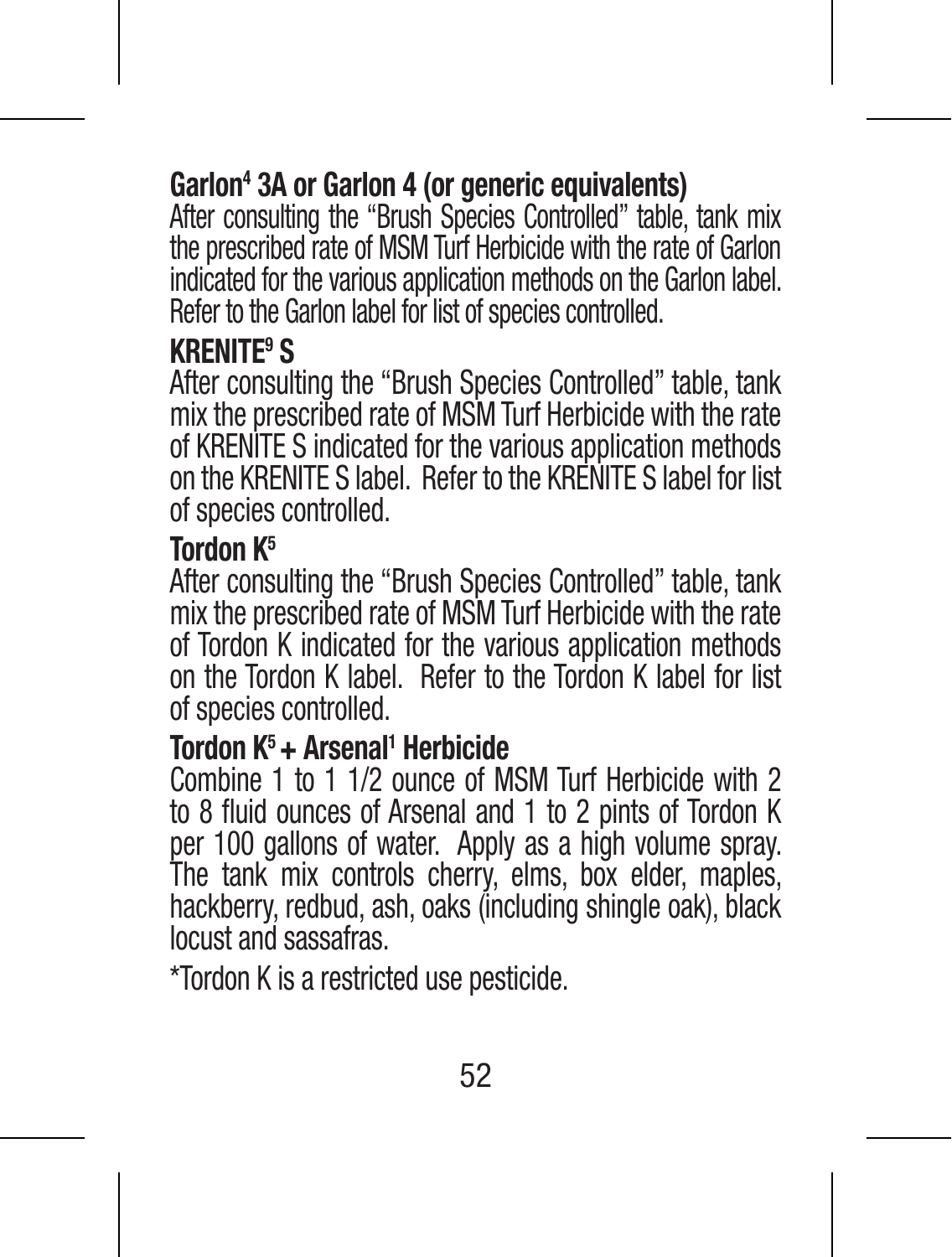### **Spotgun Basal Soil Treatment**

For control of muliflora rose, prepare a spray suspension of MSM Turf Herbicide by mixing 1 ounce per gallon of water. Mix vigorously until the MSM Turf Herbicide is dispersed and agitate periodically while applying the spray suspension. Apply the spray preparation with an exact delivery handqun applicator. Apply at the rate of 4 milliliters for each 2 feet of rose canopy diameter. Direct the treatment to the soil within 2 feet of the stem union. When treating large plants and more than one delivery is required, make applications on opposite sides of the plant. Applications should be made from early spring to summer.

**IMPORTANT PRECAUTIONS--NON-CROP BRUSH ONLY** When using tank mixtures of MSM Turf Herbicide with companion herbicides, read and follow all use instructions, application rates, warnings and precautions appearing on the labels. Follow the most restrictive label instruction for each of the herbicides used.

#### **SPRAY EQUIPMENT**

Following a MSM Turf Herbicide application, do not use the sprayer or mixing equipment for application to agricultural crops, except that it may used to treat pasture, range and wheat. This is extremely important as low rates of MSM Turf Herbicide can kill or severely injure most agricultural crops. The selected sprayer should be equipped with an agitation system to keep MSM Turf Herbicide suspended in the spray tank. Use a sufficient volume of water to thoroughly cover the foliage of undesirable weeds, generally 10 to 40 gallons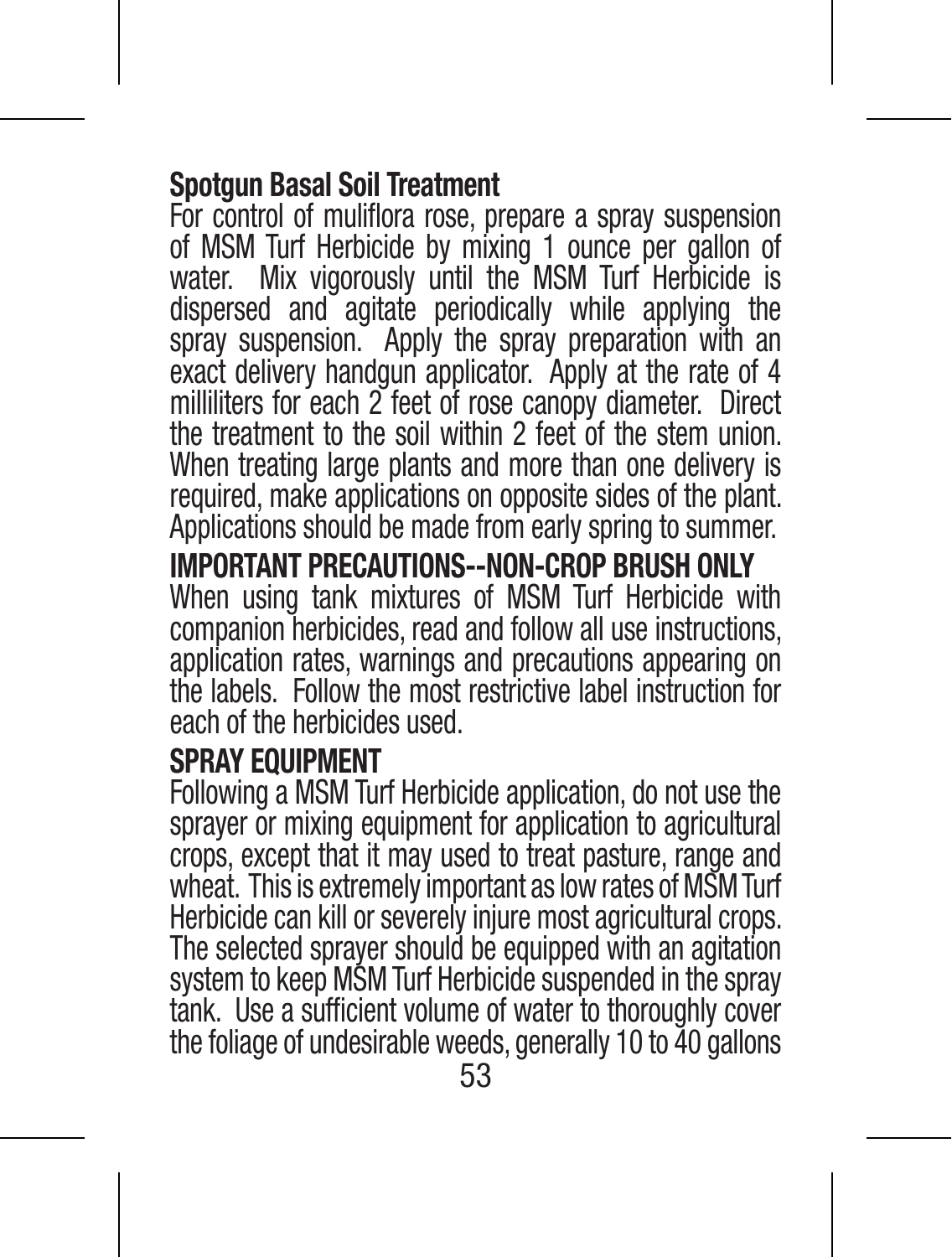per acre. Select a spray volume and delivery system that will deliver a uniform spray pattern. Be sure the sprayer is calibrated before use. Avoid overlapping and shut off spray booms while starting, turning, slowing or stopping to avoid injury to desired plants.

Refer to the brush control section of this label for information unique to that particular use.

- **MIXING INSTRUCTIONS**<br>1 Fill the tank 1/4 to 1/3 full of water
- 2. While agitating, add the required amount of MSM Turf.<br>Herbicide.
- 3. Continue agitation until the MSM Turf Herbicide is fully dispersed, at least 5 minutes.
- 4. Once the MSM Turf Herbicide is fully dispersed, maintain agitation and continue filling tank with water. MSM Turf Herbicide should be thoroughly mixed with water before<br>adding any other material.
- 5. As the tank is filling, add tank mix partners (if desired) then add the necessary volume of nonionic surfactant.<br>Always add surfactant last.
- 6. If the mixture is not continuously agitated, settling will occur. If settling occurs thoroughly re-agitate before using.
- 7. Metsulfuron Methyl spray preparations are stable if they are pH neutral or alkaline and stored at or below 100°F.
- F. 8. If MSM Turf Herbicide and a tank mix partner are to be applied in multiple loads, pre-slurry the MSM Turf Herbicide in clean water prior to adding to the tank.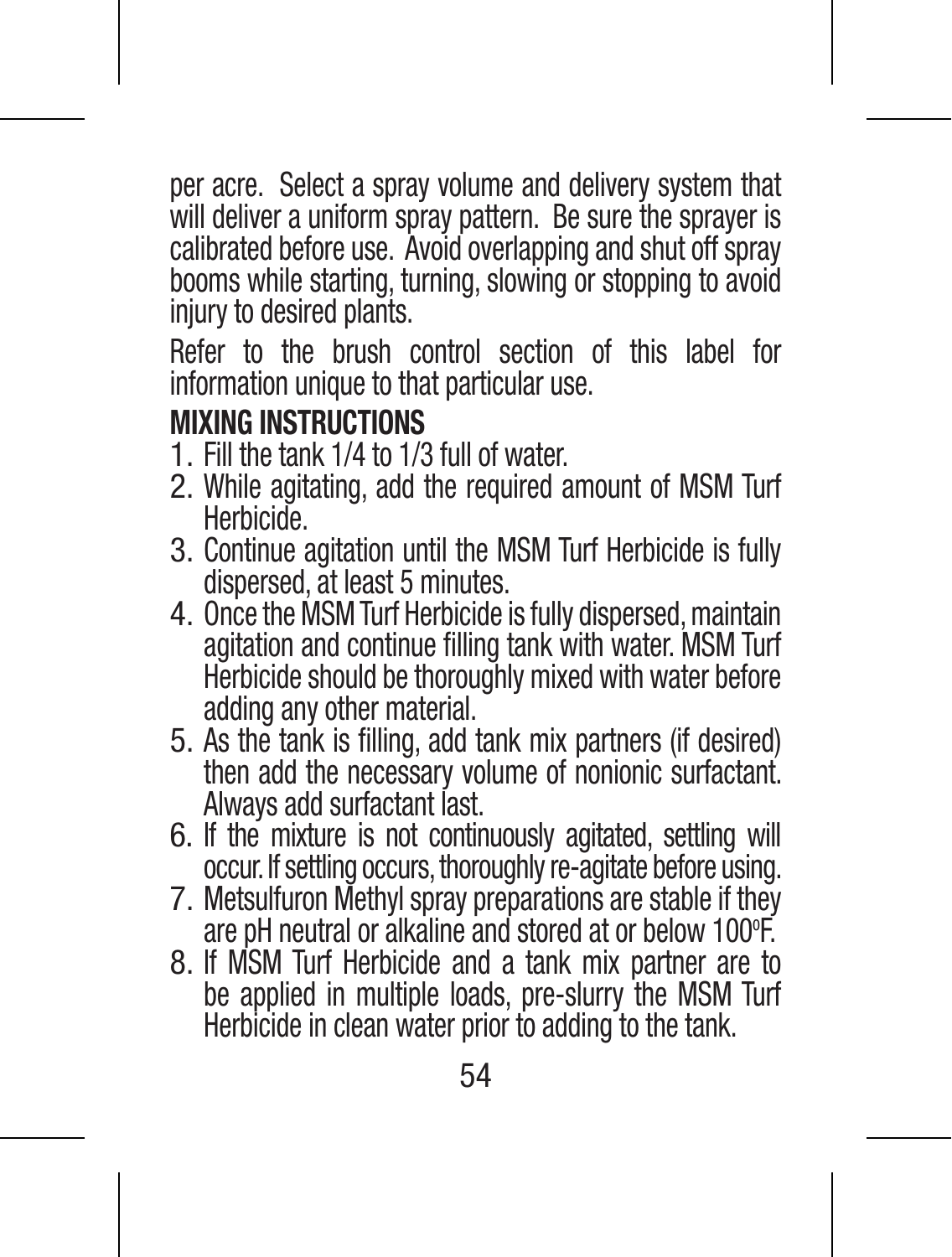This will prevent the tank mix partner from interfering with the dissolution of the MSM Turf Herbicide.

#### **SPRAYER CLEANUP**

Spray equipment must be cleaned before MSM Turf Herbicide is sprayed. Follow the cleanup procedures specified on the labels of previously applied products. If no directions are provided, follow the six steps outlined below.

### **At the End of the Day**

When multiple loads of MSM Turf Herbicide are applied, at the end of each day of spraying, the interior of the tank be rinsed with fresh water and then partially filled, and the boom and hoses flushed. This will prevent the buildup of dried pesticide deposits that can accumulate in the application equipment.

- 1. Drain tank; thoroughly rinse spray tanks, boom, and hoses with clean water. Loosen and physically remove
- 2. Fill the tank with clean water and 1 gal of household ammonia\* (contains 3% active) for every 100 gal of water. Flush the hoses, boom, and nozzles with the cleaning solution. Then add more water to completely fill the tank. Circulate the cleaning solution through the tank and hoses for at least 15 min. Flush the hoses, boom, and nozzles again with the cleaning solution, and
- 3. Remove the nozzles and screens and clean separately in a bucket containing cleaning agent and water. 4. Repeat step 2.
-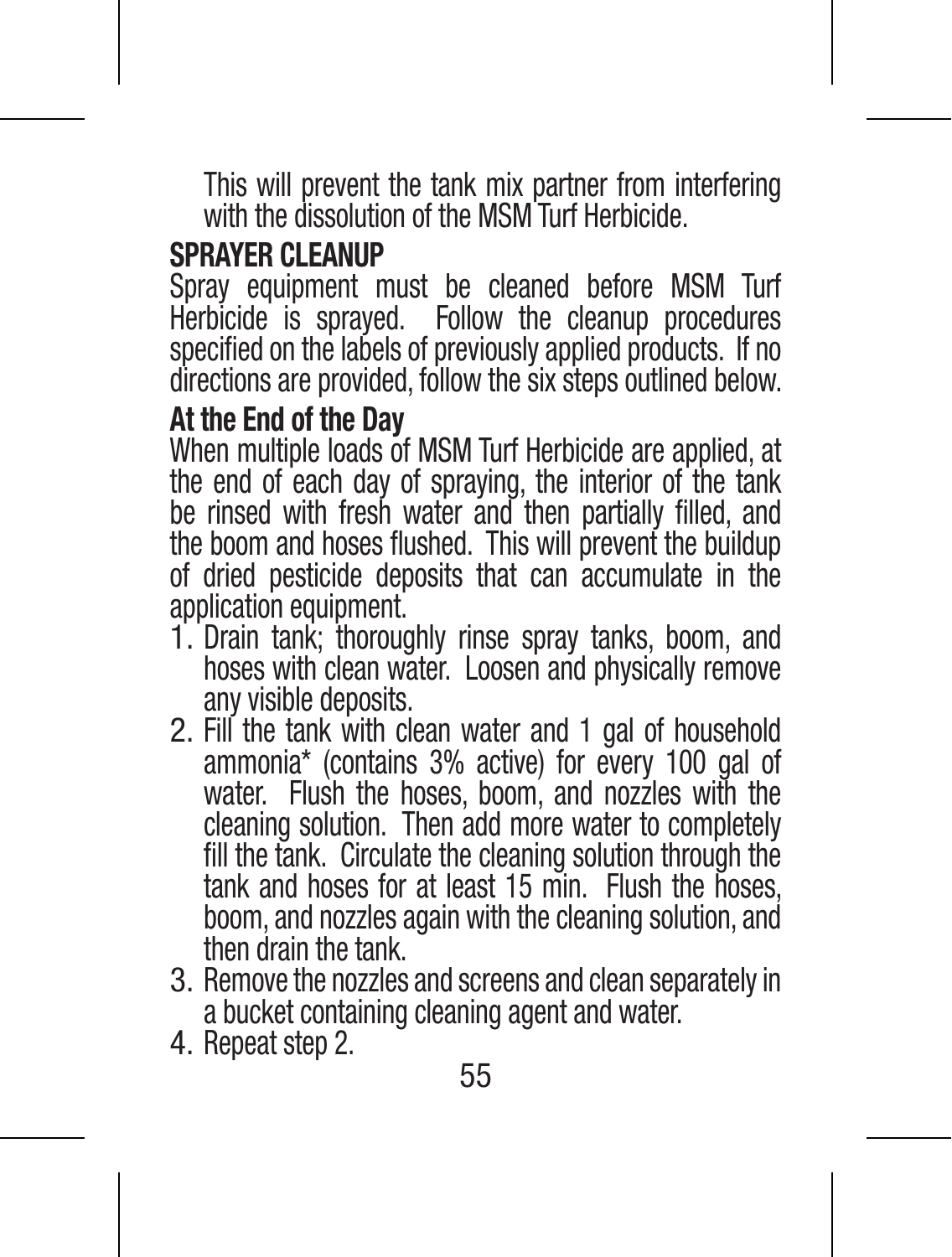- 5. Rinse the tank, boom, and hoses with clean water. 6. If only Ammonia is used as a cleaner, the rinsate
- solution may be applied back to the crop(s) specified on this label. Do not exceed the maximum labeled use rate. If other cleaners are used, consult the cleaner label for rinsate disposal instructions. If no instructions are given, dispose of the rinsate on site or at an approved waste disposal facility.

\*Equivalent amounts of an alternate-strength ammonia solution or other specified cleaners can be used in the cleanout procedure. Carefully read and follow the individual cleaner instructions. Consult your agricultural dealer, applicator, or extension agent for a listing of approved cleaners.

**Notes:**

- **Attention:** Do not use chlorine bleach with ammonia, as dangerous gases will form. Do not clean equipment in an enclosed area.
- Steam-clean aerial spray tanks prior to performing the above cleanout procedure to facilitate the removal of any caked deposits.
- When MSM Turf Herbicide is tank mixed with other pesticides, all required cleanout procedures should be examined and the most rigorous procedure should be followed.<br>• In addition to this cleanout procedure, all pre-cleanout
- quidelines on subsequently applied products should be followed as per the individual labels.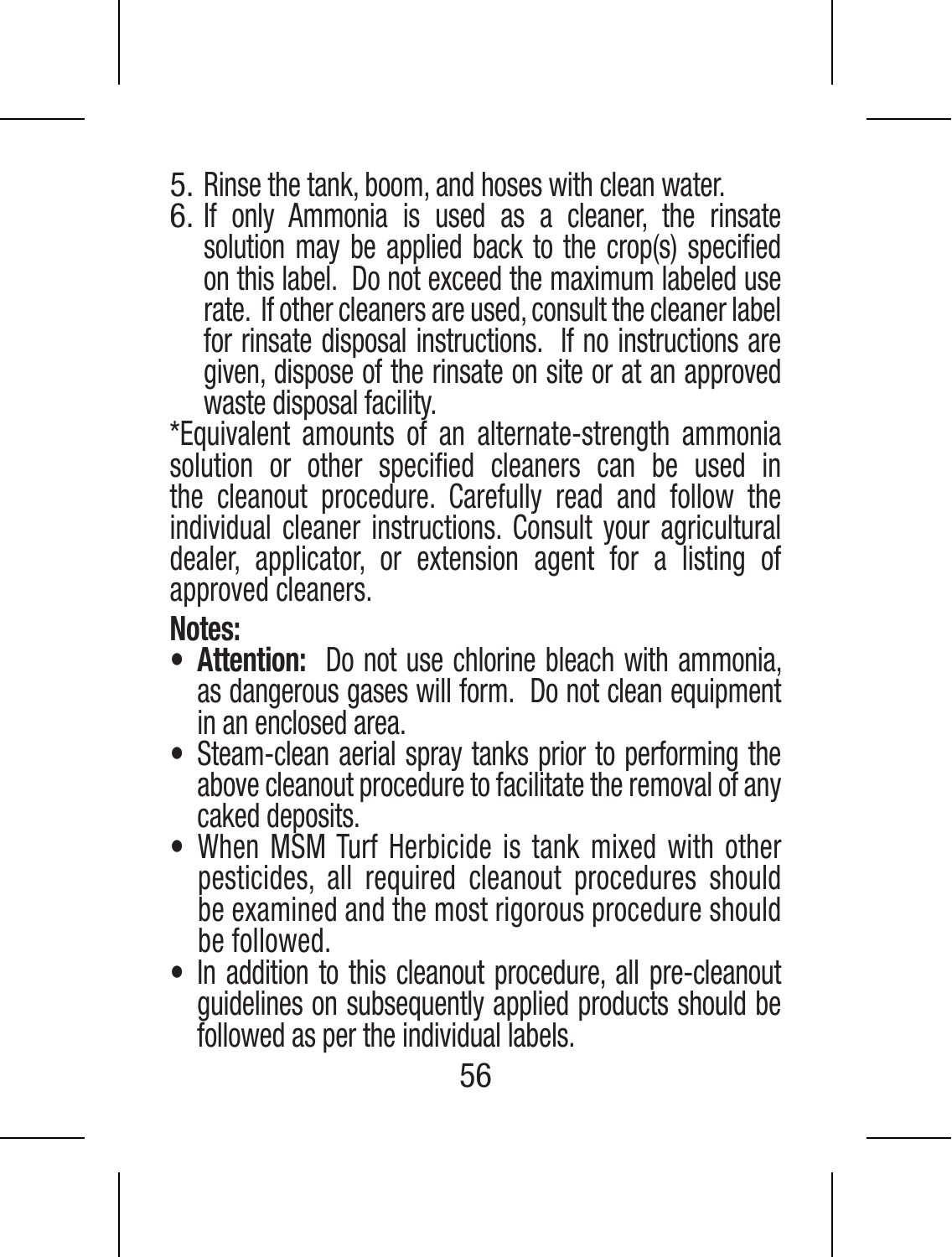## **STORAGE AND DISPOSAL**

**PESTICIDE STORAGE:** Always use original container to store pesticides in a secured warehouse or storage building. Do not store near open containers of fertilizers, seeds, or other pesticides. Do not contaminate water, food or feed by storage or disposal.

**PESTICIDE DISPOSAL:** Wastes resulting from the use of this product may be disposed of on site or at an approved waste disposal facility.

#### **CONTAINER HANDLING:**

**Nonrefillable Container (rigid-fifty Ibs. or less):** Nonrefillable container. Do not reuse or refill this container. Offer for recycling, if available. Clean container promptly after emptying. Triple rinse as follows: Empty the remaining contents into application equipment or a mix tank. Fill the container 1/4 full with water and recap. Shake for 10 seconds. Pour rinsate into application equipment or a mix tank or store rinsate for later use or disposal.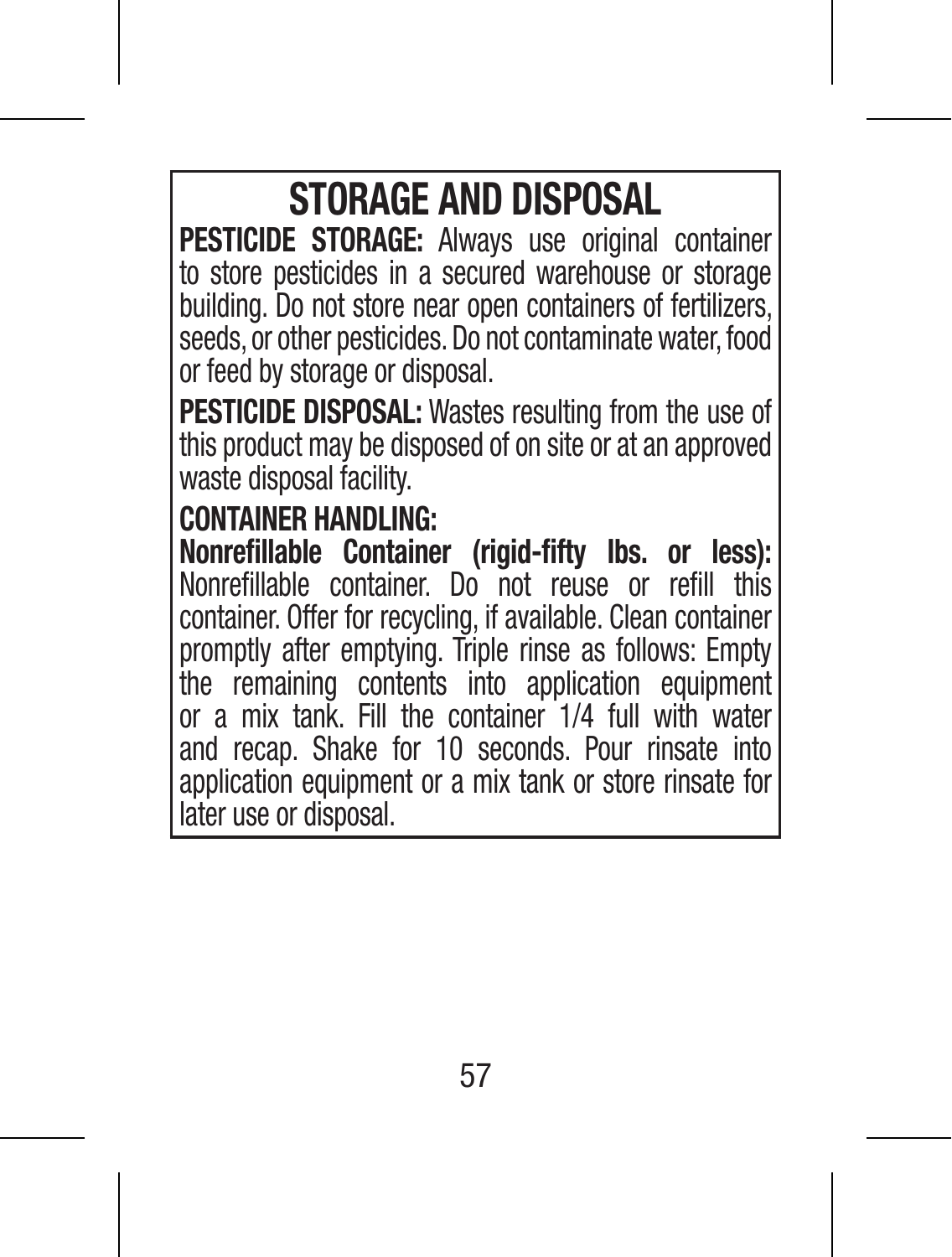### **STORAGE AND DISPOSAL** (continued)

Drain for 10 seconds after the flow begins to drip. Repeat this procedure two more times. Offer for recycling or reconditioning, or puncture and dispose of in a sanitary landfill, by incineration, or by burning if allowed by State and local authorities. If burned, stay out of smoke.

**FOR 24-HOUR EMERGENCY ASSISTANCE (SPILL, LEAK, OR FIRE), CALL INFOTRAC AT 1-800-535-5053.**

### **LIMITATION OF WARRANTY AND LIABILITY**

Read the entire directions for use, conditions of warranties and limitations of liability before using this product. If terms are not acceptable, return the unopened product container at once.

By using this product, user or buyer accepts the following **CONDITIONS**, **DISCLAIMER OF WARRANTIES** and **LIMITATIONS OF LIABILITY**.

**CONDITIONS:** The directions for use of this product are believed to be adequate and must be followed carefully. However, it is impossible to eliminate all risks associated with the use of this product. Crop injury, ineffectiveness or other unintended consequences may result because of such factors as weather conditions, presence of other materials, or the manner of use or application, all of which are beyond the control of Control Solutions, Inc. All such risks shall be assumed by the user or buyer.